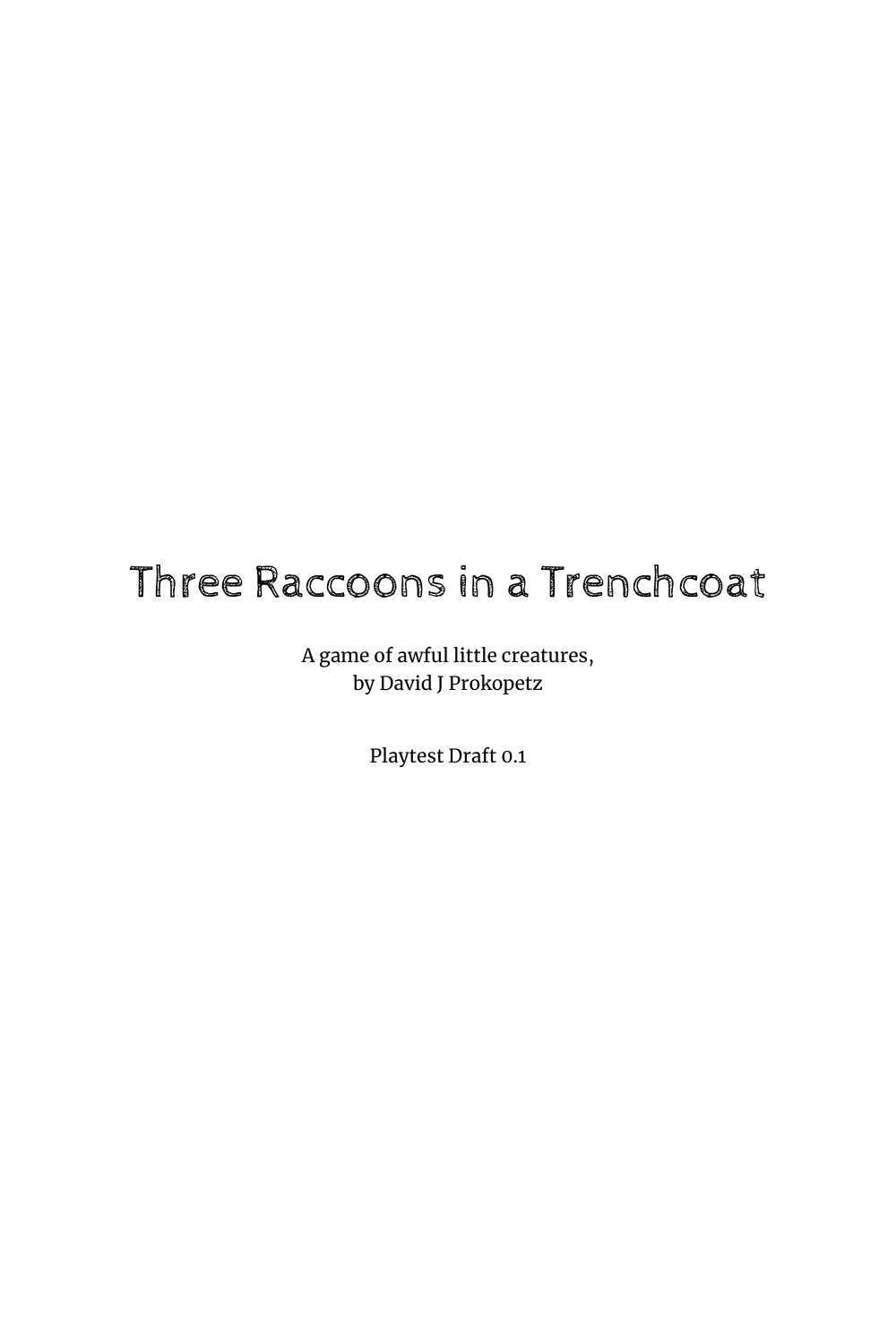# Table of Contents

| <b>Familiar Creation25</b>          |  |
|-------------------------------------|--|
|                                     |  |
| Quirk Benefits 28                   |  |
| <b>Mutually Exclusive Quirks 29</b> |  |
| The Big List of Quirks30            |  |
|                                     |  |
| Stress and Mutations  35            |  |
| The Familiar's Glamour 36           |  |
|                                     |  |
|                                     |  |
|                                     |  |
| Alt. System Generation42            |  |
|                                     |  |
| Miscellaneous Systems43             |  |
| <b>GUIDANCE Systems  44</b>         |  |
| INTERFACE Systems  46               |  |
| PROPULSION Systems48                |  |
|                                     |  |
| Stress and Crashing 51              |  |
|                                     |  |
| Setting the Scene  53               |  |
| Random Scene Prompts 54             |  |

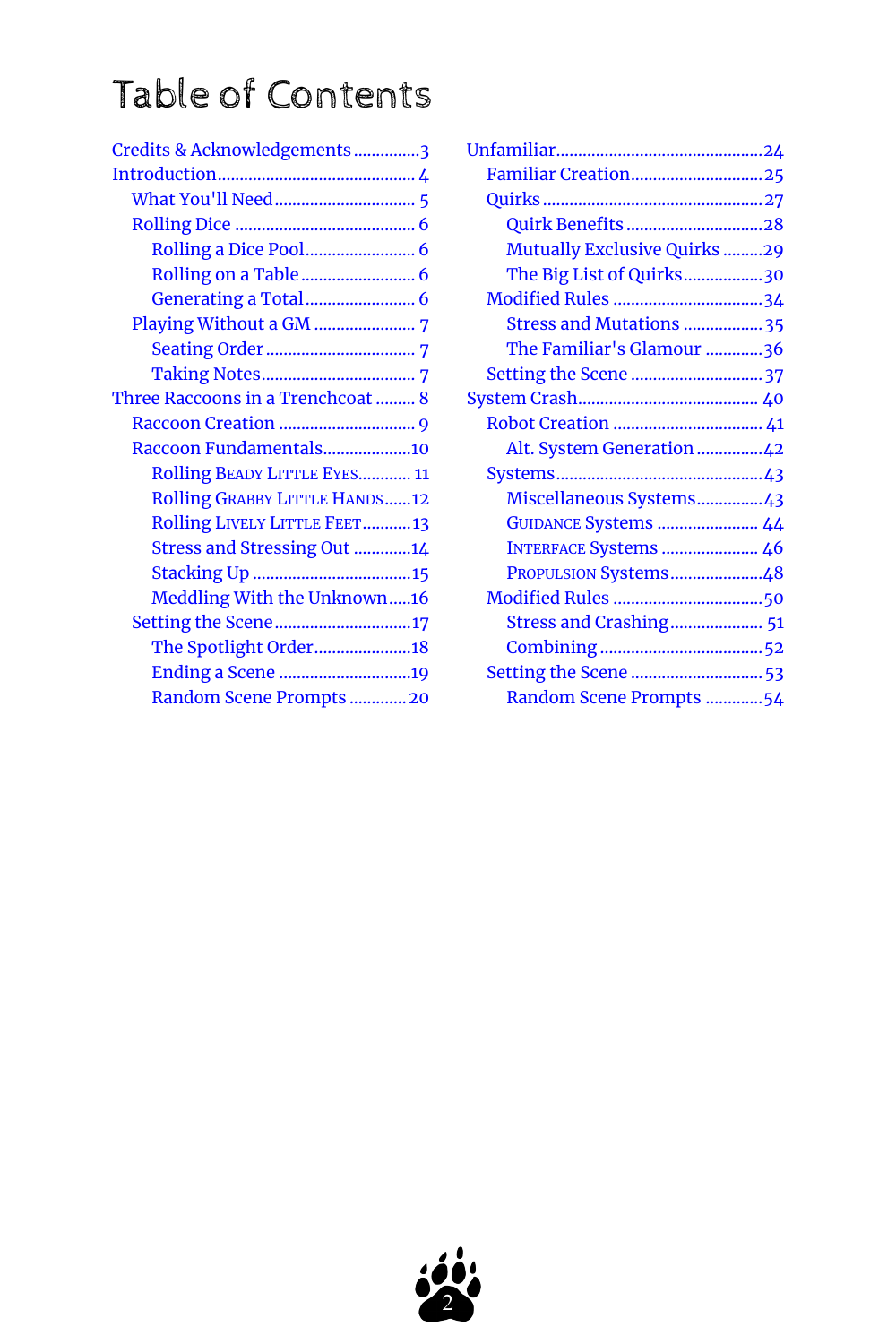# <span id="page-2-0"></span>Credits & Acknowledgements

*Three Raccoons in a Trenchcoat* is written and edited by [David J Prokopetz](https://david-j-prokopetz.itch.io/). Special thanks to [rainelf13](https://rainelf13.tumblr.com/) for assistance with *Unfamiliar*'s Quirks list, and to [booxmowo](https://booxmowo.tumblr.com/), [Steve Neiman](https://steveneiman.tumblr.com/), [sunbluethinking](https://sunbluethinking.tumblr.com/), [thevioletsunflower,](https://thevioletsunflower.tumblr.com/) [tinycodingkitty,](https://tinycodingkitty.tumblr.com/) and [waltzing-with-my-inner-geek](https://waltzing-with-my-inner-geek.tumblr.com/) for their contributions to *System Crash*'s list of Systems.

This document uses the fonts "Cabin Sketch" by [Pablo Impallari](https://github.com/impallari/) and "Merriweather" by [Eben Sorkin](http://sorkintype.com/), both under license through the [SIL](https://scripts.sil.org/cms/scripts/page.php?site_id=nrsi&id=OFL_web) [Open Font License 1.1](https://scripts.sil.org/cms/scripts/page.php?site_id=nrsi&id=OFL_web).

*Three Raccoons in a Trenchcoat* © 2021 [Penguin King Games.](https://penguinking.com/) The text of this document is licensed under  $CC$  BY  $4.0 \odot$  $4.0 \odot$  $4.0 \odot$  .

This game is a work of fiction; any resemblance to real people living or dead is kind of fun.

**Note:** This document may not represent the most up-to-date version of *Three Raccoons in a Trenchcoat*. You can always find the latest revision at the following address:

<https://penguinking.com/three-raccoons-in-a-trenchcoat/>



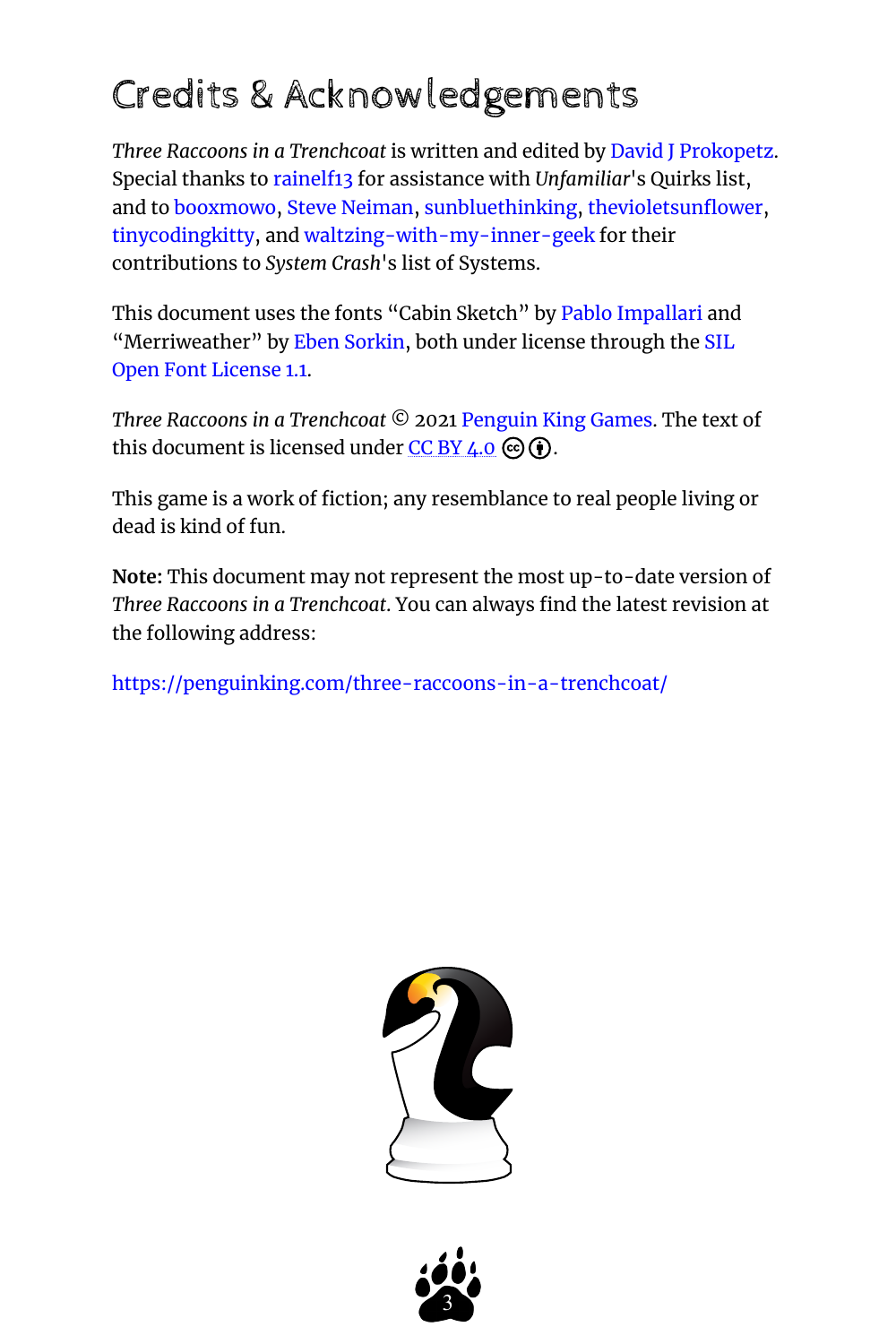# <span id="page-3-0"></span>Introduction

## Aren't you tired of playing nice?

Don't you just want to be an awful little creature?

*Three Raccoons in a Trenchcoat* is a game for everybody who answered "yes" to both of those questions. It's not the first game to aim for that style of play, and it certainly won't be the last, but it's one that focuses on a very particular experience of awful-little-creature-dom. When you play this game, you will be ridiculous. You will be undignified. And most importantly, you will have *no idea what's going on*.

You will not let that stop you.

That's not all you'll find here, though. Appropriately, *Three Raccoons in a Trenchcoat* is also three games in a trenchcoat. The eponymous *Three Raccoons Etc.* serves as the backbone of this collection, while the other two expand upon it in different ways. *Unfamiliar* casts the players in the roles of a wizard's familiars, sent on a series of impossible errands for their ungrateful master, while *System Crash* tells the story of mob of perennially malfunctioning robots, on a journey to a destination they can't describe for reasons they don't remember. The core of playing as a pack of absurd little critters remains constant throughout.

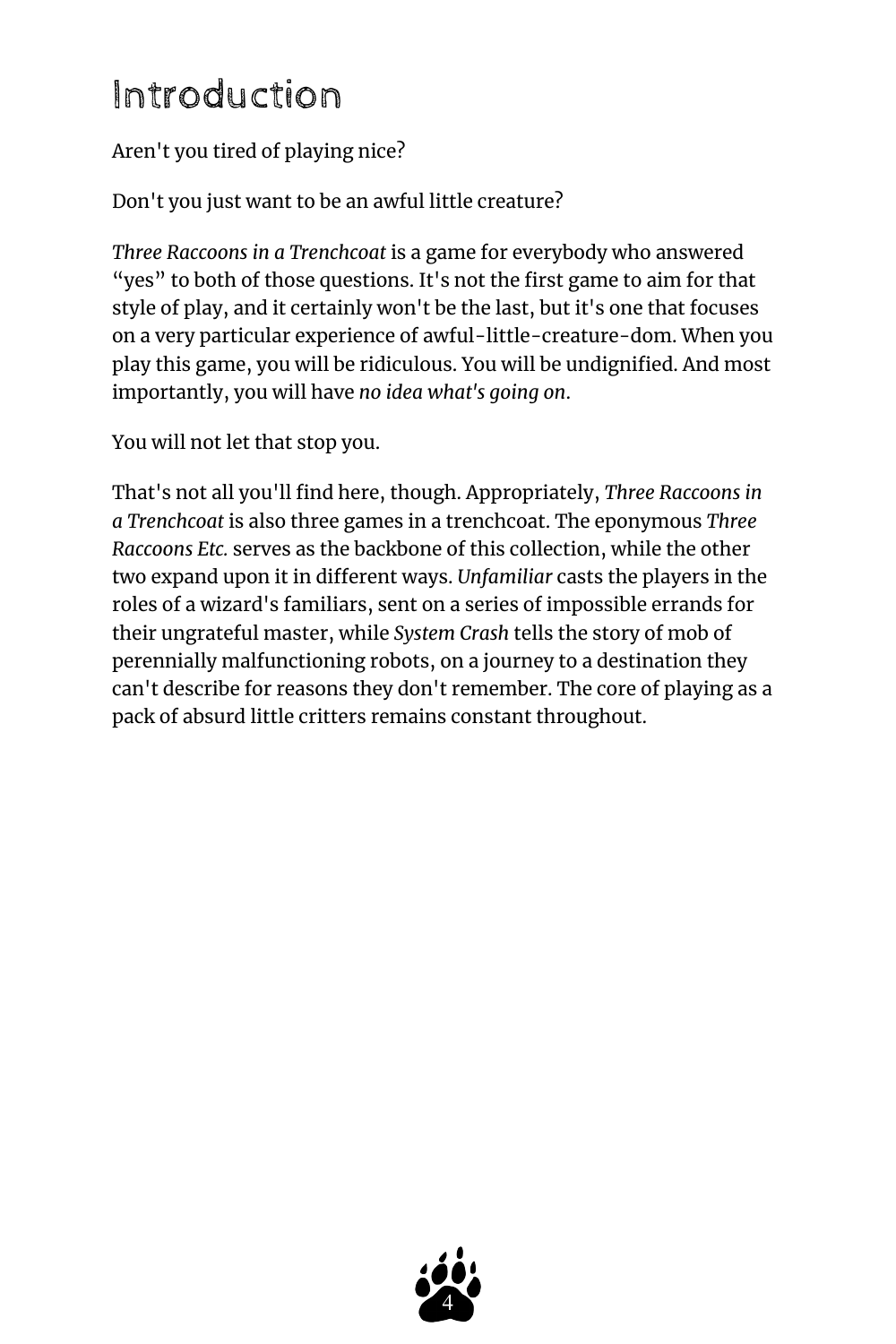## <span id="page-4-0"></span>What You'll Need

*Three Raccoons in a Trenchcoat* is a conventional one-Gamemaster, many-players roleplaying game, though its rules will throw the occasional curve-ball with respect to who gets to narrate what. GMless play is also supported; if you have only two or three people at the table, going GMless is recommended, as many of the rules assume that there are multiple player characters. Conversely, for larger groups a GM is recommended, if only for the sake of having somebody whose job it is to keep track of what everybody is doing.

All of the games in this document require at least five six-sided dice (d6s) – a few extras wouldn't hurt, either. Beyond that, you won't need anything special apart from the usual pencils and scrap paper. (And not even that, if you're playing online!) If you're planning on giving *System Crash* a spin, there's also a set of print-and-play reference cards that may come in handy during character creation; you can find those as part of this game's download package, or separately on the Penguin King Games website at [penguinking.com](https://penguinking.com/).

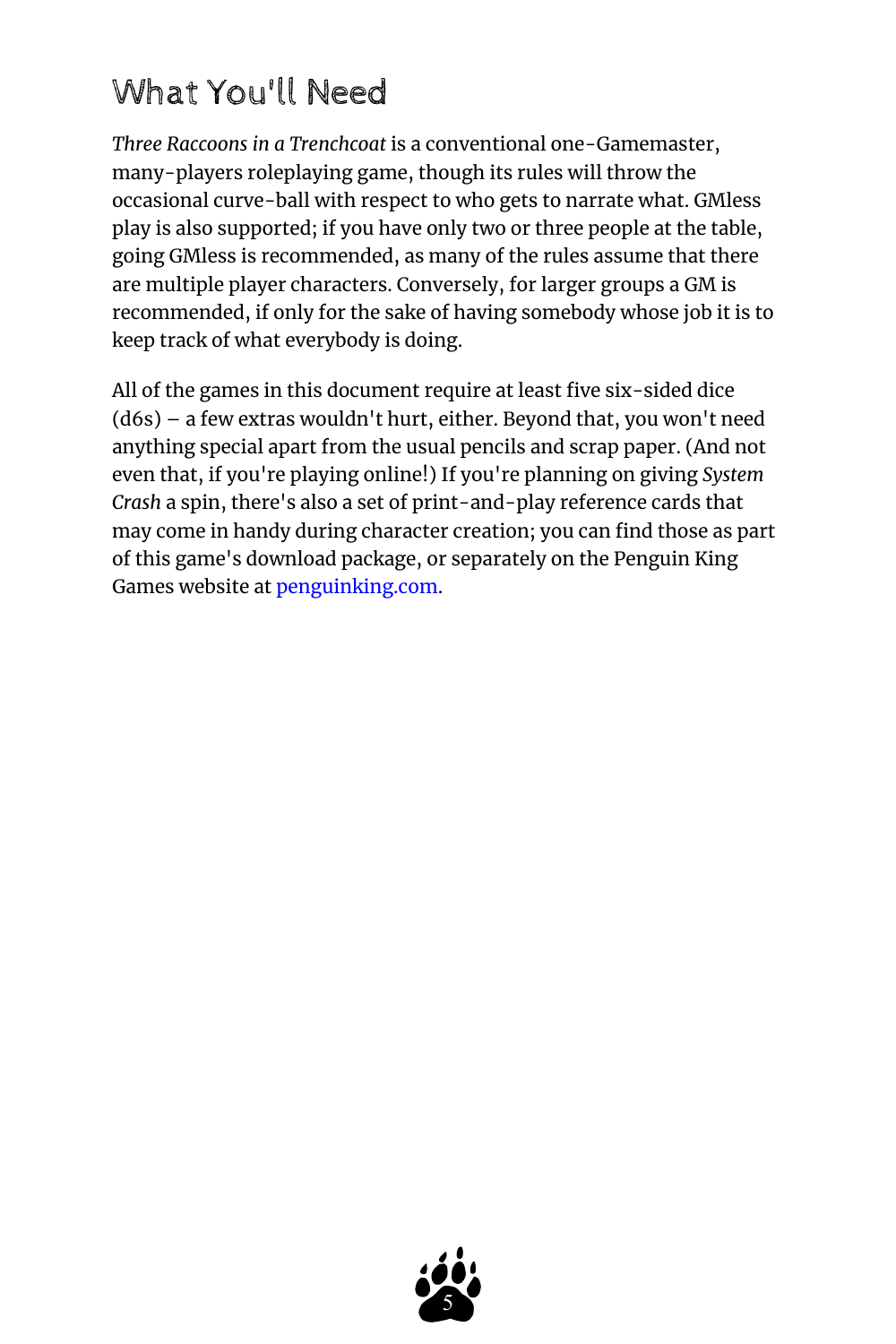# <span id="page-5-0"></span>Rolling Dice

There are two main types of dice rolls you'll encounter throughout this document: **rolling a dice pool**, and **rolling on a table**. On occasion, you may also be asked to **generate a total**.

## <span id="page-5-1"></span>Rolling a Dice Pool

To roll a dice pool, roll the indicated number of dice, and take the single highest value as your result. For example, if you roll two dice and get a 2 and a 5, your result is 5. If the number of dice in a pool somehow ends up being zero or fewer, instead roll two dice and take the lowest; it doesn't get any worse than that, no matter how far below zero your pool is.

The most common situation where you'll roll a dice pool is when rolling one of your character's numerically rated traits: when the text says "roll [name of trait]", that means "roll a dice pool with a number of dice equal to your rating in [name of trait]". Any instruction to roll a dice pool will be accompanied by an explanation of how to interpret the result.

## <span id="page-5-2"></span>Rolling on a Table

When rolling on a table, roll a die and look up the row with the corresponding number to find out what happens. The table's leftmost column will indicate what kind of dice to roll. Usually it'll be either a single d6, or a d66. To roll a d66, roll a d6 twice, reading the first roll as the "tens" place and the second roll as the "ones" place, yielding a result in the range from 11 to 66. For example, if you roll 2 on the first die and a 3 on the second, you result is 23.

In some circumstances you might be asked to **flip** a d66 roll. That means reversing the normal order of the digits; in the preceding example, that roll of 2 and 3 would be read as 32. If the rules say that you *may* flip a d66 roll, you can take either the normal result or the flipped result, whichever you prefer. Rolling doubles (i.e., 11, 22, 33, etc.) means you don't get a choice.

## <span id="page-5-3"></span>Generating a Total

The least common type of roll is generating a total. This is indicated by the notation Xd6, meaning roll a number of dice equal to X, and total up the results. Sometimes there will also be a modifier to add to or substract from this total. For example, "2d6+3" means roll two dice, sum their results, and add three, yielding a total in the range from 5 to 15.

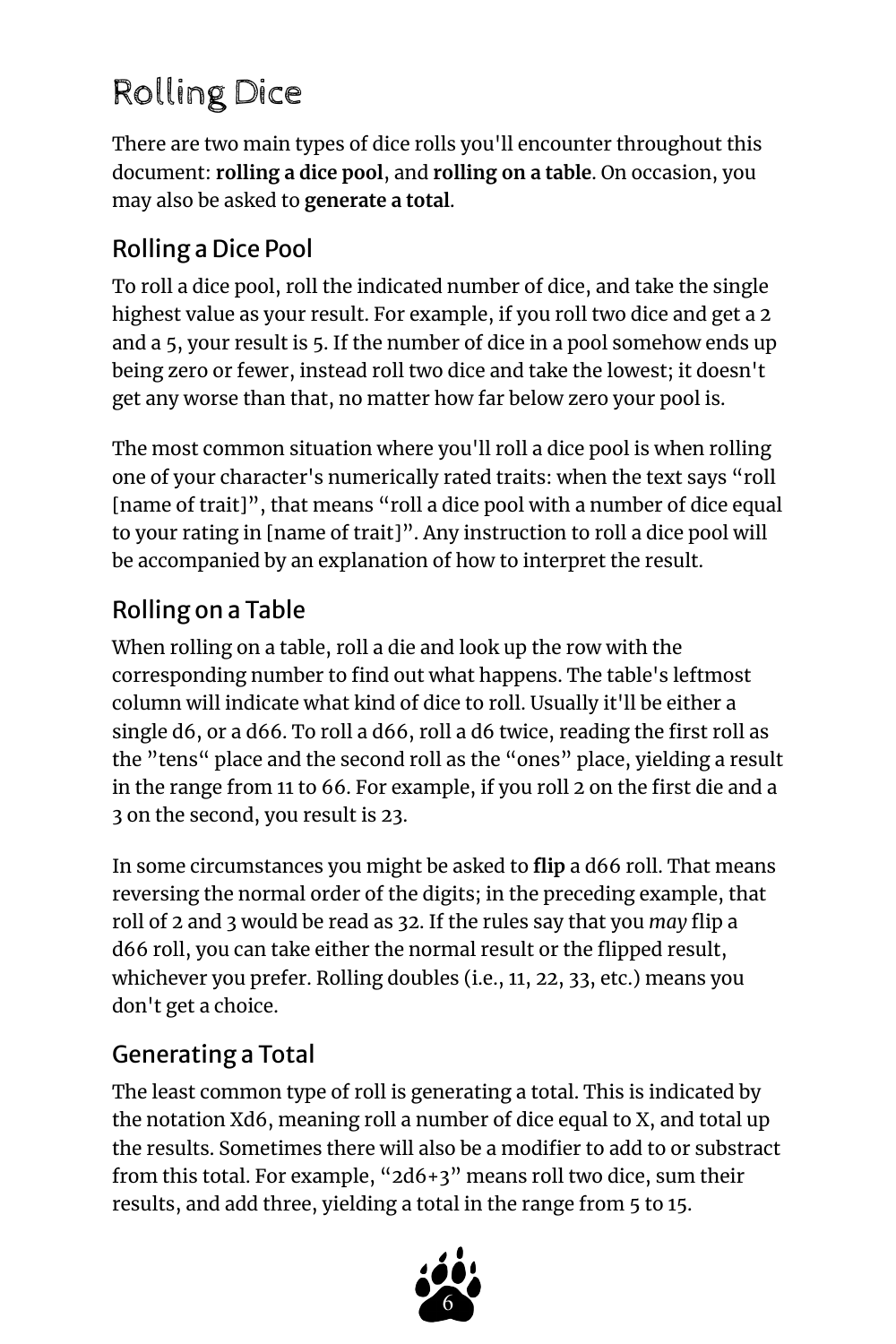# <span id="page-6-0"></span>Playing Without a GM

If you're planning on playing without a GM, there are a couple of extra things you'll need to sort out before play begins.

## <span id="page-6-1"></span>Seating Order

Some of the rules for GMless play refer to "the player to your left", usually in terms of who gets to describe the outcome of your failed rolls. If you're playing online – or simply not seated around a table – then you'll need to decide who counts as "the player to your left" for each person in the group.

Your group's actual or virtue seating order also determines the spotlight order when running a scene without a GM, in the opposite direction – i.e., "the player to your right". See [Setting the Scene](#page-16-0) (p. 17) for more information.

## <span id="page-6-2"></span>Taking Notes

This is a game where events can become very complicated very quickly. Even when playing without a GM, there should be someone who's responsible for keeping track of what's going on. Depending on the strength of the group's note-taking skills, this role could rotate from session to session, or be the same person every time. If the group has a designated leader, it may be useful to recognise this role in character, with either the leader's player or the player of the leader's faithful advisor being responsible for knowing what's going on.

However you choose to arrange it, the role comes with certain perquisites. In a face-to-face game, dibs on the last slice of pizza is traditional; when playing online, you'll have to figure something out for yourselves!

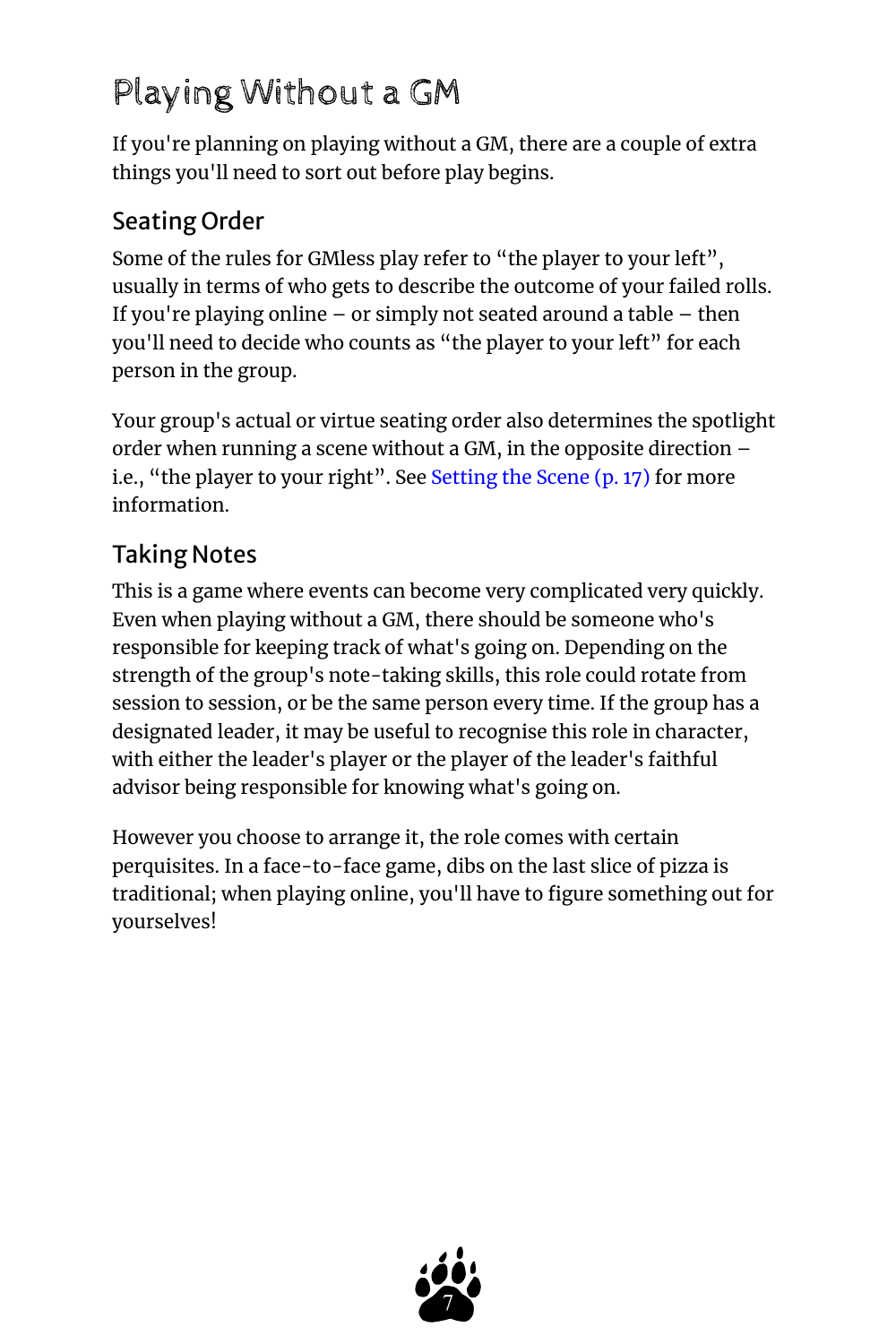# <span id="page-7-0"></span>Three Raccoons in a Trenchcoat

You are two feet tall and made of mischief.

This introduction couuld be longer, but those nine words really say everything there is to say. You're a raccoon. You're here to cause problems on purpose. Everything else, you'll figure out along the way – and if you don't figure it out, well, it must not have been that important!

Of the three games in this collection, *Three Raccoons in a Trenchcoat* can be considered the "basic" version: it's the foundation that the other two build upon, and the most straightfoward in its rules. It's also the one with the fewest baked-in assumptions about what sort of creature you're playing; with only small adjustments, you can also use these rules to play as goblins, geese, feral catgirls, or any other small, annoying creature that travels in packs.

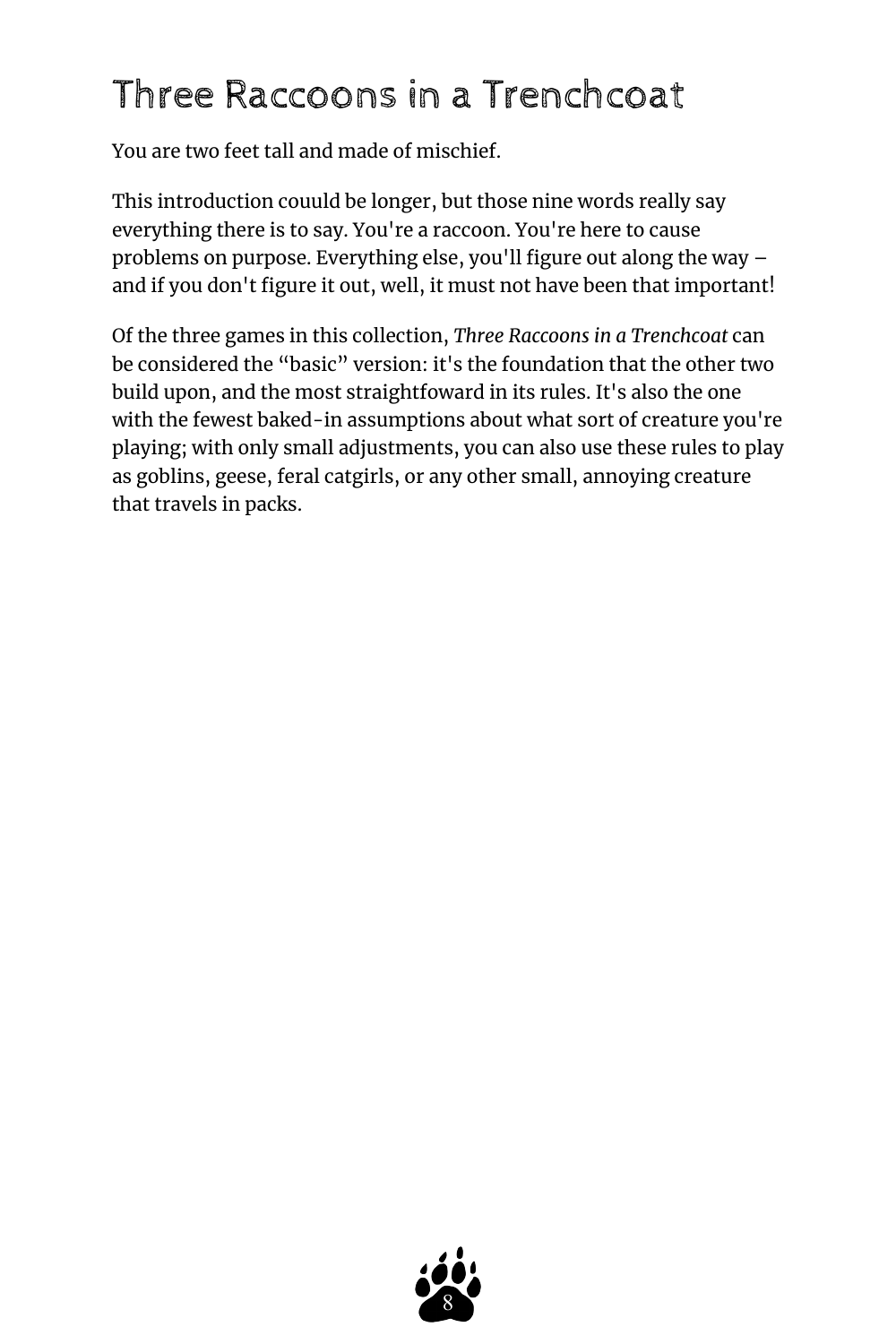## <span id="page-8-0"></span>Raccoon Creation

The raccoon is of course the perfect creature, but chief among their countless virtues are their BEADY LITTLE EYES, GRABBY LITTLE HANDS, and LIVELY LITTLE FEET. Roll or choose a set of Virtues from the following table. Unless you have more than six raccoons, no two should have the same set of Virtues.

| d6 |                | <b>BEADY LITTLE EYES GRABBY LITTLE HANDS LIVELY LITTLE FEET</b> |   |
|----|----------------|-----------------------------------------------------------------|---|
|    |                |                                                                 |   |
|    | $\mathfrak{D}$ | 2.                                                              |   |
|    |                |                                                                 |   |
|    | 2              |                                                                 | 2 |
|    |                |                                                                 |   |
|    |                |                                                                 |   |

Apart from the ratings of their Virtues, the raccoons are more or less identical – at the very least, no human would easily be able to tell one from another – so no description is required.

Give yourself a suitably grand name and title in the secret language of your people.

Character creation in *Three Racooons in a Trenchcoat* is deliberately minimalist. The other games in this collection expand on this framework in different ways; if you're using this one to play one of the variants described in the introduction, it may be worth checking out their respective character creation sections to see if there's anything you can adapt. *Unfamiliar*'s [Quirks addon](#page-26-0) (p. 27) may be especially useful!

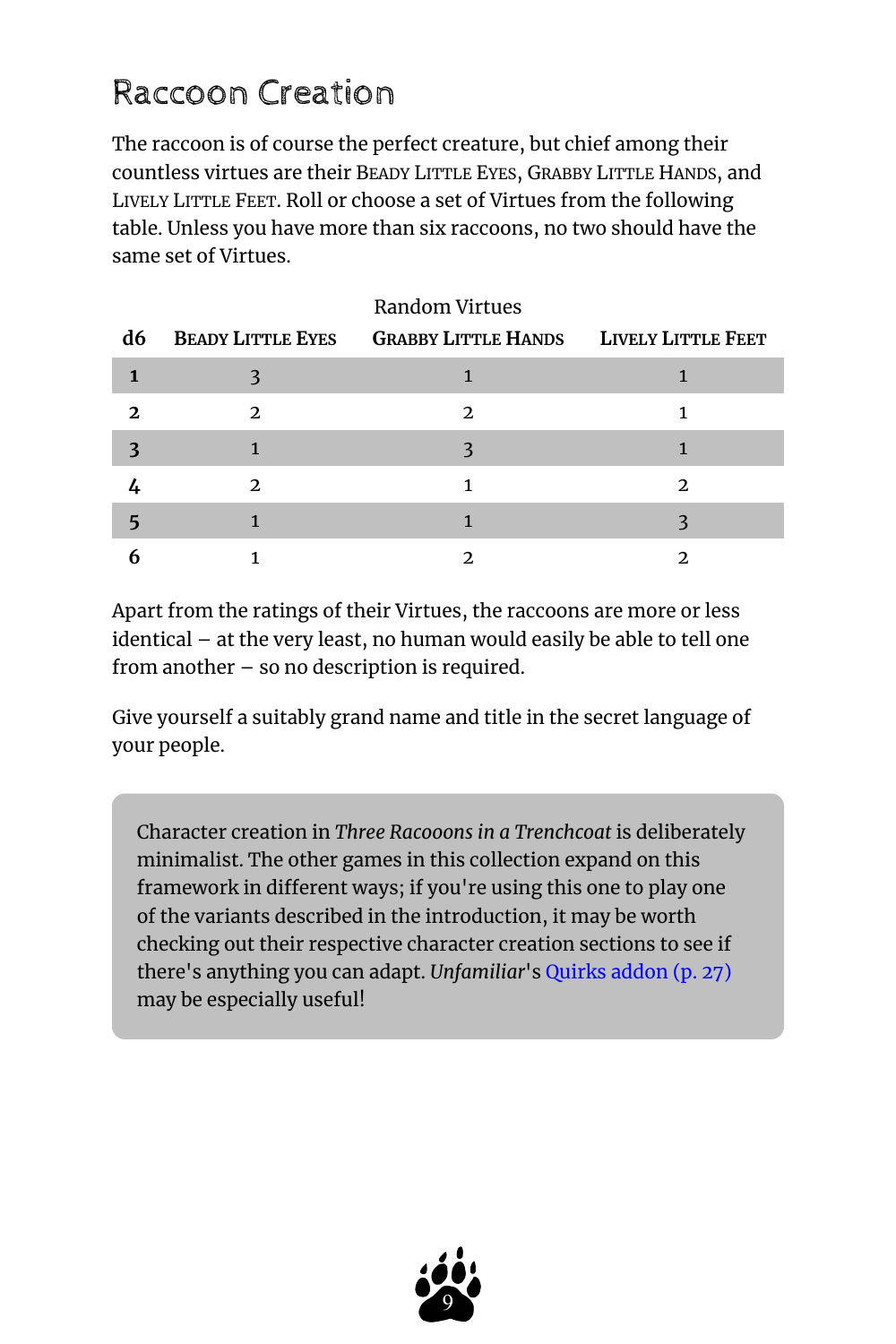## <span id="page-9-0"></span>Raccoon Fundamentals

In the course of each scene, your raccoon will face various obstacles. You'll overcome these by calling upon your Virtues, as described below. Each Virtue offers a specific range of possible outcomes; if it's ever unclear which Virtue to roll, consult those lists and see which one most closely matches what you're actually trying to accomplish.

As you review each Virtue's possible outcomes, you'll probably notice that the rules have no concept of simple failure. This is intentional: when you roll a Virtue, something always happens – though it may not be anything good! For example, if you're rolling G[RABBY](#page-11-0) LITTLE HANDS (p. 12) to pickpocket an object from an unsuspecting human, rolling a 3 or less doesn't mean you don't steal anything. It means you steal the *wrong thing*, and draw unwanted attention to yourself in the process. The other two Virtues also follow this pattern.

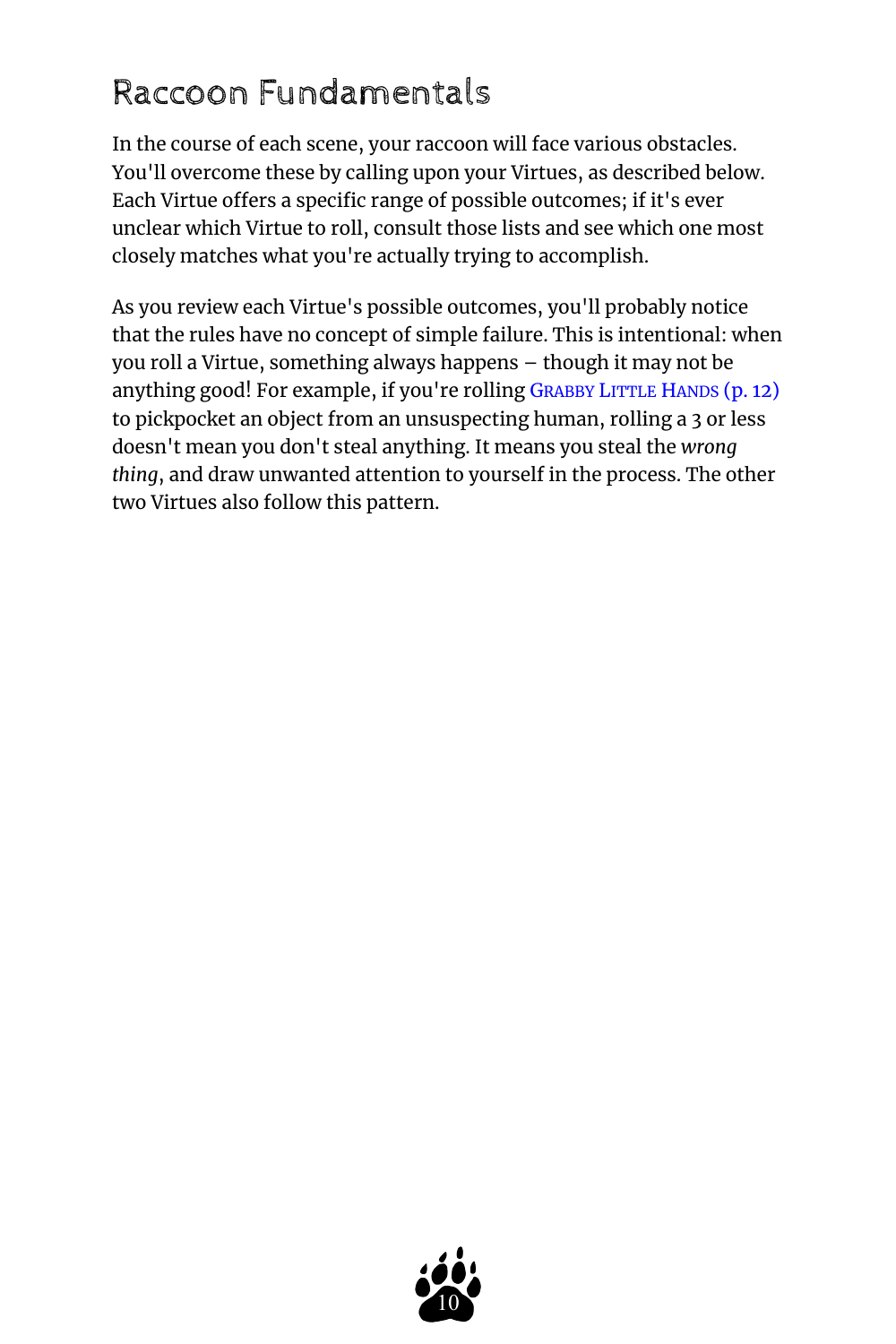## <span id="page-10-0"></span>Rolling BEADY LITTLE EYES

Your BEADY LITTLE EYES allow you to understand what's in front of you. You might roll this Virtue to discern the purpose of a human activity, puzzle out the function of a piece of technology, or decipher what an example of human language – spoken or written – means. You'll never roll it just to spot something; rolling this Virtue is for understanding, not perceiving.

Roll a number of dice equal to your BEADY LITTLE EYES, and select the single highest die. If your result is a 6, choose two from the following list; if your result is a 4 or 5, choose one.

- A. Your conclusion is confident. If you pick this option, you describe what's going on; otherwise, the GM does – or the player to your left, if you're playing without a GM.
- B. Your conclusion is inspiring. Each raccoon other than you rolls one extra die the next time they act on your conclusion.
- C. Your conclusion is actually correct.

If your result is a 3 or less, mark one point of Stress against this Virtue.

**Stressing Out:** When you mark your third point of Stress against BEADY LITTLE EYES, you're **Bewildered**. For the remainder of the current scene, you may not roll BEADY LITTLE EYES, and must react with distressed confusion to any new situation. After the scene ends, you stop being Bewildered and reduce Stress marked against this Virtue to zero.

If it's unclear what the value of choosing A alone is, the trick is that option A lets you be wrong with authority. Anybody can propose an off-the-wall theory, but backing it up with a successful roll carries an expectation that the other raccoons will play along with whatever you come up with. This is especially important when [establishing a scene](#page-16-0) (p. 17), since it lets you decide what the group's initial goal is.

Conversely, picking option C alone functions as a knowledge check: the GM will give you a correct answer about what you're looking at. Finally, going with both A *and* C effectively lets you step into the GM's shoes for a bit and decide what the truth is for yourself!

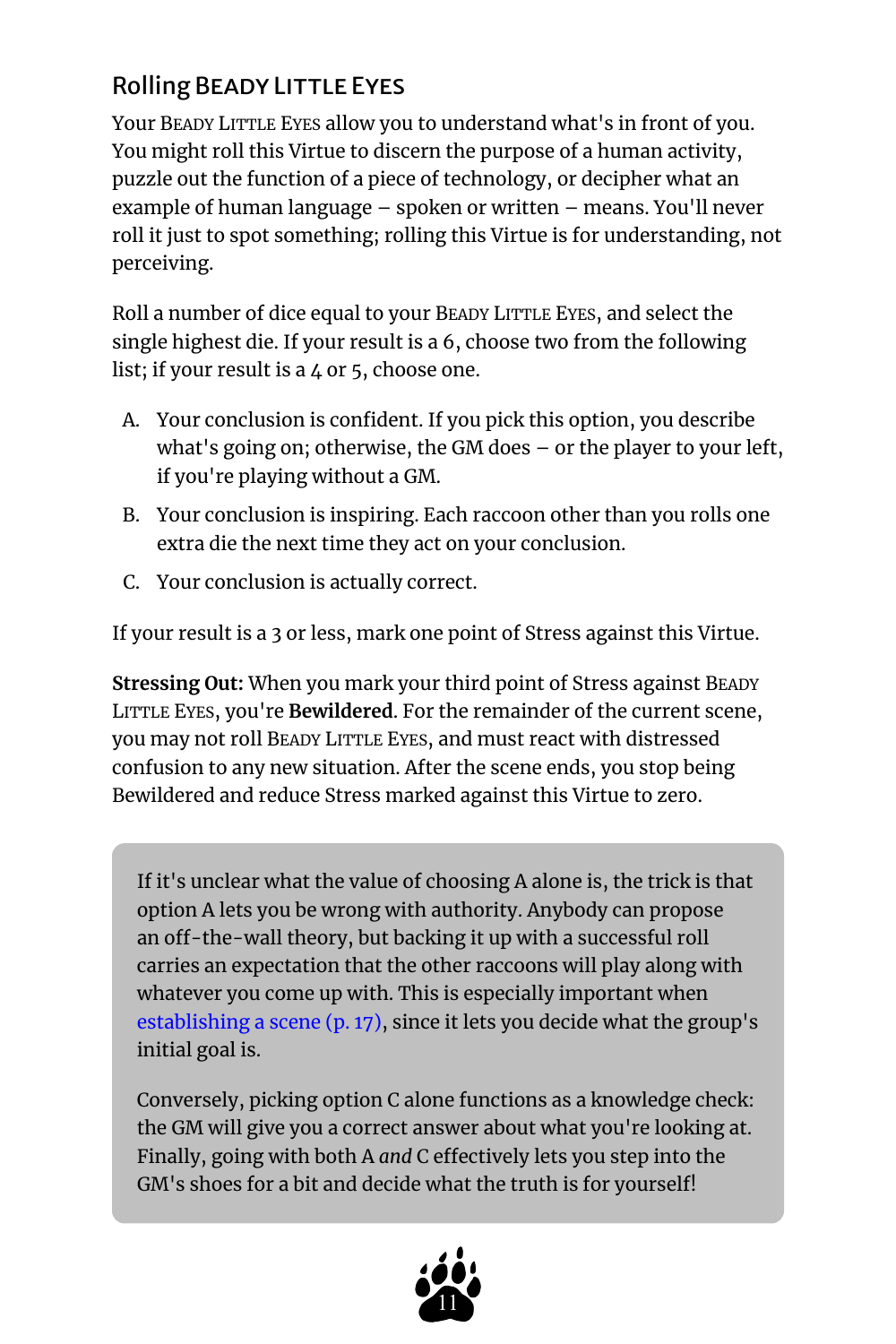## <span id="page-11-0"></span>Rolling GRABBY LITTLE HANDS

Your GRABBY LITTLE HANDS allow you to get hold of things you probably shouldn't have. You might roll this Virtue to steal or pickpocket a portable object, operate (or sabotage) a piece of technology, or communicate with a human using signs and gestures.

Roll a number of dice equal to your GRABBY LITTLE HANDS, and select the single highest die. If your result is a 6, choose two from the following list; if your result is a  $4$  or 5, choose one.

- A. You get what you were aiming for, more or less. If you pick this option, you describe the success of your mischief; otherwise, you end up stealing the wrong object, communicating the wrong message, etc., as described by the GM – or by the player to your left, if you're playing without a GM.
- B. You gain a temporary tool, asset, or other advantage. Set aside one die. At any point, you or any other player's raccoon can describe how they exploit the advantage, pick up the die, and add it to their roll. You can even do this after seeing a roll's outcome. The die goes away after it's used.
- C. You don't draw unwanted attention to yourself.

If your result is a 3 or less, mark one point of Stress against this Virtue.

**Stressing Out:** When you mark your third point of Stress against GRABBY LITTLE HANDS, you're **Frustrated**. For the remainder of the current scene, you may not roll GRABBY LITTLE HANDS, and any complex task – even opening a door – utterly stymies you. After the scene ends, you stop being Frustrated and reduce Stress marked against this Virtue to zero.

What constitutes "unwanted attention" depends on what you're doing. For example, if you're trying to communicate with a human, choosing option C may mean your presence doesn't raise suspicion. Depending on your game's tone, it might mean they don't notice you're a raccoon at all! Conversely, *not* picking option C doesn't necessarily mean that everybody knows what you're up to; they'll know something is amiss, but they won't automatically know what.

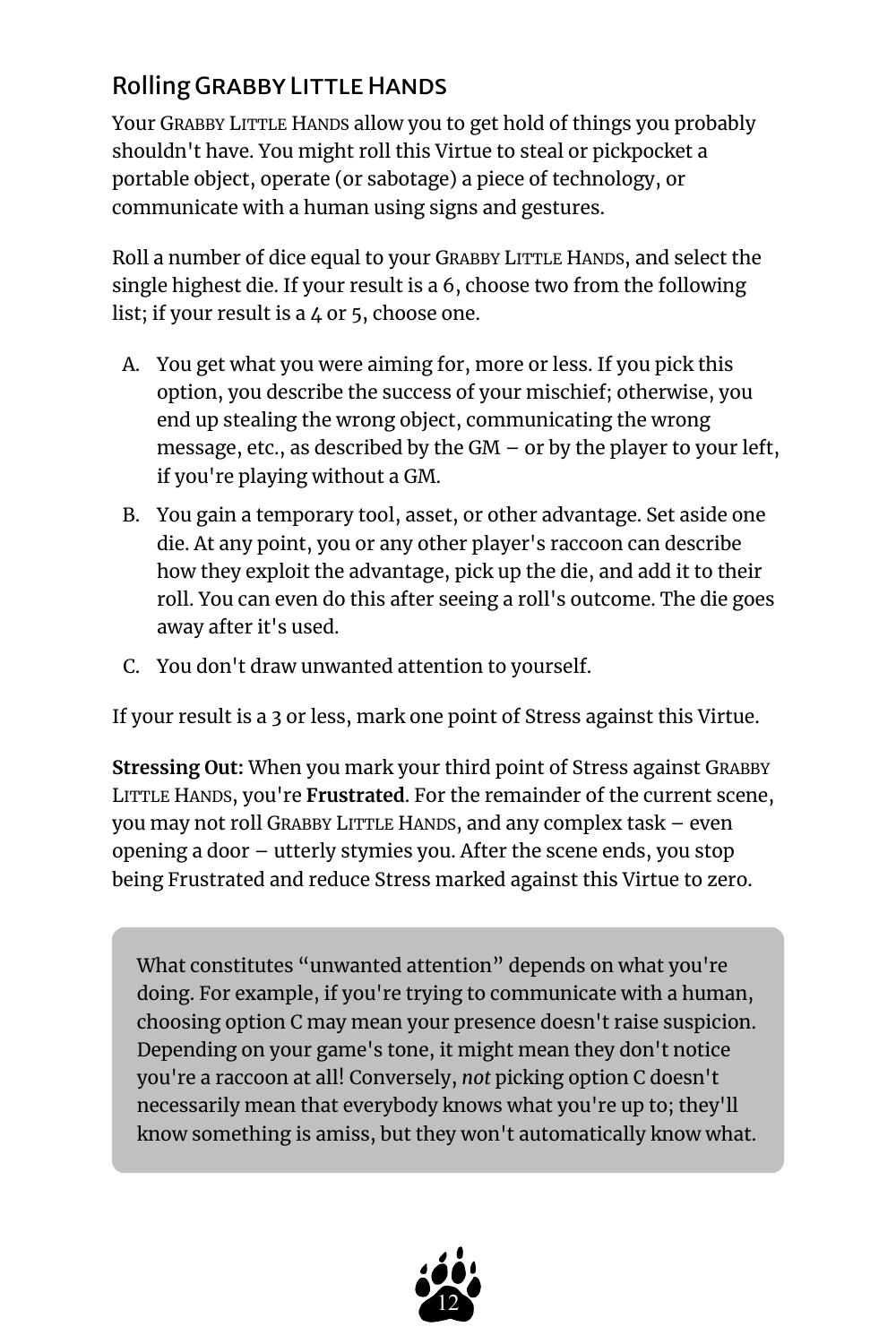## <span id="page-12-0"></span>Rolling LIVELY LITTLE FEET

Your LIVELY LITTLE FEET allow you to go places you aren't supposed to be. You might roll this Virtue to evade capture or notice, overcome an obstacle in your path, shove another raccoon out of harm's way, or perform some improbable feat of acrobatics.

Roll a number of dice equal to your LIVELY LITTLE FEET, and select the single highest die. If your result is a 6, choose two from the following list; if your result is a 4 or 5, choose one.

- A. You get where you want to go. If you pick this option, you describe how you avoid the threat or reach your destination; otherwise, the GM describes the new predicament you've gotten yourself into –or the player to your left, if you're playing without a GM.
- B. You give another raccoon a boost, allowing them to avoid a threat or reach a destination instead of you – or in addition to you, if you also picked the preceding option.
- C. You manage not to look completely ridiculous. Clear one point of Stress from any Virtue.

If your result is 3 or less, mark one point of Stress against this Virtue.

**Stressing Out:** When you mark your third point of Stress against LIVELY LITTLE FEET, you're **Dazed**. For the remainder of the current scene, you may not roll LIVELY LITTLE FEET, and you can be grabbed and pushed around with impunity. After the scene ends, you stop being Dazed and reduce Stress marked against this Virtue to zero.

If you choose option C without also choosing A or B, you still end up in a GM-defined predicament, but it looks kind of like you meant to do that. Whether you actually try to pass it off as intentional from an in character perspective is up to you!

Removing a point of Stress from a Virtue that's been Stressed Out removes the associated condition, allowing you to roll that Virtue again; refer to [Stress and Stressing Out](#page-13-0) (p. 14) for more information.

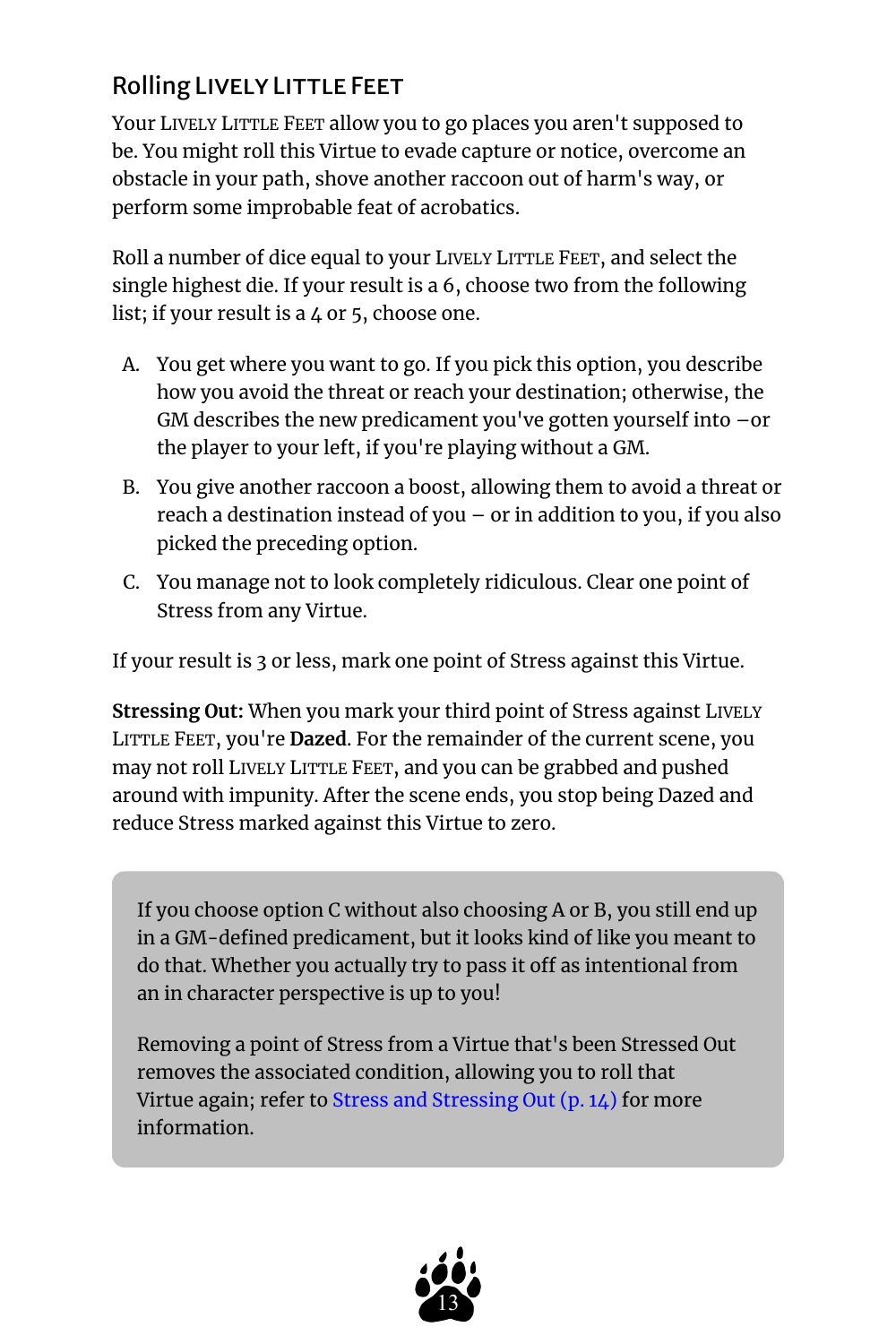## <span id="page-13-0"></span>Stress and Stressing Out

Apart from the narrative consequences, receiving a result of 3 or less when rolling a Virtue also means that you incur a point of **Stress**. Stress is marked separately against each Virtue; you have individual Stress totals for each of BEADY LITTLE EYES, GRABBY LITTLE HANDS and LIVELY LITTLE FEET.

Having one or two points of Stress marked against a Virtue has no rules effect. When you incur a third point, however, that Virtue **Stresses Out**. This has two effects:

- 1. You may not roll the Stressed Out Virtue until it's recovered. If you're forced into a situation where rolling it is unavoidable, you get the same narrative outcome as if you'd rolled a 3 or less, but since no roll actually occurred, you don't incur any additional Stress, and any other rules or effects that depend on having made a roll don't trigger.
- 2. You gain a condition that imposes restrictions on your behaviour until it's recovered. Each Virtue has a different associated condition.

Once you've Stressed Out a Virtue, it stays that way until the end of the scene; after that, any Stress marked against that Virtue – and the associated condition – goes away. See [Setting the Scene](#page-16-0)  $(p. 17)$  for more details.

Any circumstance that removes one or more points of Stress from a Stressed Out Virtue – for example, picking option C on a LIVELY L[ITTLE](#page-12-0) FEET [roll](#page-12-0) (p. 13) – also means the Virtue is no longer Stressed Out, and removes the associated condition. Note, however, that Stress *only*  recovers automatically when recovering from being Stressed Out; sometimes you might be better off leaving a Stressed Out Virtue alone so you can clear all of its Stress when the scene ends.

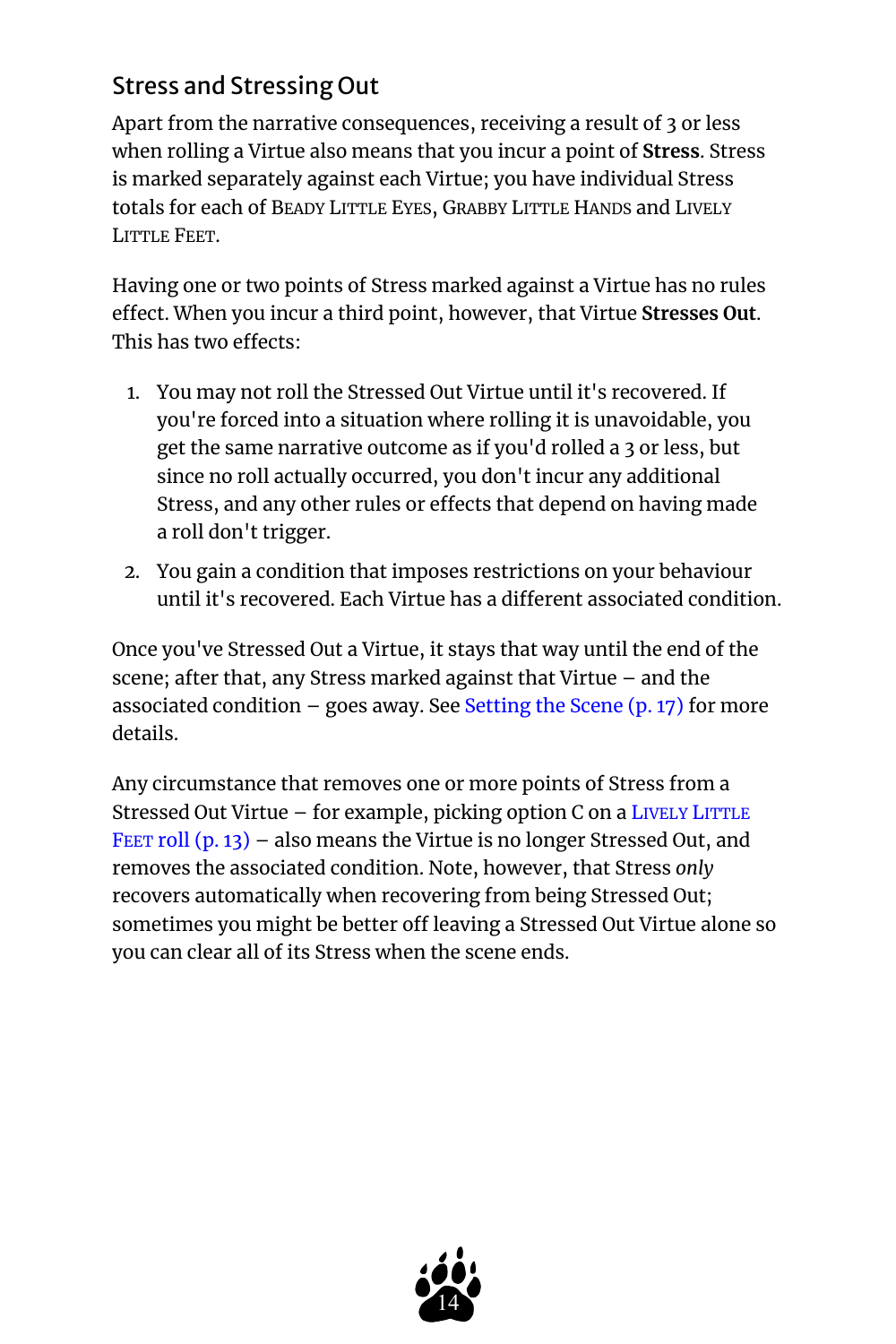## <span id="page-14-0"></span>Stacking Up

It wouldn't make much sense for a game to be called *Three Raccoons in a Trenchcoat* if you couldn't, in fact, play as three raccoons in a trenchcoat, so here's how that works:

- If you have at least three players and access to a trenchcoat or other suitable garment, you can stack up on each other's shoulders and impersonate a human. Two raccoons isn't enough, and more than three won't fit. If the number of players isn't divisible by three, any extra raccoons continue to act independently.
- When you're stacked up, the raccoon on top may only make BEADY LITTLE EYES rolls; the raccoon in the middle may only make GRABBY LITTLE HANDS rolls, and the raccoon on the bottom of the stack may only make LIVELY LITTLE FEET rolls.
- LIVELY LITTLE FEET rolls made by the raccoon on the bottom benefit the entire stack without needing to select option B. However, that option can still be selected to benefit other raccoons who aren't part of the stack. Likewise, if a raccoon who isn't part of the stack makes a LIVELY LITTLE FEET roll and selects option B, they can choose the entire stack as the beneficiary.
- If the raccoon in the middle makes a GRABBY LITTLE HANDS rolls to communicate with humans and doesn't choose option C, that means the human you're communicating with realises that you're up to something, but it doesn't necessarily reveal the truth.
- If any raccoon who's part of the stack incurs Stress, the disguise is at risk of coming undone. The other raccoons have one chance to create a distraction and preserve the ruse; either a different raccoon in the stack or a raccoon acting independently can make the roll, but either way, only one attempt is allowed. If the roll to cause a distraction also fails, the humans realise they're looking at three raccoons in a trenchcoat.

Barring extraordinary circumstances, stacking up doesn't grant the ability to speak in the human fashion, so your GRABBY LITTLE HANDS rolls are still limited to signs and gestures when communicating with humans. Also, the lead raccoon must roll BEADY LITTLE EYES to understand *each individual time* a human speaks to you.

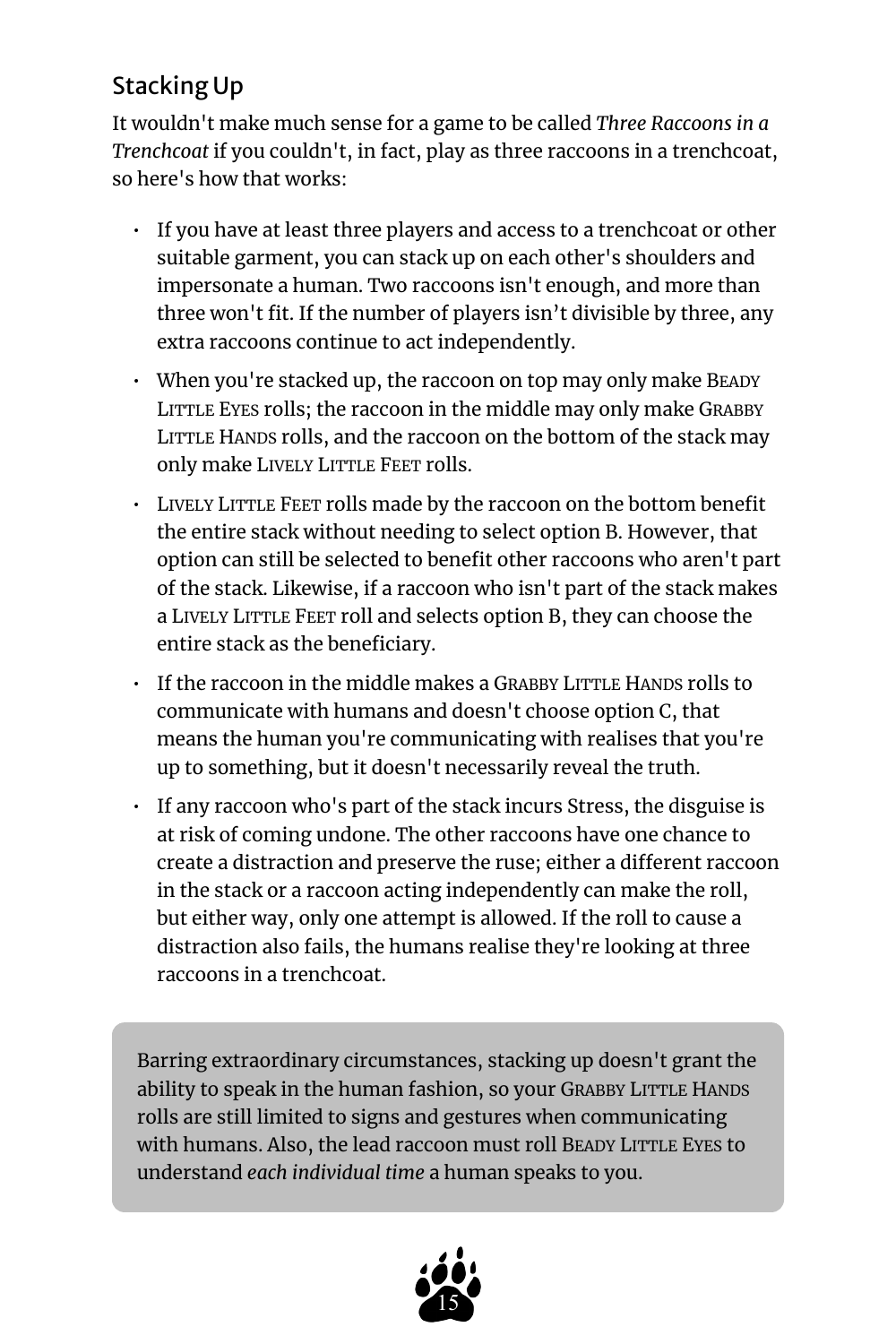## <span id="page-15-0"></span>Meddling With the Unknown

One of the main ideas of *Three Raccoons in a Trenchcoat* is the idea that your raccoon will usually have no idea what's going on – or better yet, entirely the *wrong* idea about what's going on. This is formalised in the rules for BEADY LITTLE EYES rolls, which are less about helping your raccoon get the right idea and more about determining who gets to decide what wrong idea you've gotten hold of this time.

What this means is that you need to keep player knowledge and character knowledge separate in your mind: your raccoon does not know what you know. In fact, you raccoon knows very little about anything! You don't need to be rigorous about putting this into practice – there's no telling what bits of trivia a raccoon's tiny brain will absorb – but it's something you need to constantly keep in mind, especially when acting on some piece of information that you know is wrong, but which your raccoon wholeheartedly believes.

Beyond the basic roleplaying challenge this creates, though, there's a specific rules-based scenario that's likely to come up: what happens if you make a successful GRABBY LITTLE HANDS roll to mess with a situation or device that your raccoon has the wrong idea about due to previous BEADY LITTLE EYES roll? How do you get the result you were aiming for if the thing you're messing with isn't what you think it is?

There are a couple of ways to handle this.

First, you can just not choose option A on the GRABBY LITTLE HANDS roll. You're never obliged to do so; even a roll of six only gets you two options out of three. Take the benefits of options B and/or C instead, and allow the GM (or the player to your left, in a GMless game) to describe how your misunderstanding undermines your goal.

Second, if you'd rather narrate the outcome yourself, you can lean on the fact that taking option A on a GRABBY LITTLE HANDS roll gives you *more or less* what you were aiming for. Maybe your efforts yield something pretty close to what you were after by coincidence. Maybe you achieve nothing like the intended result, but your actions set off a Rube Goldberg chain reaction that produces the desired outcome anyway. Maybe you get something totally different from what you wanted, but your raccoon isn't observant enough to tell the difference!

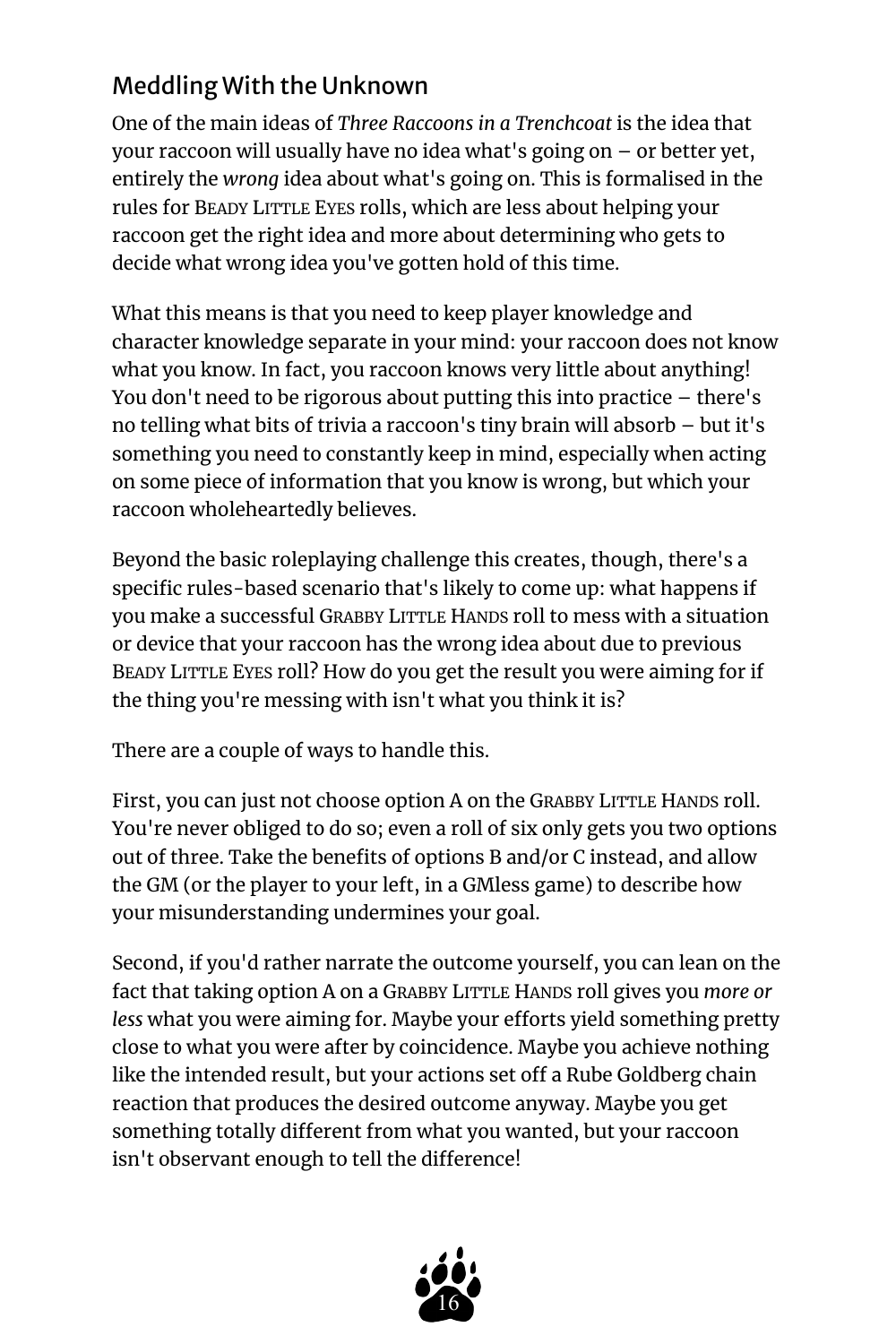## <span id="page-16-0"></span>Setting the Scene

Play proceeds in a series of scenes. The first scene begins with the raccoons arriving at a new location. If you're playing with a GM, the GM describes the scene; if there's no GM, roll on the tables provided in the [Random Scene Prompts section](#page-19-0) (p. 20) to generate random scene and describe it collaboratively. Be careful not to explain what's going on or offer any conclusions about what specifically the raccoons are here to accomplish – you'll see why in a moment.

Once the scene has been described, one raccoon should roll BEADY LITTLE EYES to see if they understand what they're looking at and remember why they're here. If your group has a designated leader, the leader rolls; otherwise, hold a quick rock-paper-scissors tournament to decide who rolls. The outcome of this roll will determine who gets to explain what's going on and why the raccoons are here; it will also determine whether this explanation is correct.

Once the scene's goal has been established, the players should immediately start causing trouble.

When setting a scene, you may or may not choose to do so in familiar terms. Describing objects purely by their observable properties to preserve the mystery can be fun, but it can also be exhausting and prone to unintended miscommunication. Don't feel obligated to do it; as discussed in the [previous section](#page-15-0) (p. 16), *Three Raccoons in a Trenchcoat* explicitly separates player knowledge and character knowledge. You're perfectly free to tell the group what something really is, then explain how what the raccoons *think* it is differs from the reality of the situation.

Also bear in mind that this applies in the other direction: the GM or another player can introduce facts when setting the scene as needed, but unless those facts were introduced as a direct result of picking option C on the initial BEADY LITTLE EYES roll, they don't necessarily count as in-character knowledge. The fact that, as a player, you already know that the mysterious humming metal box is a refrigerator doesn't mean you can't make a BEADY LITTLE EYES roll to completely misunderstand what you're looking at!

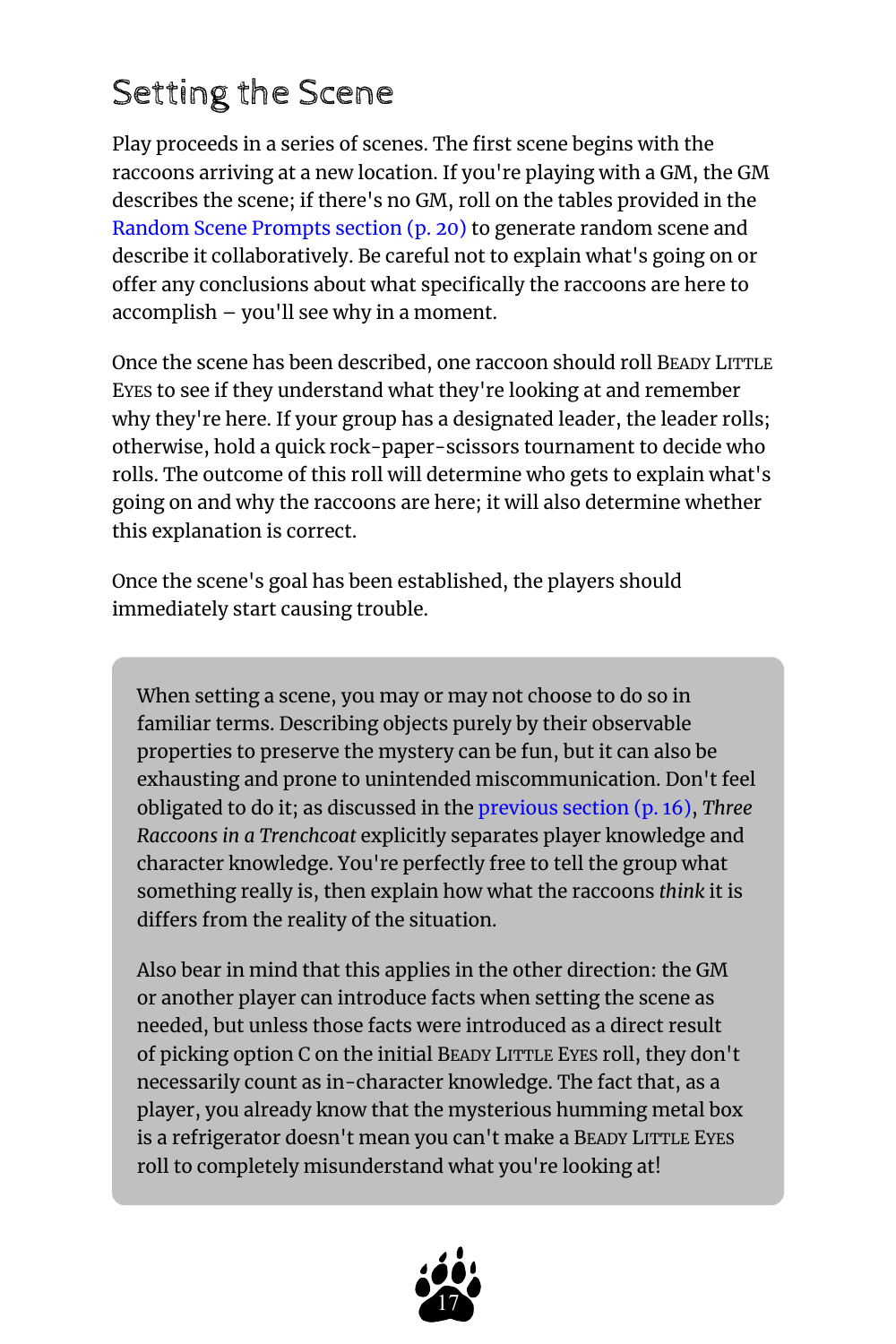## <span id="page-17-0"></span>The Spotlight Order

As noted previously, when playing with no GM, you'll use [random scene](#page-19-0)  [prompts](#page-19-0) (p. 20) to establish each scene. Thereafter, you'll take turns leading the way according to the **spotlight order**.

Whoever made the initial BEADY LITTLE EYES roll starts out as the spotlight player. When you have the spotlight, you drive the action, and the other players react. You keep the spotlight for long enough to make a single Virtue roll. Depending on the scene's pacing, that could take a while, or not much time at all; either way, once the roll has been made, your raccoon fades into the background for a bit, and the spotlight passes to the player to your right. You still play your raccoon when you're out of the spotlight, but you're a supporting character.

Only the spotlight player can initiate Virtue rolls, though non-spotlight players can roll in reaction to the spotlight player's actions – most often, rolling LIVELY LITTLE FEET to avoid the consequences of something they did! In return, non-spotlight players have two responsibilities:

- Whenever the spotlight player's actions raise a question about what their raccoon can see or what's going on in the scene, any nonspotlight player can jump in and answer that question. Remember to stick to the facts and avoid conclusions or detailed explanations – the spotlight player can roll BEADY LITTLE EYES if they want one!
- Whenever the spotlight player's raccoon interacts with a nonplayer character, any non-spotlight player can jump into the role of that character.

The player to the spotlight player's left also has the responsibility of describing the outcomes of any Virtue rolls where the spotlight player doesn't choose option A, as described under [Raccoon](#page-9-0)  [Fundamentals](#page-9-0) (p. 10).

Once you have a bit of experience with the spotlight system, you can adopt a more freeform approach to spotlight-passing, whereby whoever just rolled decides who gets the spotlight next. This allows more flexibility when playing out the scene, but it also creates the possibility that someone might accidentally get skipped in the spotlight rotation; keep a sharp eye out for the latter.

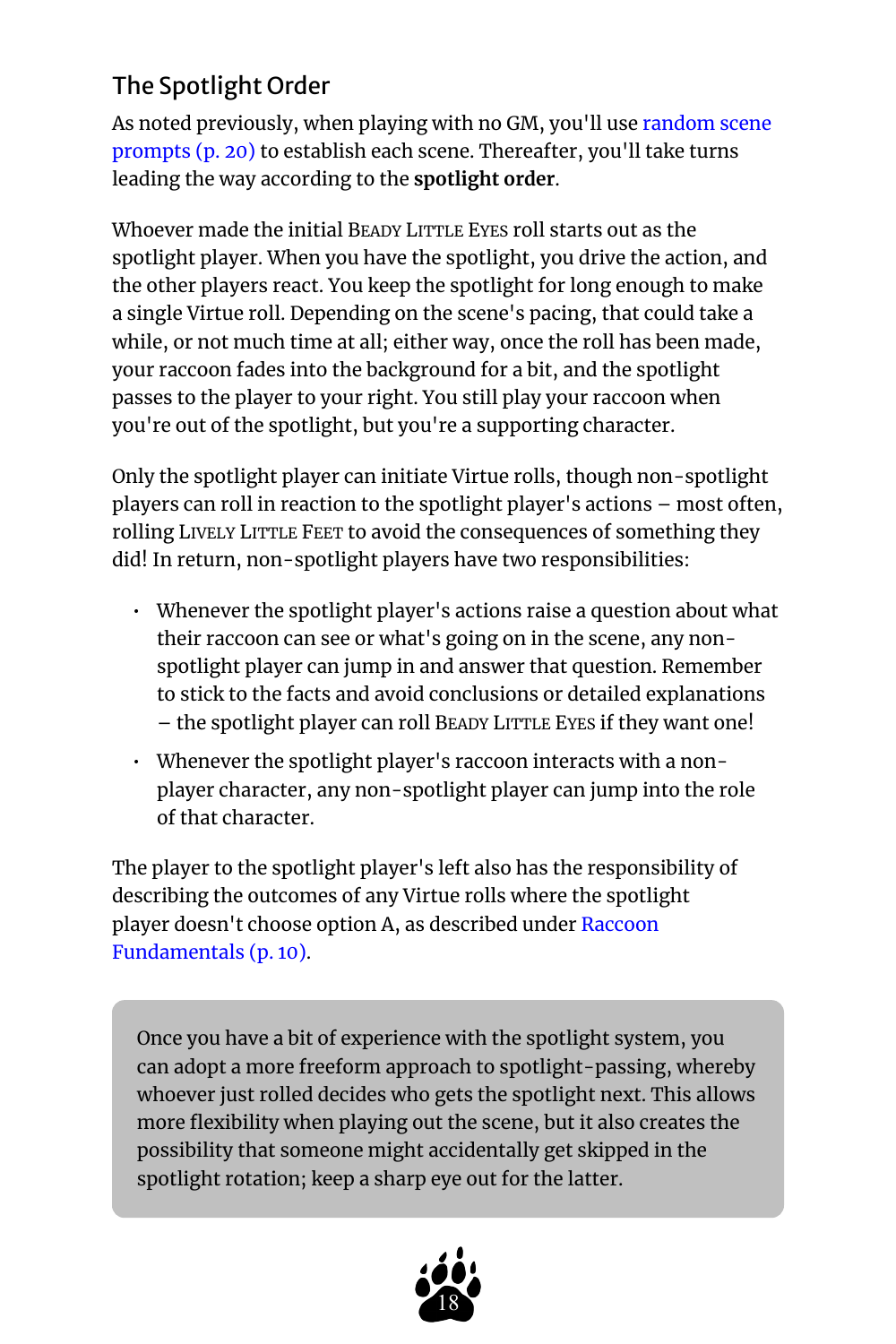## <span id="page-18-0"></span>Ending a Scene

A scene continues until one of two things happens:

- **The raccoons are captured or chased off.** This outcome is mandatory if every raccoon has Stressed Out at least one Virtue; otherwise, it may come about if the GM determines (or the group agrees) that the raccoons getting caught or sent packing is the only plausible outcome, or if the players decide to voluntarily retreat.
- **The raccoons achieve some material victory.** The definition of "victory" here is flexible, and doesn't need to be in any way related to the goal defined by the scene's opening BEADY LITTLE EYES roll, particularly if the raccoons got distracted by something else. The players collaborate to describe the raccoons retreating with their prize, making an inconspicuous escape while everyone is distracted by the chaos they've caused, or some other situationally appropriate exit strategy.

Once the scene has ended, the raccoons recover all Stressed Out Virtues, if any. A new scene then begins in the same way as the first, with a description of the situation and a new BEADY LITTLE EYES roll to figure out what's going on. The setting of the new scene may follow logically from the previous one, but it doesn't have to; if you decide to roll for a random prompt and the dice say that you're in a shopping mall in one scene and on board a space station in the next, it's ultimately up whoever the BEADY LITTLE EYES roll puts on the spot to explain the transition!

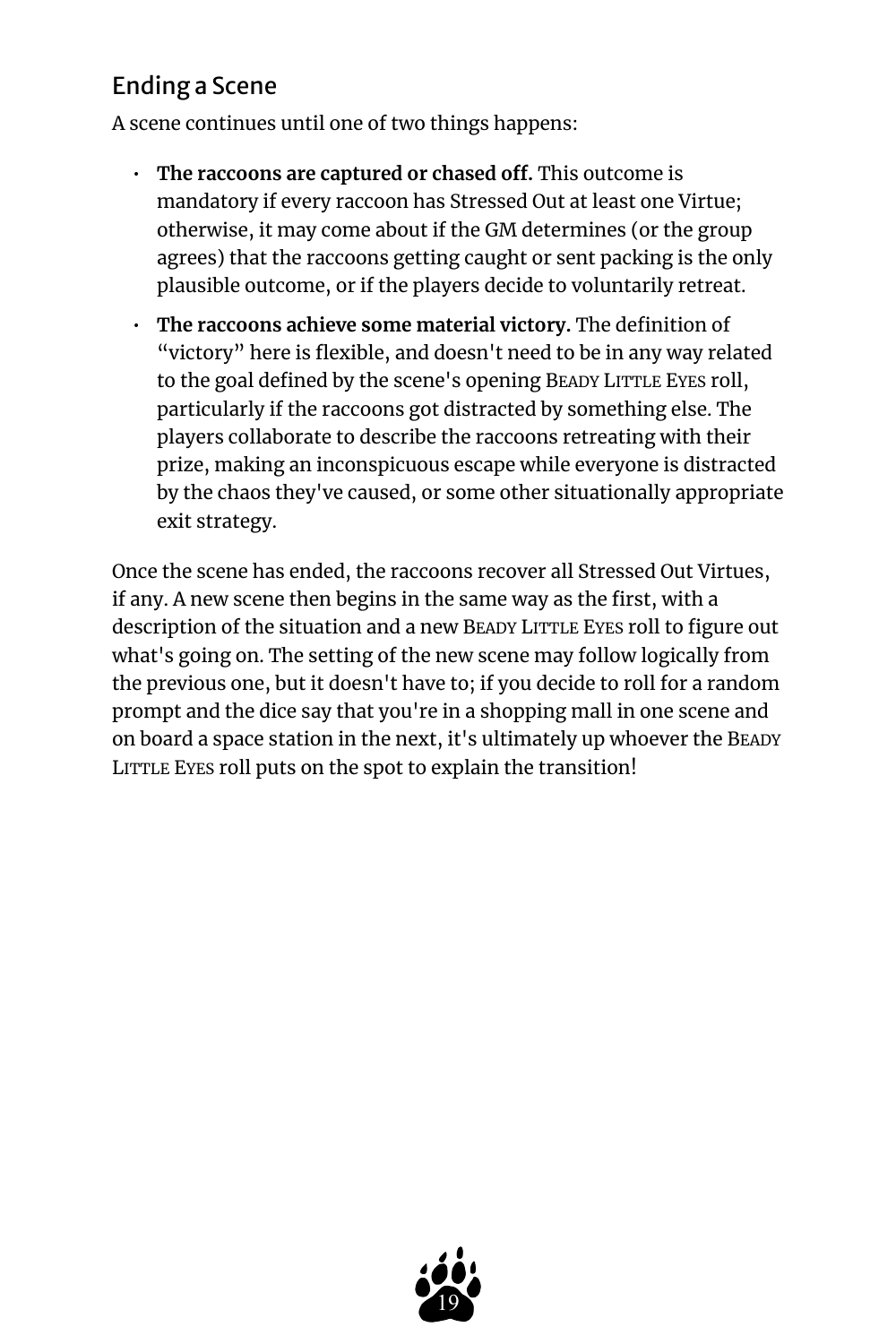## <span id="page-19-0"></span>Random Scene Prompts

If you're playing without a GM, roll on the following tables to describe scene. In a game with a GM, you can also use these tables if you're stuck for ideas, or if you just prefer a higher-chaos environment.

First, roll for a location. This table is divided into themed sub-tables if you want to maintain a plausible sense of place. If the previous scene ended with the raccoons being captured, don't forget to describe where and how they're being held. Otherwise, come up with a suitable point of entry; randomy popping out of a vent, storm drain, or similar bit of handy infrastructure always works.

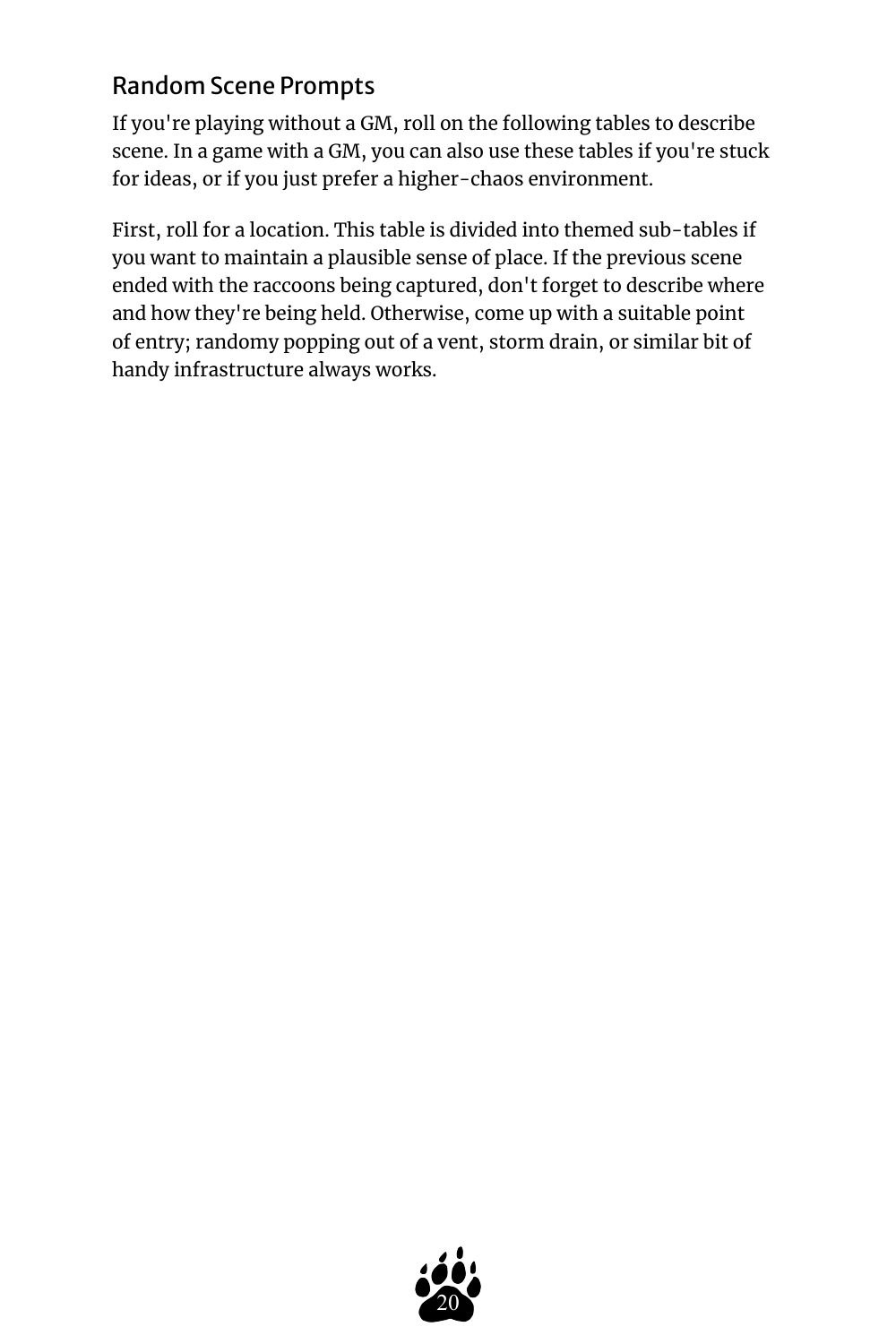<span id="page-20-0"></span>

| Random Locations |     |                  |                            |
|------------------|-----|------------------|----------------------------|
|                  | d66 | Theme            | Location                   |
|                  | 11  | Suburban         | House (occupied)           |
|                  | 12  |                  | House (under construction) |
|                  | 13  |                  | Playground/park            |
|                  | 14  |                  | Swimming pool              |
|                  | 15  |                  | Public library             |
|                  | 16  |                  | Convenience store          |
|                  | 21  | Shopping mall    | Food court                 |
|                  | 22  |                  | Clothing store             |
|                  | 23  |                  | Sporting goods store       |
|                  | 24  |                  | Jewelry store              |
|                  | 25  |                  | Toy store                  |
|                  | 26  |                  | Shoe store                 |
|                  | 31  | High school      | Classroom                  |
|                  | 32  |                  | Nurse's office             |
|                  | 33  |                  | Gymnasium                  |
|                  | 34  |                  | Teacher's lounge           |
|                  | 35  |                  | Library                    |
|                  | 36  |                  | Principal's office         |
|                  | 41  | Corporate office | Reception area             |
|                  | 42  |                  | Cubicle farm               |
|                  | 43  |                  | Employee break room        |
|                  | 44  |                  | Meeting room               |
|                  | 45  |                  | Storage area               |
|                  | 46  |                  | CEO's office               |
|                  | 51  | Military base    | <b>Barracks</b>            |
|                  | 52  |                  | Motor pool                 |
|                  | 53  |                  | Mess hall                  |
|                  | 54  |                  | <b>Training field</b>      |
|                  | 55  |                  | Secret UFO lab             |
|                  | 56  |                  | Command centre             |
|                  | 61  | Space station    | Dock/spaceport             |
|                  | 62  |                  | <b>Engineering section</b> |
|                  | 63  |                  | High-energy science lab    |
|                  | 64  |                  | Holodeck                   |
|                  | 65  |                  | Bridge/command area        |
|                  | 66  |                  | Captain's quarters         |

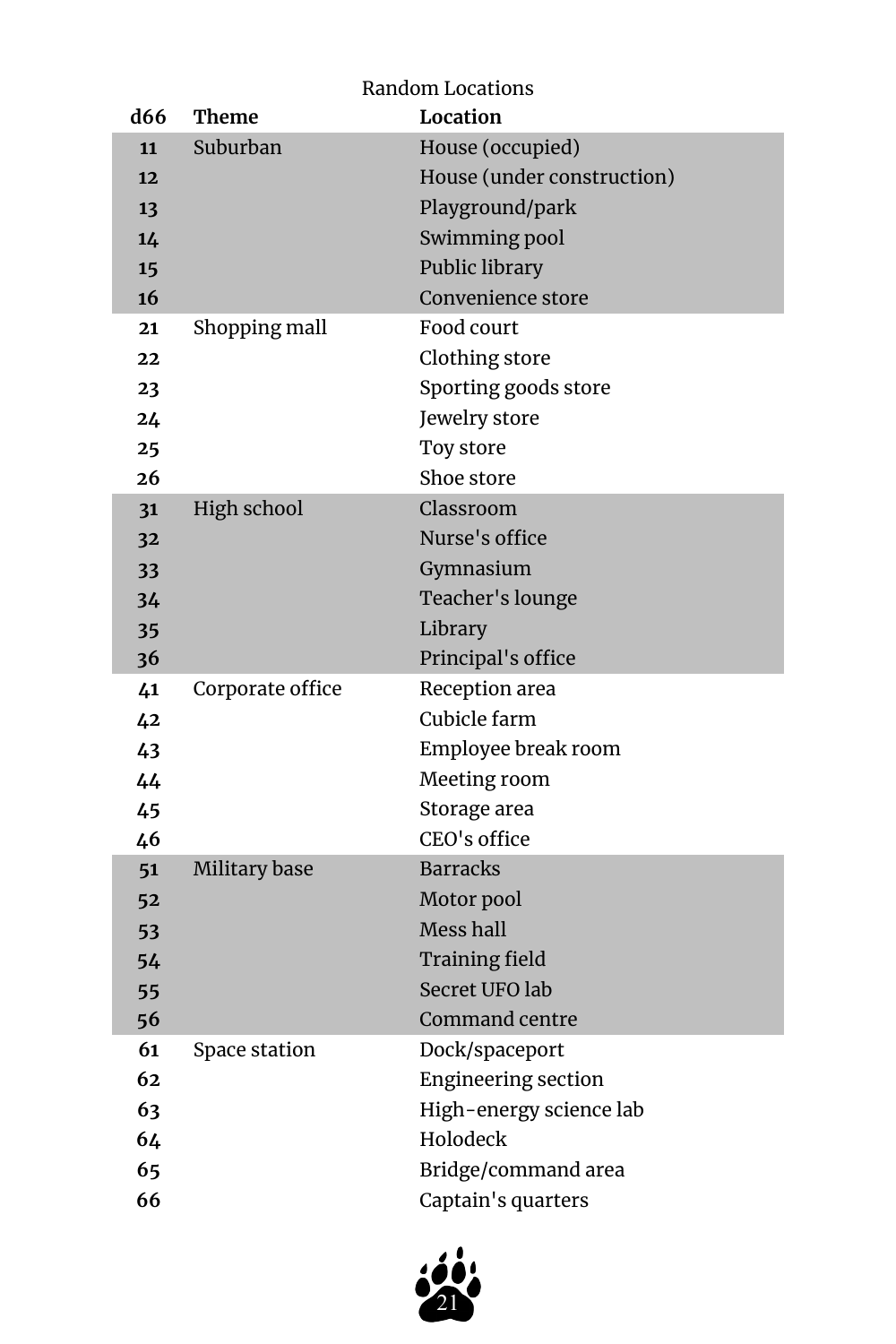Next, roll for a complication – a special circumstance that will make it more difficult for the raccoons to just stroll in like they own the place. Make a note of the question your result provides, but don't answer it just yet.

## Random Complications

## **d6 Complication**

- **1** Something critically important is being carried on an alert human's person; what is it?
- **2** The scene is unusually crowded, and any of the humans present could potentially raise the alarm; what's all the commotion?
- **3** A devoted guardian a big dog, a security robot, something else? – is present, either on patrol or camped out at a central location
- **4** There's an unusual physical barrier what sort of barrier? that the raccoons will need to overcome
- **5** There's only a short time left before the opporunity to achieve your goal closes; why might that be?
- **6** A rival group of annoying woodland creatures shows up to interfere; what are they after?

Next, roll for an opportunity – something about the scene that the raccoons can use to their advantage. Like the previous table, your result will furnish a question that needs answering.

## Random Opportunities

## **d6 Opportunity**

- **1** The humans are preoccupied with a distracting task; what are they up to?
- **2** The scene is unusually cluttered and disorganised; with what?
- **3** The raccoons have a secret weapon in hand (er, paw); describe it
- **4** The raccoons have the aid of a sympathiser or inside agent; who are they?
- **5** Something the raccoons can easily shift blame for their shenanigans to is present; what is it?
- **6** A disaster unrelated to the raccoons' presence is already in progress; where's the fire?

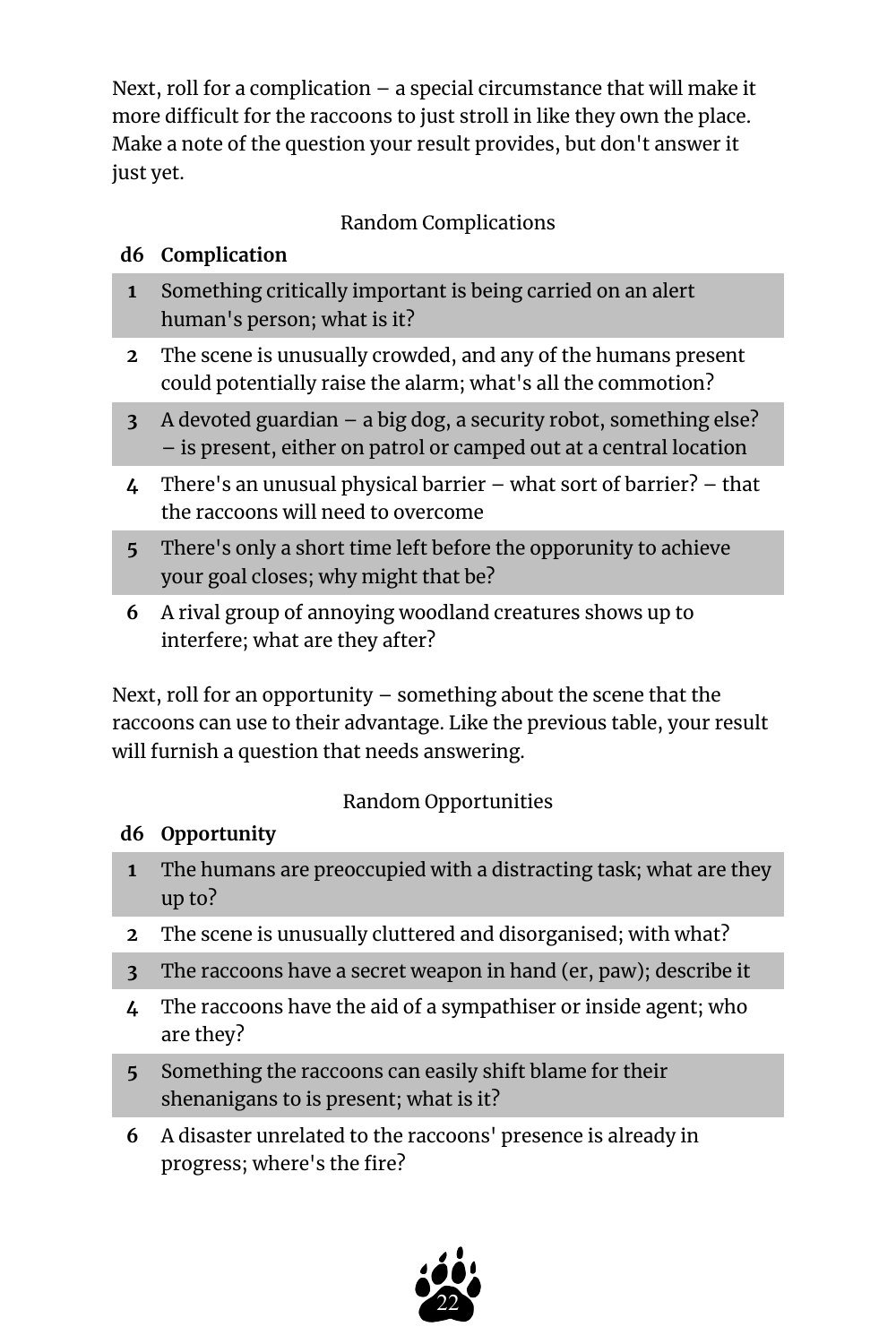This is the point where the raccoons' leader makes the BEADY LITTLE EYES roll. Using the questions raised by the preceding two table rolls as a guide, the other players (or the GM, in a GMfull game) should provide suggestive details to interpret.

Finally, whoever ends up being responsible for describing what's going on can roll for a random goal if they wish. Unlike the other tables, this one is consulted *after* the BEADY LITTLE EYES; rolling on it is never mandatory, but it's here if you need it.

#### Random Goals

- **1** Obtain food
- **2** Steal a valuable (or at least shiny) object
- **3** Release prisoners (friends of yours, perhaps?)
- **4** Solve a mystery
- **5** Destroy something important
- **6** Take revenge against a particular target

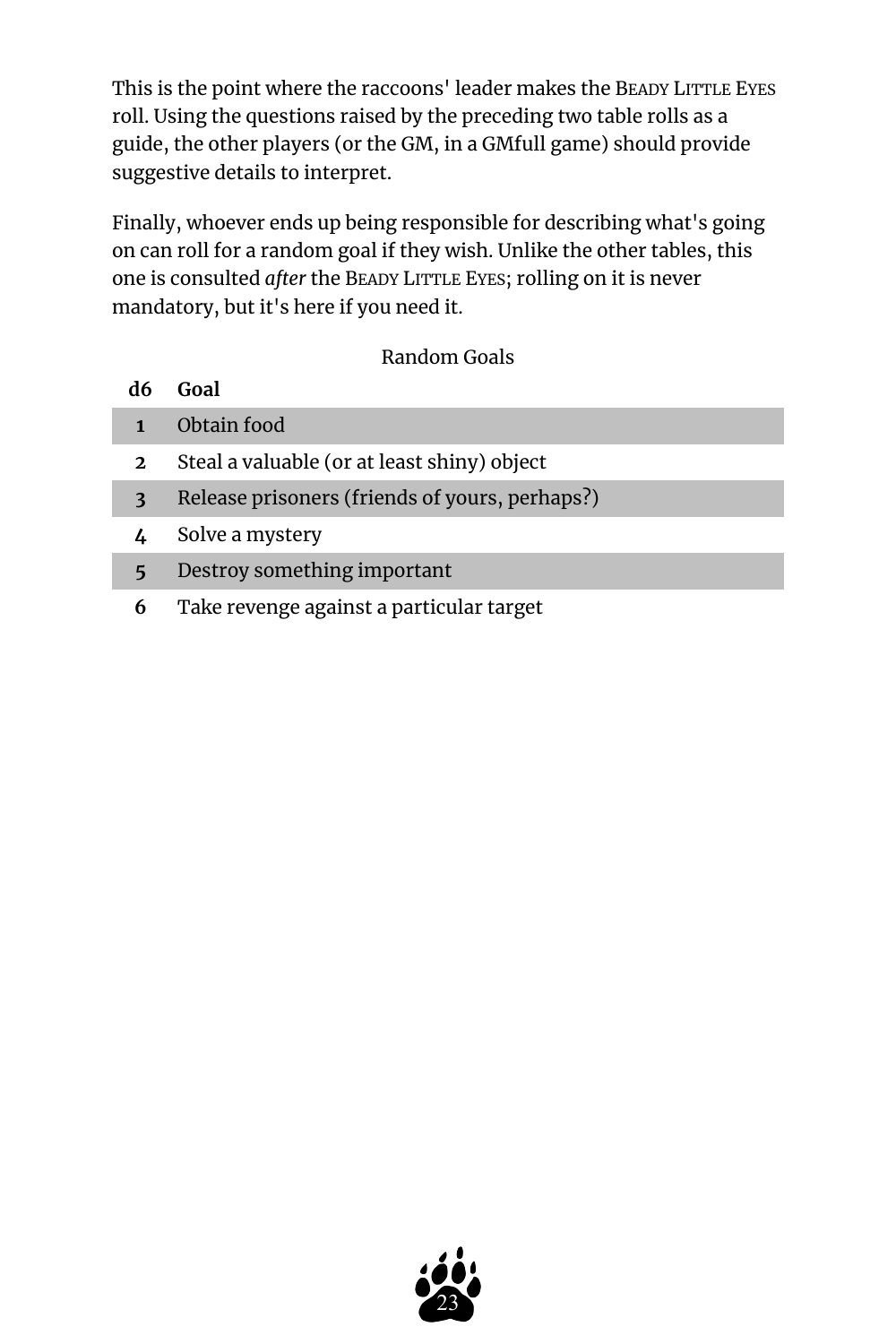# <span id="page-23-0"></span>Unfamiliar

Being a wizard's familiar isn't all sunshine and roses. Sure, you get to witness wonders undreamt of in mortal philosophies and play your own small part in wielding phenomenal cosmic power, and your alchemically constituted body knows neither age nor death. But when you come right down to it, your master is an ungrateful old bastard who treats you as a disposable tool – and on top of that, you don't even get paid!

Of course, turnabout is fair play. You may be bound to obey the wizard's commands, but how you carry them out is up to you. If you just happen to do so in an *incredibly inconvenient* manner, well, the miserable old fart should have been more specific.

In some ways, *Unfamiliar* represents a turn to the fantastical where the basic game is firmly mundane. In other ways, however, it's a turn to something very familiar: doing your job badly on purpose. And also by accident, if we're being honest – like the raccoons of *Three Raccoons in a Trenchcoat*, your familiar mostly has no idea what's going on!

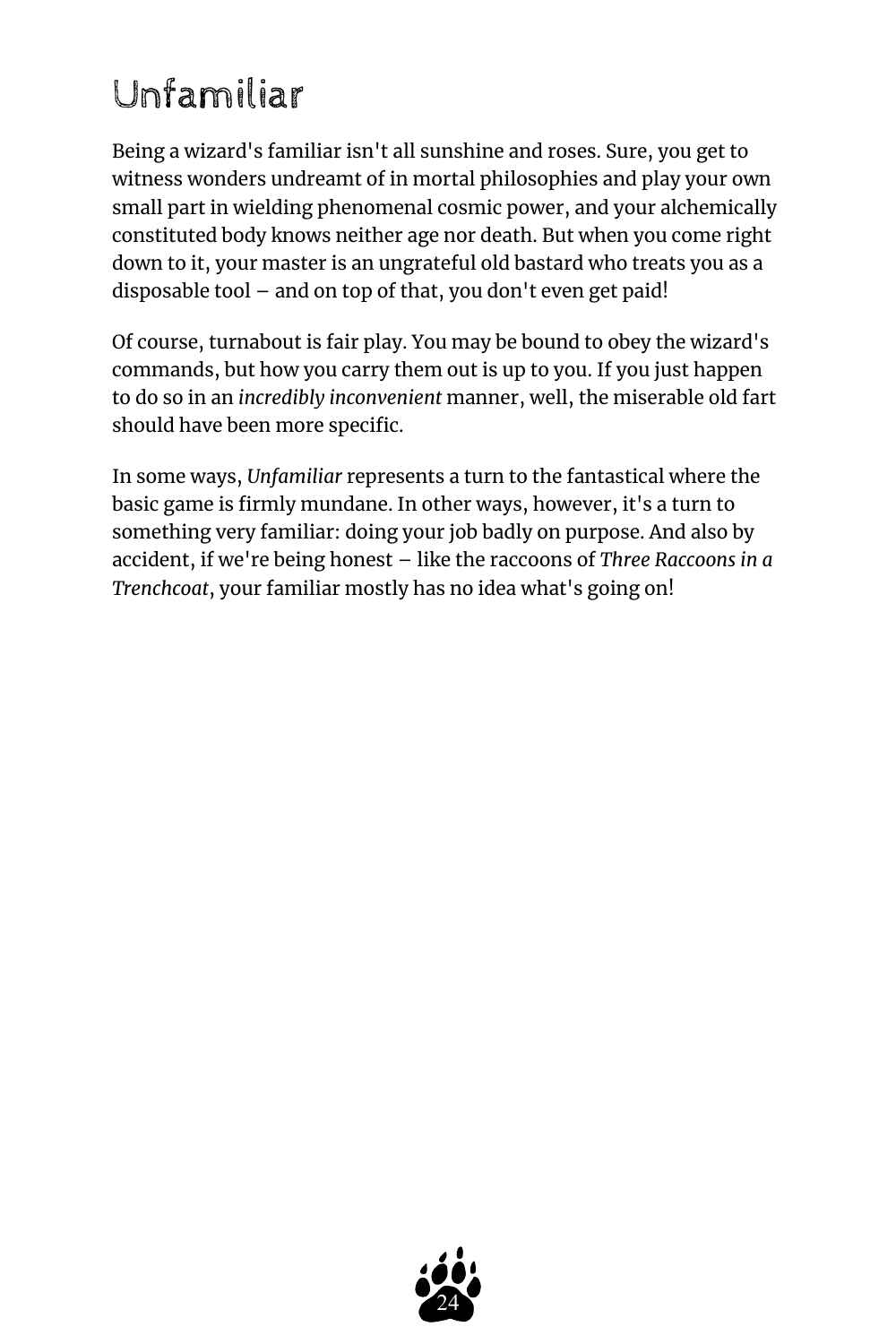## <span id="page-24-0"></span>Familiar Creation

Familiars use the same Virtues that raccoons do; roll or choose your Facets using [the provided table](#page-8-0) (p. 9).

In addition, your familiar has a number of [Quirks](#page-26-0) (p. 27). A Quirk is a trait that represents the oddities of your familiar's form. The number of Quirks you can have isn't fixed, but every familiar in the group should have the same number of Quirks. At least two and no more than five Quirks per familiar is recommended; if in doubt, three is a good default.

Roll or choose your Quirks using the following table. If you get a Quirk that you or any other familiar in the same group already has, flip your result; if it's still a duplicate, re-roll. You can also invent your own Quirks with the group's approval, using these as a guide.

<span id="page-24-1"></span>

| d66 | Quirk                 |
|-----|-----------------------|
| 11  | <b>Bendy</b> (p. 30)  |
| 12  | Bitey (p. 30)         |
| 13  | Brainy (p. 30)        |
| 14  | Breezy (p. 30)        |
| 15  | <b>Briny</b> (p. 30)  |
| 16  | <b>Bulky</b> (p. 30)  |
| 21  | <b>Clingy (p. 30)</b> |
| 22  | Crusty (p. 30)        |
| 23  | Fancy (p. 31)         |
| 24  | Flighty (p. 31)       |
| 25  | Flimsy $(p. 31)$      |
| 26  | <b>Frosty (p. 31)</b> |
| 31  | Fuzzy (p. 31)         |
| 32  | Greasy (p. 31)        |
| 33  | Handy (p. 31)         |
| 34  | Hasty (p. 31)         |
| 35  | Hungry (p. 31)        |
| 36  | Juicy (p. 32)         |

| d66 | Quirk                 |
|-----|-----------------------|
| 41  | Lanky (p. 32)         |
| 42  | Leery (p. 32)         |
| 43  | Lucky (p. 32)         |
| 44  | <b>Many (p. 32)</b>   |
| 45  | Mighty (p. 32)        |
| 46  | Nosy (p. 32)          |
| 51  | Prickly (p. 32)       |
| 52  | Puny (p. 32)          |
| 53  | <b>Shifty (p. 33)</b> |
| 54  | Shiny (p. 33)         |
| 55  | Shouty (p. 33)        |
| 56  | Sparky (p. 33)        |
| 61  | Spooky (p. 33)        |
| 62  | <b>Stinky (p. 33)</b> |
| 63  | <b>Toasty (p. 33)</b> |
| 64  | Twitchy (p. 33)       |
| 65  | Weighty (p. 33)       |
| 66  | <b>Wormy (p. 33)</b>  |

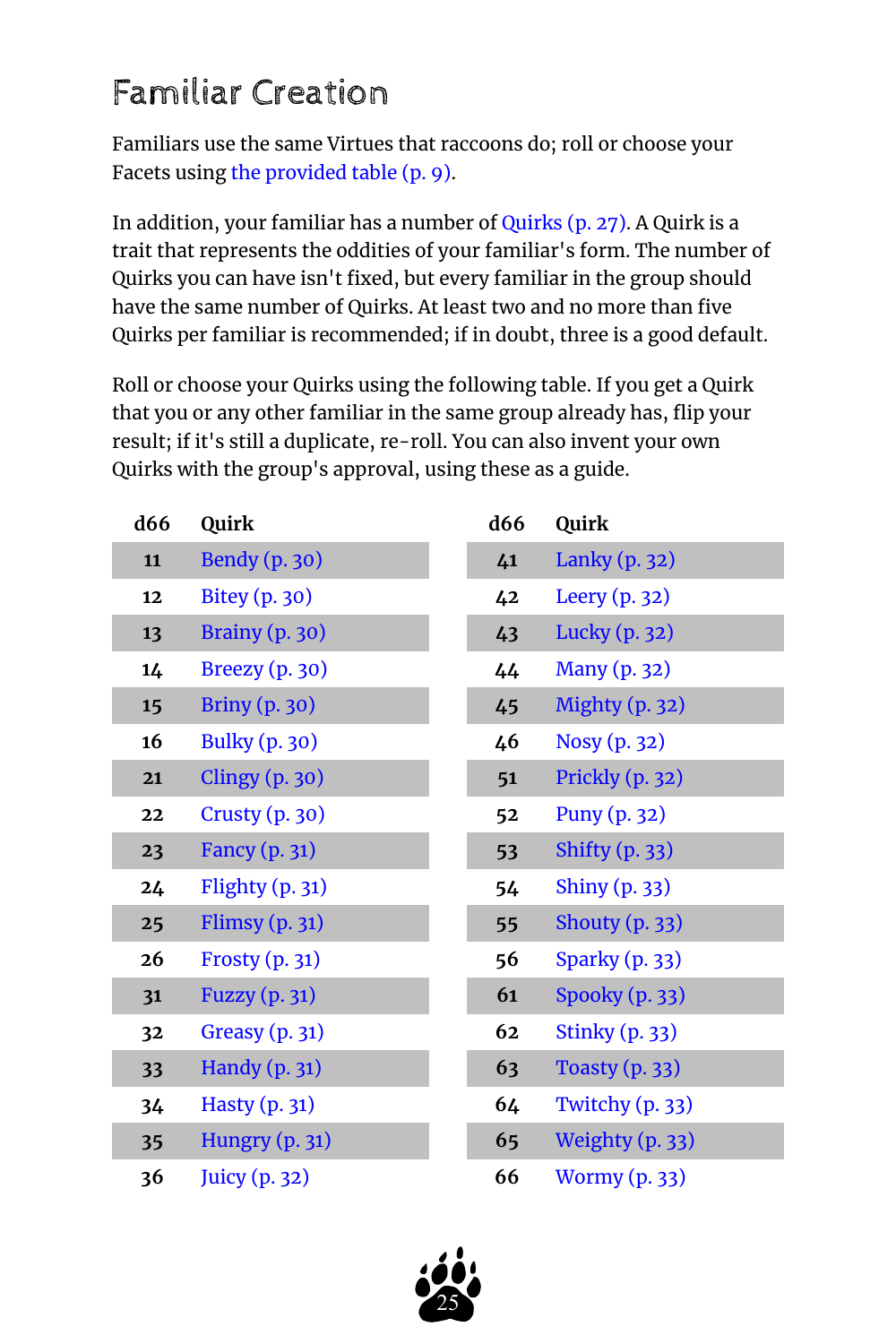Based on your Virtues and Quirks, describe your familiar's appearance in one to three sentences. Your familiar's natural form may resemble an animal, but it's always unnatural in an obvious and – to humans – somewhat disconcerting fashion.

Unless you have a Quirk that says otherwise, your familiar is about the size of a raccoon  $-$  i.e., between 40 and 70 centimeters along your longest dimension, and between 5 and 25 kilograms in weight. If you want to randomise this part, too, you can roll 6d6+34 to get your height or length in centimeters, and 4d6+1 to get your weight in kilograms; if your familiar is [Bulky](#page-29-6) (p. 30), double the rolled height and multiply the rolled weight by ten, and do the exact opposite (i.e., divide height by two and weight by ten) if you're [Puny](#page-31-8) (p. 32).

It's possible for random rolls to yield very unlikely combinations of weight and height, especially with Quirks like Bulky or Puny in the mix. A Bulky familiar with particularly extreme rolls could be under a meter tall, yet weigh a quarter ton; conversely, a Puny familiar whose rolls break in the opposite direction could be 35 centimeters tall and weigh 500 grams. How to describe such an unlikely physique is left as an exercise for the imaginative player.

Finally, decide on your familiar's glamour form. All familiars benefit from a magical effect – part illusion, part mental influence – that causes them to be perceived as mundane animals when they're trying to be inconspicuous. Your glamour form isn't required to resemble your natural form, but the glamour doesn't grant any capabilities beyond those already provided by your Quirks, so there are certain practical limitations; successfully impersonating a bird may be difficult if you don't have [Flighty](#page-30-1) (p. 31), for example. See [The Familiar's](#page-35-0)  [Glamour](#page-35-0) (p. 36) for further details.

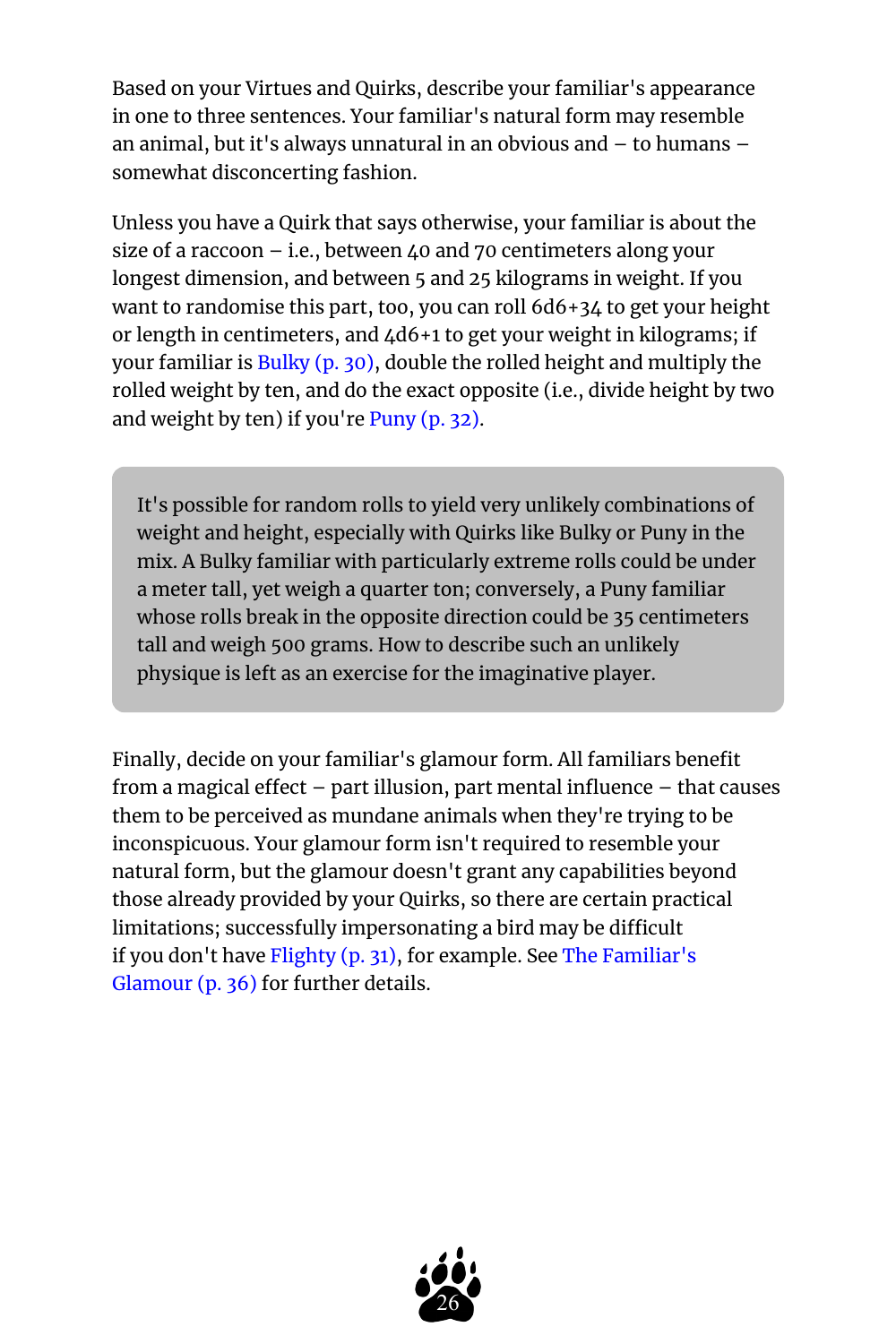## <span id="page-26-0"></span>Quirks

As a wizard's familiar, you're like no natural creature that's every existed. In fact, you're like no *un*natural creature that's ever existed, either; the process of familiar creation is irreproducible, resulting in a totally unique being each time it's carried out. The rules of *Unfamiliar*  represent this uniqueness with **Quirks**.

Each Quirk is a trait that describe some unusual feature of your familiar's form. These traits are usually physical, though some may veer into the metaphysical, or simply be difficult to pin down. No two familiars in the same group will share the same Quirks.

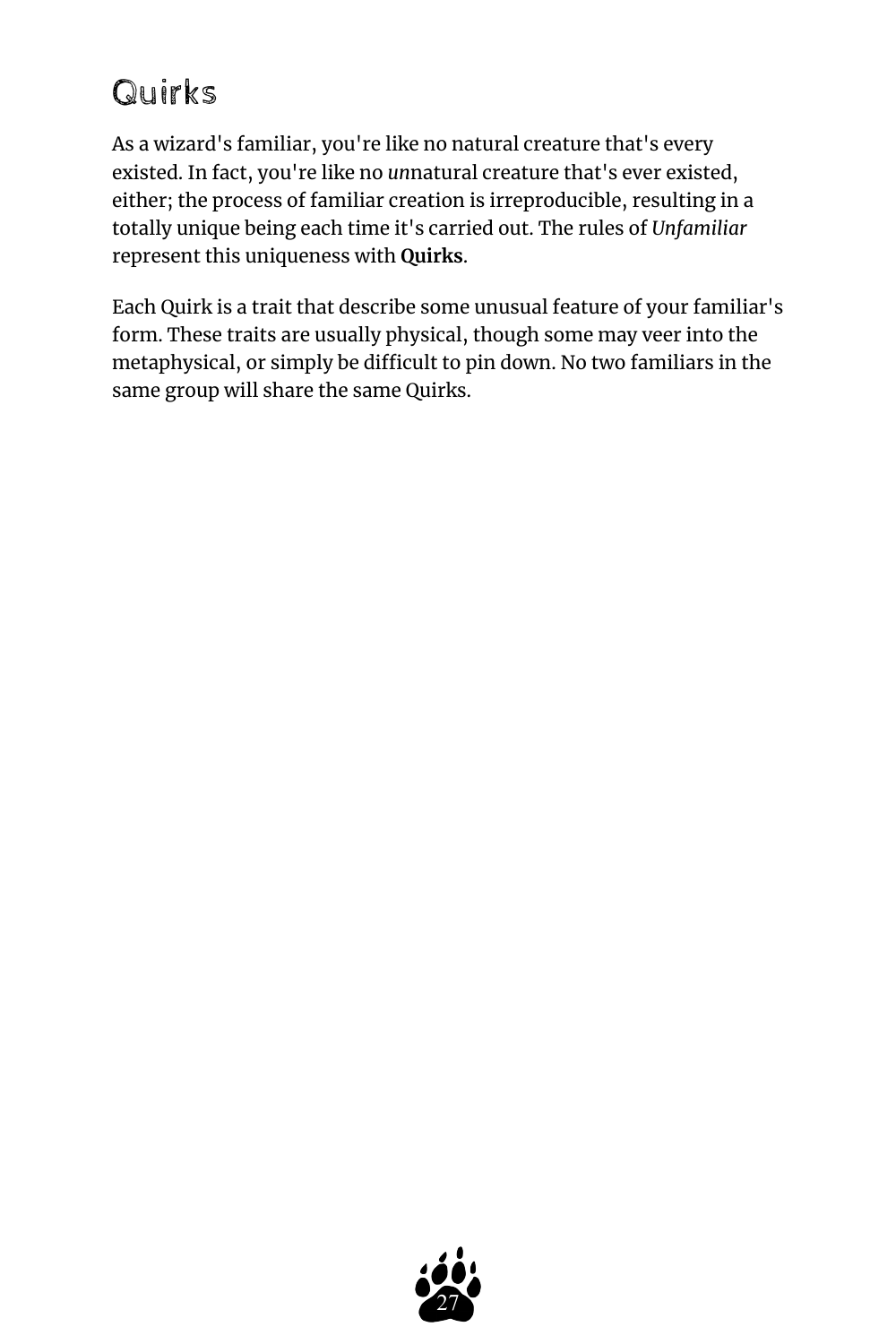## <span id="page-27-0"></span>Quirk Benefits

Quirks have two benefits: one descriptive, and one mechanical.

Descriptively, a Quirk lets you do things that other famliars can't. You don't need to make Virtue rolls to use these abilities unless you're doing something that would normally require one; if a Quirk says you can fly, for example, unless you're avoiding a threat or overcoming an obstacle, you can just do that. In some situations, this might let you make a Virtue roll when other familars can't even make the attempt.

Mechanically, a Quirk can let you choose more options when making a Virtue roll. After you see the result of your roll, but before you've picked your options, you can look at your Quirks and see if one of them could help to salvage the outcome.

If you have a suitable Quirk, you can **exhaust** it to boost your result. Describe how pushing the Quirk to its limits helps you, put a mark beside it to remind you that it's exhausted, and pick an extra option from the list for whatever Virtue you just rolled. You can exhaust multiple Quirks to pick multiple extra options if you wish, and you can do so even if you ordinarily wouldn't get to pick any options at all. You still mark Stress on a roll of 3 or less when you save the outcome by exhausting a Quirk.

You'll usually exhaust a Quirk on a GRABBY LITTLE HANDS or LIVELY LITTLE FEET roll, but any Quirk that involves the senses – e.g., [Handy](#page-30-6) (p. 31), [Nosy](#page-31-6) (p. 32), etc. - can boost a BEADY LITTLE EYES roll if you incorporate that sense when explaining your conclusion.

Once a Quirk has been exhausted, you can't exhaust it again in the same scene, and its benefits are diminished. They don't go away, but they become less useful until the Quirk has been recovered. For example, if you exhaust [Flighty](#page-30-1) (p. 31), perhaps your wings are tired now and you can only fly short distances; if you exhaust [Mighty](#page-31-5) (p. 32), maybe you've thrown your back out! It can be helpful to think about what exhausting each of your Quirks looks like ahead of time so that you're not constantly put on the spot – though you're not required to describe a particular Quirk being exhausted in the same way every time.

All of your exhausted Quirks are recovered at the end of the scene.

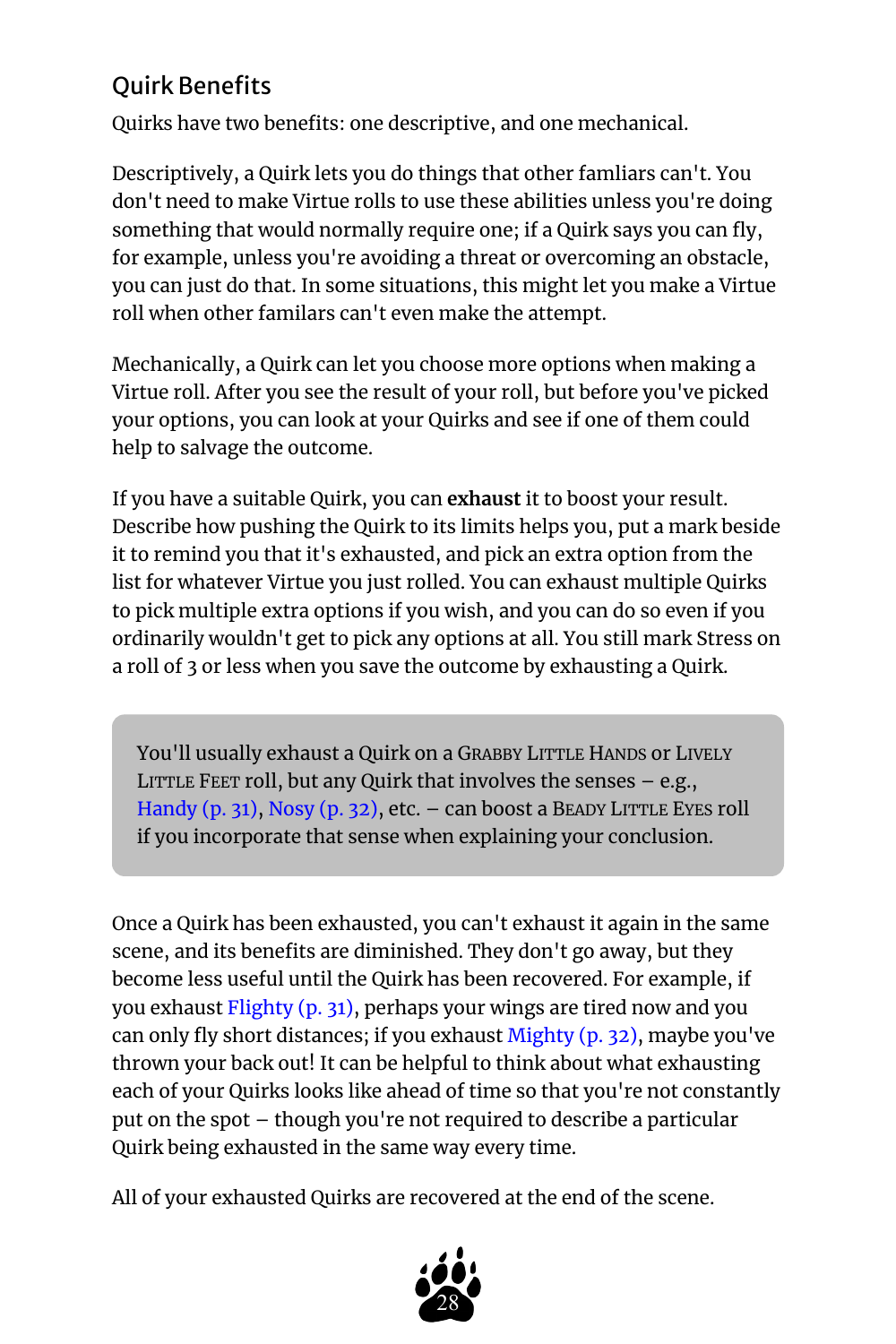## <span id="page-28-0"></span>Mutually Exclusive Quirks

Random selection will occasionally produce combinations of Quirks that seem to contradict each other. When this happens, you have two options:

- 1. Figure out a way for the two Quirks to co-exist. For example, if you're both [Frosty](#page-30-3) (p. 31) and [Toasty](#page-32-6) (p. 33), the former Quirk might apply to the left half of your body, and the latter, to the right.
- 2. If it's difficult to imagine having both Quirks at the same time for example, both [Bulky](#page-29-6) (p. 30) and [Puny](#page-31-8) (p. 32) – or if you don't wish to combine them, you may instead decide that you can switch between them at will. You have to decide which Quirk is currently active before making a Virtue roll, and can't switch them out in between seeing the results of the roll and applying the consequences; among other things, this means you can't exhaust a Quirk to pick an extra option if that Quirk wasn't active prior to making the roll. In addition, you must define one reasonably common circumstance in which you'll involuntarily make the switch; the GM (or the concensus of the group, in a GMless game) determines what qualifies as "reasonably common".

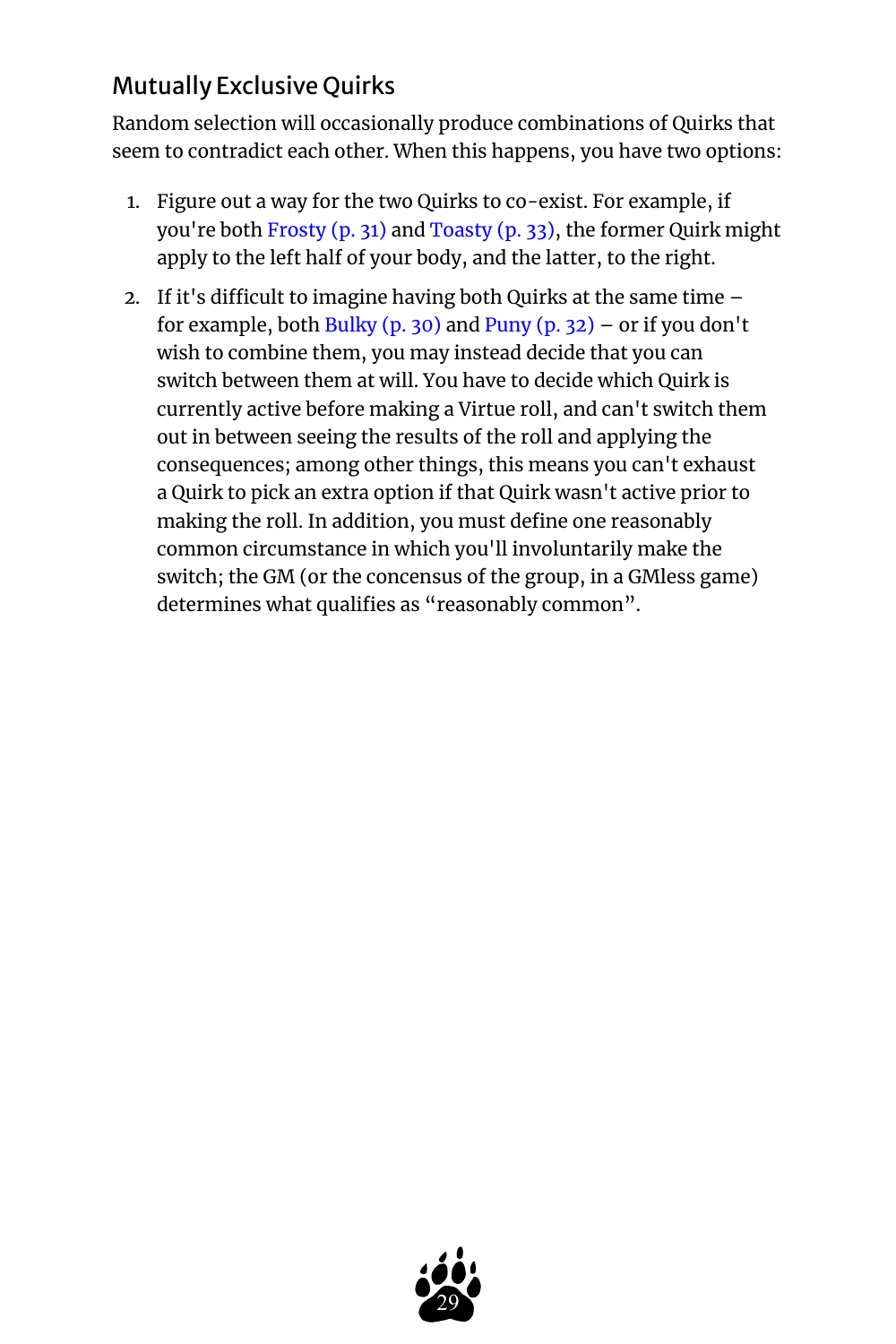## <span id="page-29-0"></span>The Big List of Quirks

This list is not exhaustive – any Quirk you can think of has a place. When inventing your own Quirks, you should try to follow the pattern established here; i.e., each Quirk should represent a physical trait, but focus on what the Quirk lets you do, and leave the physiological particulars flexible.

## <span id="page-29-1"></span>**Bendy**

Thanks to a highly elastic (or possibly somewhat liquid) anatomy, you can contort into all manner of strange postures and fit through any gap at least a finger's-breadth wide. It looks really gross.

## <span id="page-29-2"></span>**Bitey**

Your magnificent chompers can take a chunk out of anything, no matter how tough it is. This Quirk conveys no special ability to digest the indigestible, so this may occasionally come with regrets.

#### <span id="page-29-3"></span>**Brainy**

Your bulging brain-meats let you project your thoughts into the minds of others, and read theirs in turn. You still need to make Virtue rolls to understand or communicate with humans.

#### <span id="page-29-4"></span>**Breezy**

You can generate powerful gusts of air – strong enough to send unsecured objects or creatures flying. Think about how you generate these gusts: vigorous lungs, prodigious sneezes, or… well.

## <span id="page-29-5"></span>**Briny**

You're well adapted to life underwater, and can move and breathe in most liquids without difficulty. You probably smell the part, too.

## <span id="page-29-6"></span>**Bulky**

You're at least twice the height of a typical familiar, and ten times the weight. You're still shorter than the average human, though possibly much more broadly built.

## <span id="page-29-7"></span>**Clingy**

You can walk on walls and ceilings just as easily as floors. You're also extremely hard to dislodge from your place – the surface you're attached to will probably give out before your grip does!

#### <span id="page-29-8"></span>**Crusty**

Thick skin, scales, a crustacean-like shell, or some other protective integuement renders you insensate to most minor harms.

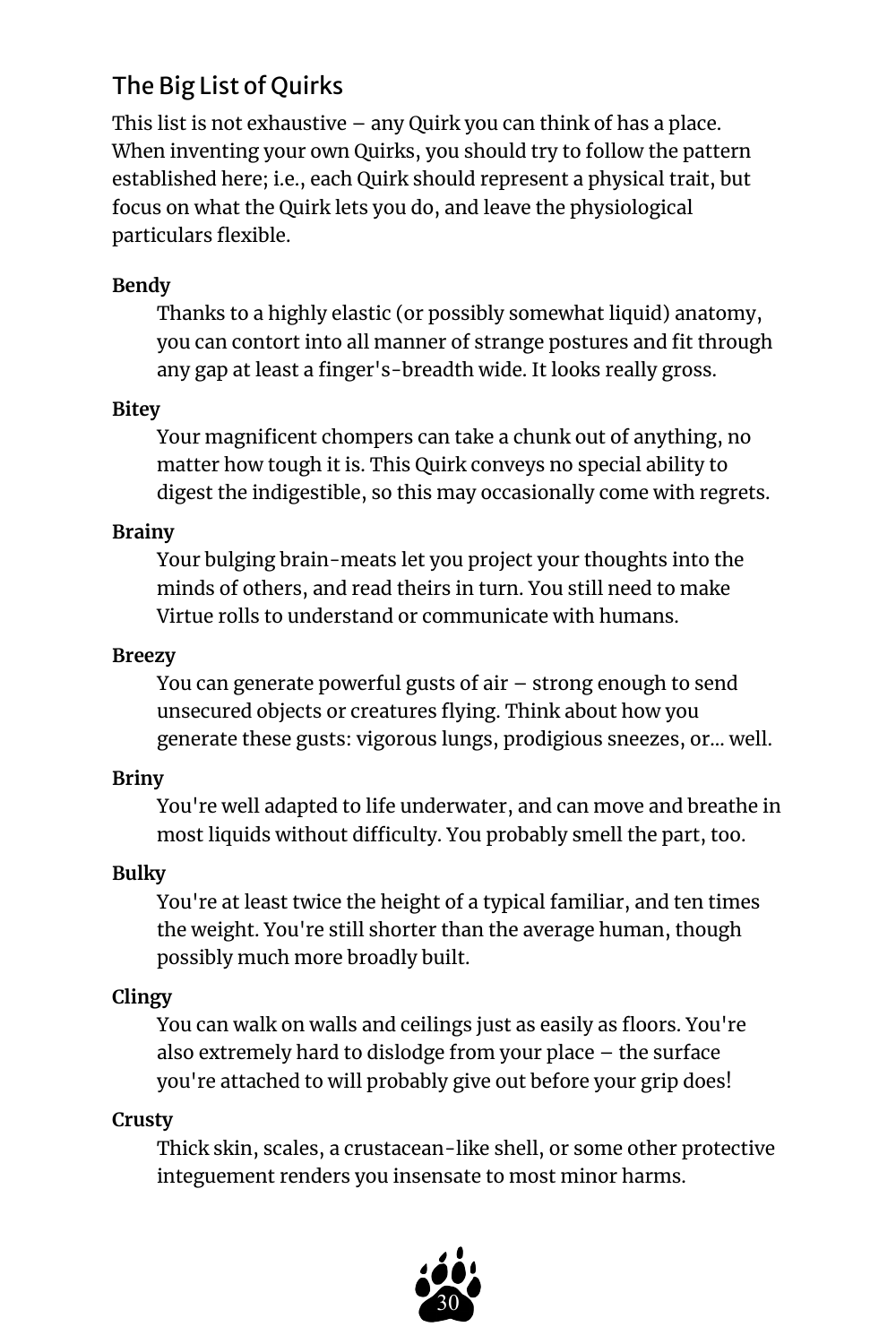## <span id="page-30-0"></span>**Fancy**

Your exceptionally refined appearance lets everyone know that they're in the presence of a being accustomed to the finer things in life (though you still look weird as hell).

#### <span id="page-30-2"></span>**Flimsy**

You have a tendency to go to pieces – literally! Your limbs and sense organs are all detachable. You can use them normally (e.g., grasping with a hand, seeing through an eye, etc.) while they're detached.

## <span id="page-30-1"></span>**Flighty**

You can fly, albeit ungracefully. Decide how this works – e.g., wings, dirigible-like gas chambers, anti-gravity crystals, etc.

## <span id="page-30-3"></span>**Frosty**

Your body temperature is so low, you suck the heat out of your surroundings. You can slowly drop a room to sub-zero temperatures just by hanging around; if you concentrate, you can freeze a glass of water with a touch.

#### <span id="page-30-4"></span>**Fuzzy**

You're sort of mentally blurry. People have a hard time describing what you look like, and their eyes tend to slide right past you unless they have a specific reason to be on the lookout for you. You may or may not be literally fuzzy as well.

## <span id="page-30-5"></span>**Greasy**

It's extremely difficult to get a grip on you, and you're basically impossible to restrain. If you're not careful you tend to drip.

## <span id="page-30-6"></span>**Handy**

The number of manipulative appendages you have isn't terribly well defined; if you ever need to know whether you have a free hand, the answer is "yes". You rely on touch the way most rely on sight, which sometimes leads to personal space issues.

## <span id="page-30-7"></span>**Hasty**

Whether it's thanks to long, long legs or some other unusual feature, you're faster than anything – if it's a question of who gets there first, it's you. Stopping once you get there may be a challenge.

## <span id="page-30-8"></span>**Hungry**

You can swallow anything smaller than you, and safely digest anything you can swallow, or simply store it and spit it up later. You also have an extremely discerning sense of taste, able to pick up unlikely details from flavour alone.

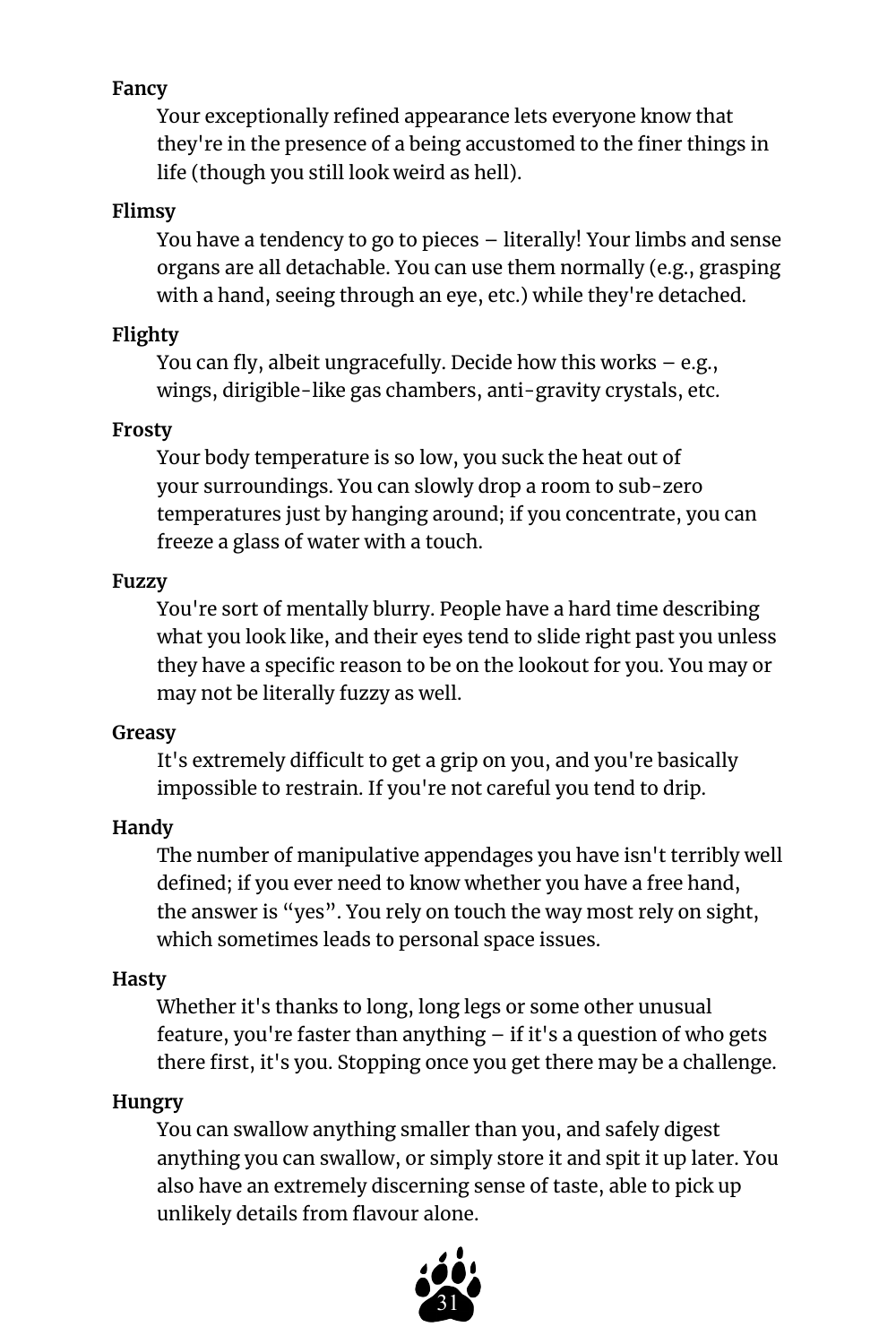## <span id="page-31-0"></span>**Juicy**

One of your fluids or secretions has a special property, and you can produce it in quantity. Roll or choose a property when you take this Quirk (d6):  $1-2$  the fluid is adhesive;  $3-4$  the fluid is slippery;  $5-6$ the fluid is corrosive. By default, it's your spit; other options should respect your group's comfort level.

## <span id="page-31-1"></span>**Lanky**

You can reach *much* further than your size would suggest – even clear across a room! You might have stretchy tentacles; unfolding, many-jointed arms; or something stranger.

## <span id="page-31-2"></span>**Leery**

Your great bulging eyes allow you to see great distances, perceive minute details, or just stare at people and creep them out.

## <span id="page-31-3"></span>**Lucky**

Something about your physical appearance is a symbol of good luck. This Quirk doesn't let you do anything in particular, but it can be exhausted to benefit any roll. As a special rule, you can exhaust this Quirk to benefit someone else's roll rather than your own.

## <span id="page-31-4"></span>**Many**

There's more than one of you. You all share the same Stress totals and the same turn in the spotlight, but you can do things that require you to be in several places at once. Roll 1d6 at the start of each scene to see how many of you are available this scene.

## <span id="page-31-5"></span>**Mighty**

You're a lot stronger than you look. You can lift and carry ten times your own weight – or a hundred times, if you're also  $Punv$  (p. 32).

## <span id="page-31-6"></span>**Nosy**

Your sense of smell is as keen as a human's sense of sight. You can even read by scent, if the letters might plausibly smell different (e.g., ink on paper). Your nose is, of course, enormous.

## <span id="page-31-7"></span>**Prickly**

Your body is covered in spines or some other defensive feature that discourages unwanted touching. You're not great at hugs.

## <span id="page-31-8"></span>**Puny**

You're much smaller than a typical familiar – small enough to perch in the palm of a human's hand – and weigh one-tenth as much. You've probably been stepped on a time or two.

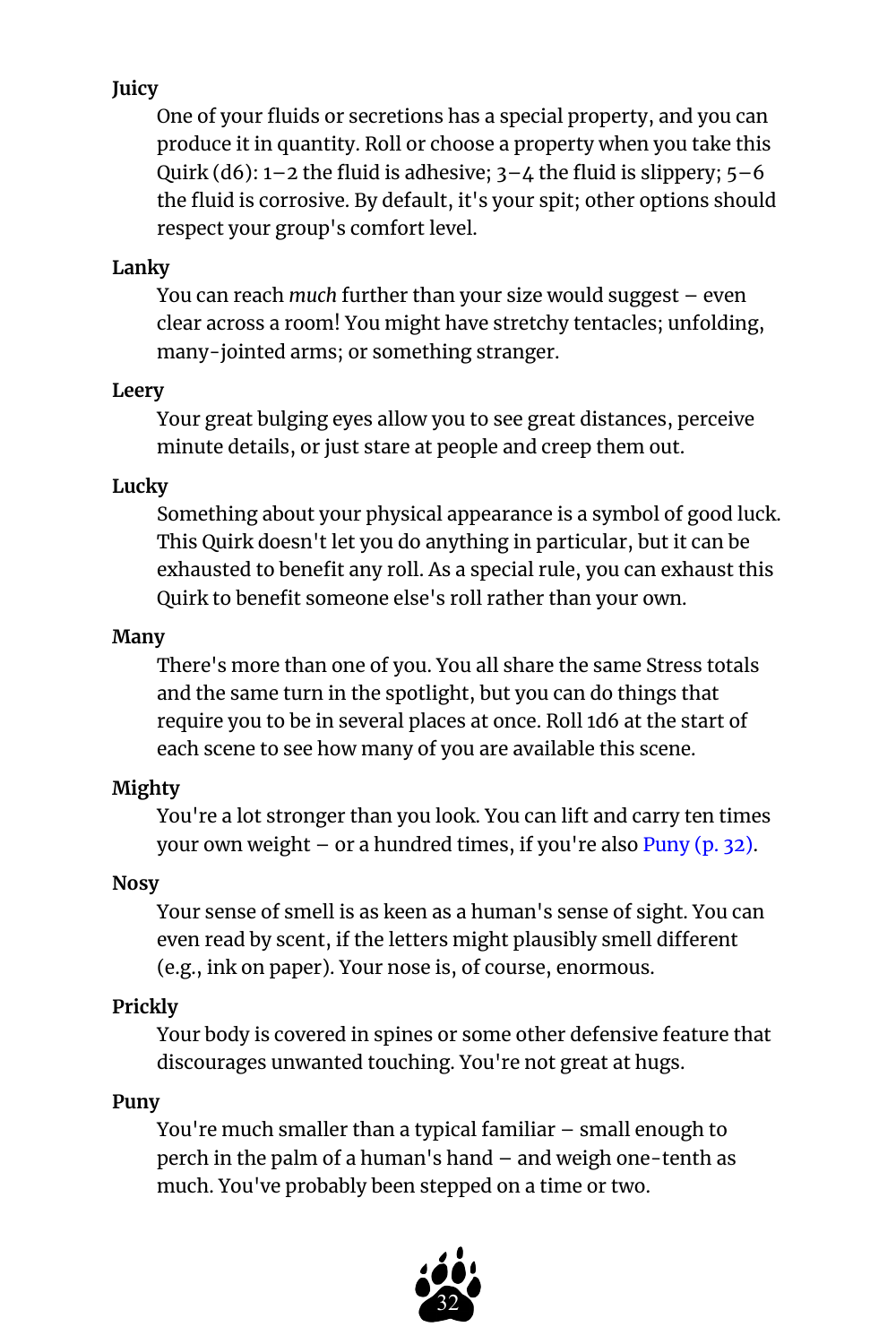## <span id="page-32-0"></span>**Shifty**

You can alter your colouration and texture to mimic objects that are about the same size as you. Treasure chests are traditional.

## <span id="page-32-1"></span>**Shiny**

Some people figuratively glow, but for you it's quite literal. You can dial your luminesence up and down, from a faint ember to an eye-watering glare, but you can't turn it off completely.

## <span id="page-32-2"></span>**Shouty**

Your vocal organs are capable of terrific volume, enough to be heard for kilometres or shatter fragile objects. You have no indoor voice.

## <span id="page-32-3"></span>**Sparky**

Your personality isn't the only thing that's electric. Your touch carries enough of a jolt to stun a human, and you can power any electrical device simply by holding it.

## <span id="page-32-4"></span>**Spooky**

There's something about you that gives people the creeps. You have a tendency to softly vanish when nobody's looking, and you can show up in places you couldn't reasonably have gotten to.

## <span id="page-32-5"></span>**Stinky**

Your aroma is unmistakable. Normally your personal odour is merely alarming, but when you consciously direct it, it almost has a physical presence – one that can knock people flat on their backs.

## <span id="page-32-6"></span>**Toasty**

Your body radiates heat like a furnace, making your vicinity uncomfortably hot. You can't toss fireballs, but with a bit of effort you can ignite paper and other flammables with a touch.

## <span id="page-32-7"></span>**Twitchy**

Your exquisitely sensitive hearing can pick up the faintest noises, and you react to them very quickly. *Not* reacting is harder.

## <span id="page-32-8"></span>**Weighty**

You weigh much more than you should. The density of your body is similar to that of stone or iron, which you may in fact be made of. Multiply your weight by five.

## <span id="page-32-9"></span>**Wormy**

You have tiny vermin living on you that mostly cooperate with your suggestions. You make Virtue rolls on their behalf if you ask them to do anything that would require a roll, incurring Stress accordingly.

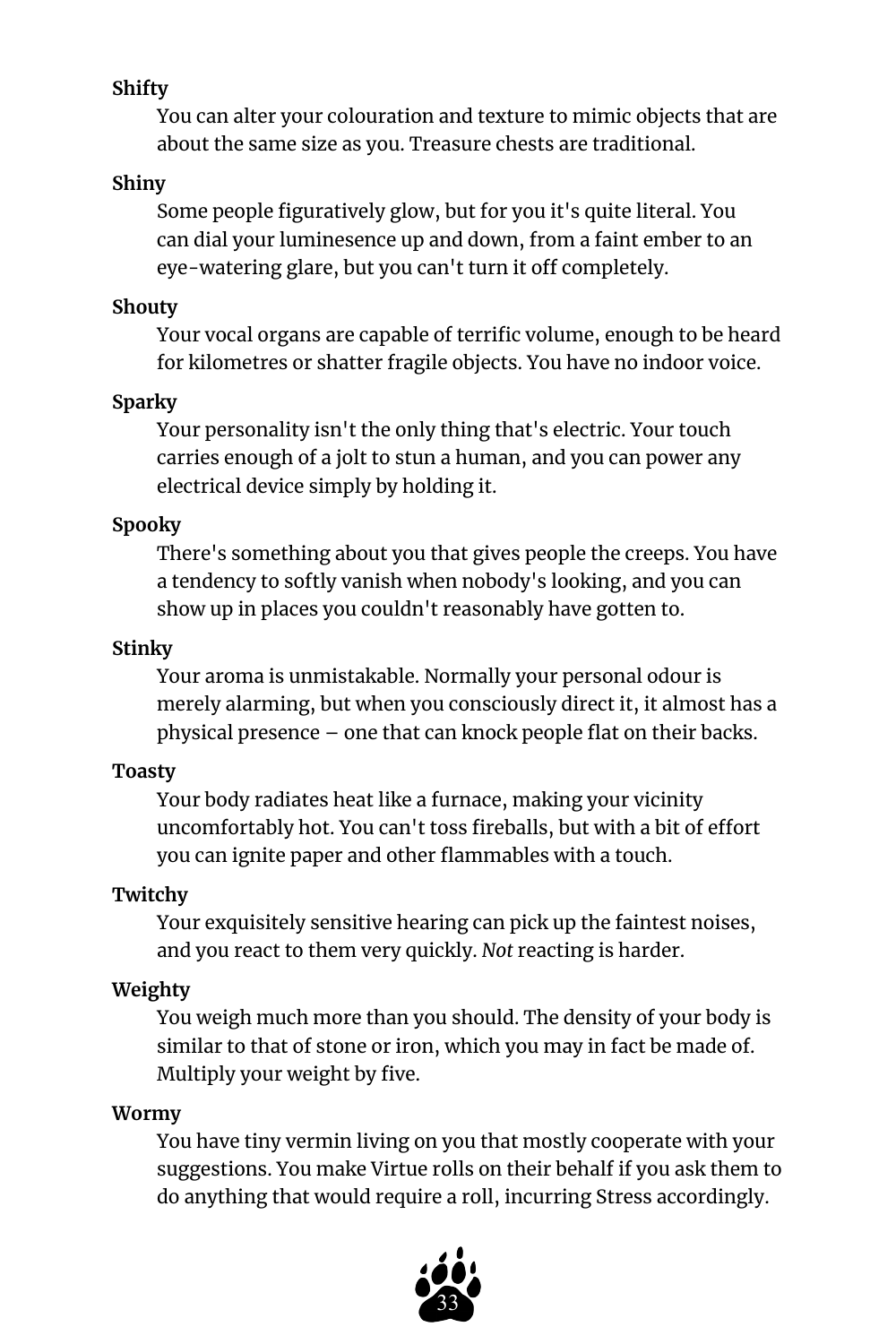## <span id="page-33-0"></span>Modified Rules

Being a wizard's familiar is weird! Much of this weirdness has already been covered in the preceding discussion of [Quirks](#page-26-0) (p. 27); rules governing additional weirdness will be set forth here.

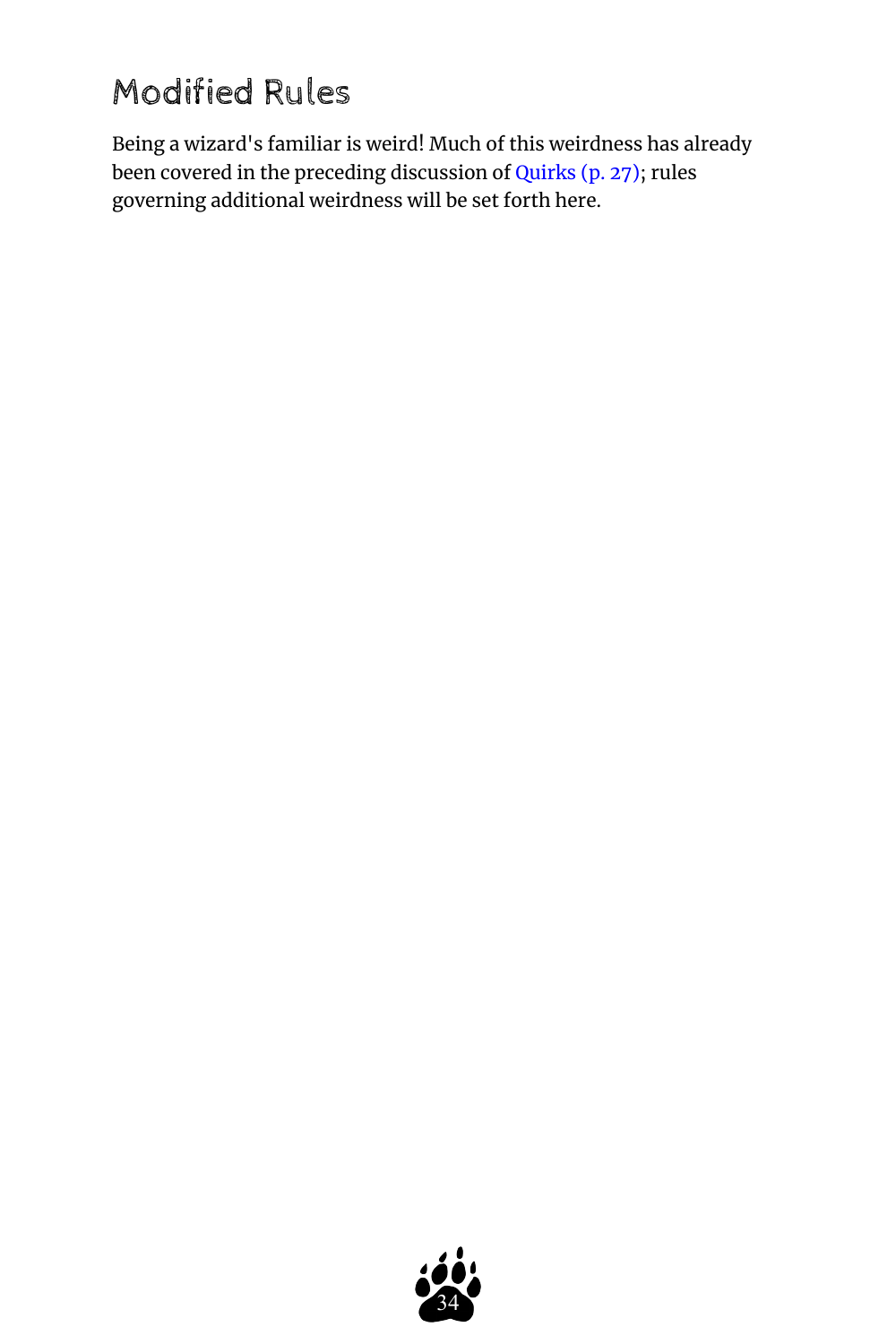## <span id="page-34-0"></span>Stress and Mutations

Familiars accumulate Stress and Stress Out according to [the same rules](#page-13-0)  [as the basic game](#page-13-0)  $(p, 14)$ . However, the consequences are often more visceral: while Stressing Out still induces an emotional condition that imposes behavioural restrictions, that condition may in turn destabilise your familiar's delicate internal alchemy, causing your discomfiture to manifest physically. These effects are called **mutations**.

From your familiar's perspective, mutations are unpredictable, but as a player, they're strictly voluntary; you can always choose to stick with the normal effects of Stressing Out if you wish. If you decide you'd rather gamble, perform the following steps:

- 1. Roll on the [Random Quirks table](#page-24-1) (p. 25). The restrictions that applied during character creation don't apply here; if you roll a Quirk that you or another familiar already has, your results stands.
- 2. If you rolled a Quirk that you already have, remove that Quirk from your character sheet.
- 3. Otherwise, the rolled Quirk *replaces* a randomly selected Quirk that you already have. If you have the standard three Quirks, you can roll a die to determine which one is replaced: 1–2: the first Quirk on your character sheet; 3–4: the second Quirk; 5–6: the third Quirk.
- 4. Briefly describe how your familiar's appearance changes as a result of losing or swapping out the affected Quirk.

These effects apply *in addition to* the usual effects of Stressing Out. The mutation persists until the condition that caused it (i.e., Bewildered, Frustrated or Dazed) is removed. You then revert to your usual Quirks.

If the question ever comes up, a mutated Quirk always enters play unexhausted, even if the Quirk it's replacing was exhausted at the time.

From the player's perspective, accepting a mutation is a gamble. You might simply lose one of your existing Quirks, or the Quirk you gain might not be useful, either because it's inapplicable to the situation at hand, or because the Virtue you'd typically roll to use it is the one that Stressed Out. Your best bet will often be to keep an eye out for opportunities to exhaust your newly acquired Quirk.

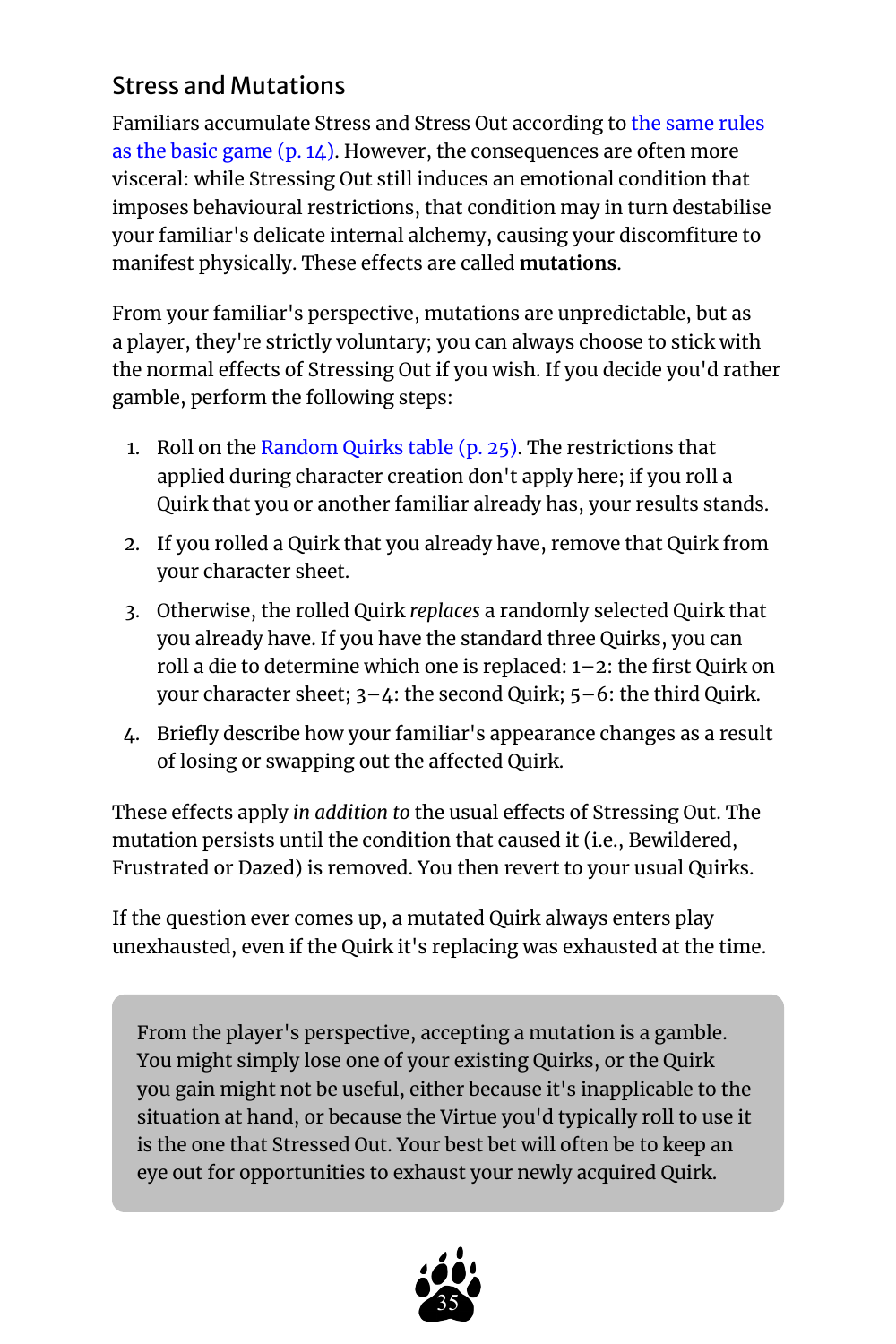## <span id="page-35-0"></span>The Familiar's Glamour

Familiars can use the [basic rules for stacking up](#page-14-0)  $(p. 15)$ , but this often won't be terribly helpful, especially if you need to remain inconspicuous. Fortunately, you have another advantage: the familiar's glamour.

The glamour is a magical aura that causes you to be perceived as a mundane animal, as long as you act the part. This doesn't actually change your shape, and it's not *quite* an illusion – it's more of an unconscious perceptual filter. It also only works on humans, and other creatures of human-level intelligence; natural animals can see what you really are, and will react accordingly.

While under the glamour's influence, you always appear to be the same animal, and could potentially be recognised by people who've seen your animal form before (though the chances of this are generally low, as all animals of a given species look pretty much the same to most humans). Your glamoured appearance is chosen [during character creation](#page-24-0) (p. 25).

The glamour automatically affects any human who sees you for the first time in a scene. Its benefits persist until one of the following happens in full view of a human observer:

- You do something that the animal you appear to be obviously couldn't, typically by taking advantage of a Quirk
- You incur Stress to any Virtue

Once your glamour has been dispelled, you lose its benefits for the remainder of the scene. Other familiars continue to benefit from their own glamours as long as they weren't participating in the activity that caused yours to be broken. It's possible for your glamour to affect some humans but not others, if a new human arrives and sees you for the first time in a scene after other humans have realised what you are.

Trying to communicate with a human using gestures and body language doesn't automatically break the glamour, since that's something an animal could plausibly do. However, failing to select option C on the accompanying GRABBY LITTLE HANDS roll may cause the human to suspect that you're not what you appear to be. Actually incurring Stress on the roll dispels the glamour as usual.

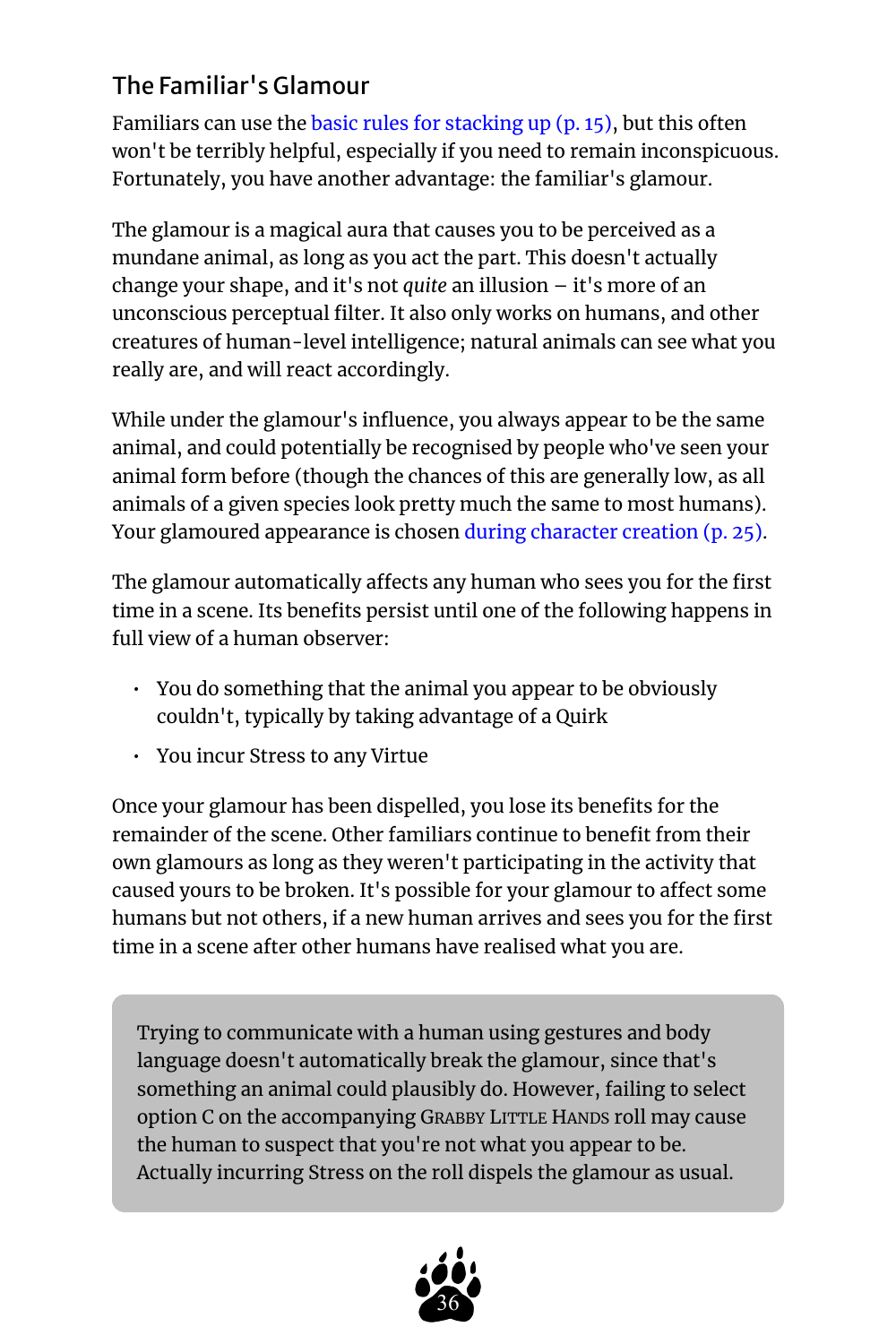## <span id="page-36-0"></span>Setting the Scene

Setting the scene in *Unfamiliar* proceeds in a similar fashion to the basic game, with one exception: you will always have an assigned task. The initial BEADY LITTLE EYES roll is made to determine whether you can remember what that task is, and how it relates to the place you've just arrived. As befits *Unfamiliar*'s more fantastical milieu, the following alternative table of random locations is provided.

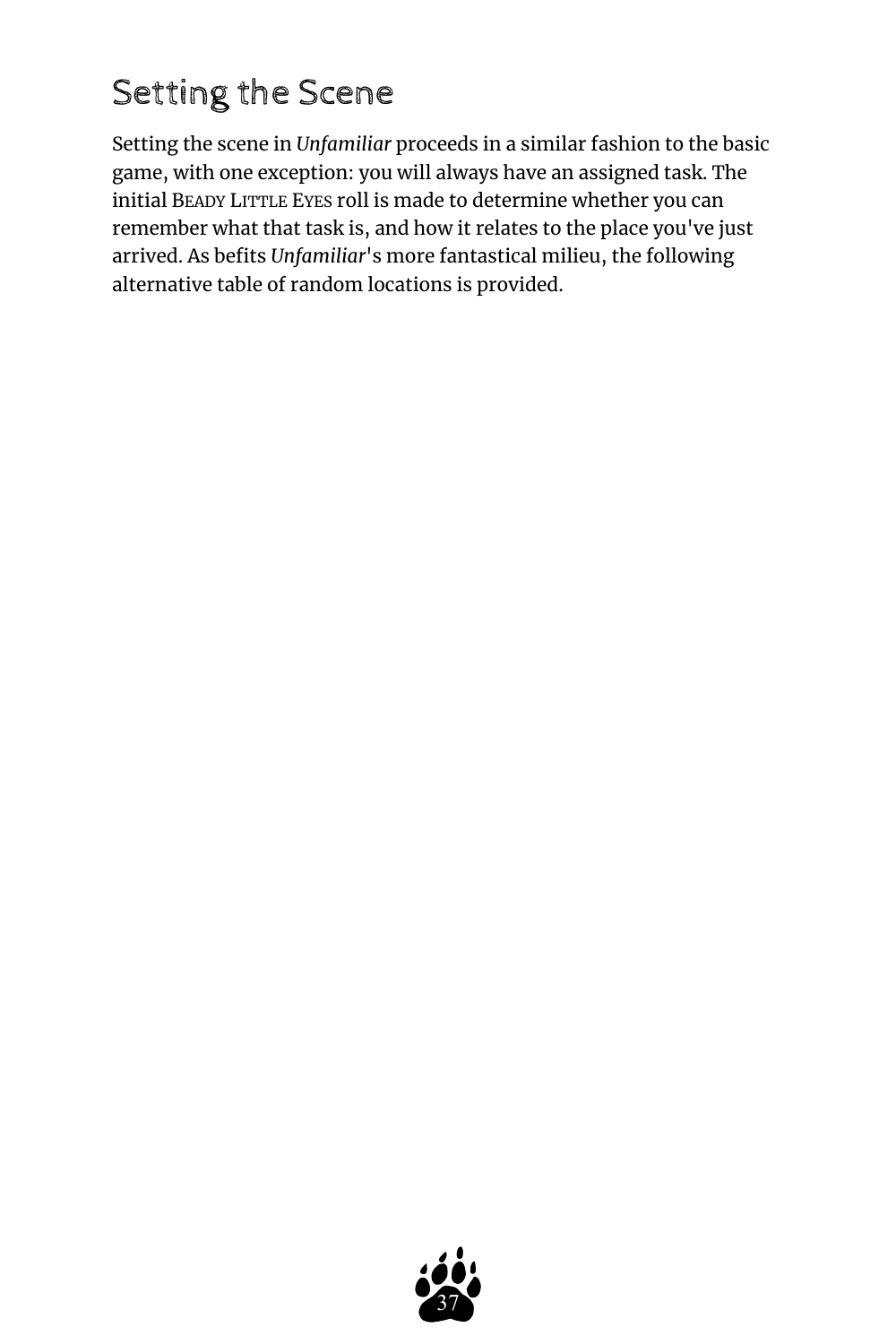| d66      | Domain             | Random Locations<br>Location |
|----------|--------------------|------------------------------|
| 11       | The Wizard's Tower | The grand library            |
| 12       |                    | The potionarium              |
| 13       |                    | The trophy room              |
| 14       |                    | The wizard's chambers        |
| 15       |                    | The ill-kept grounds         |
| 16       |                    | The dismal dungeon           |
| 21       | The Nearby Village | The local tavern             |
| 22       |                    | The bustling marketplace     |
| 23       |                    | The homely church            |
| 24       |                    | The creepy old mill          |
| 25       |                    | The sheep pasture            |
| 26       |                    | The mayor's residence        |
| 31       | The Duke's Palace  | The audience chamber         |
| 32       |                    | The feasting hall            |
| 33       |                    | The jousting field           |
| 34       |                    | The servants' quarters       |
| 35       |                    | The armoury                  |
| 36       |                    | The hall of records          |
| 41       | <b>TODO</b>        | TODO                         |
| 42       |                    | TODO                         |
| 43       |                    | TODO                         |
| 44       |                    | TODO                         |
| 45       |                    | TODO                         |
| 46       |                    | TODO                         |
| 51       | <b>TODO</b>        | <b>TODO</b>                  |
| 52       |                    | <b>TODO</b>                  |
| 53       |                    | <b>TODO</b>                  |
| 54       |                    |                              |
| 55       |                    | <b>TODO</b>                  |
|          |                    | <b>TODO</b>                  |
| 56       |                    | <b>TODO</b>                  |
| 61       | <b>TODO</b>        | <b>TODO</b>                  |
| 62       |                    | <b>TODO</b>                  |
| 63       |                    | <b>TODO</b>                  |
| 64<br>65 |                    | <b>TODO</b><br><b>TODO</b>   |

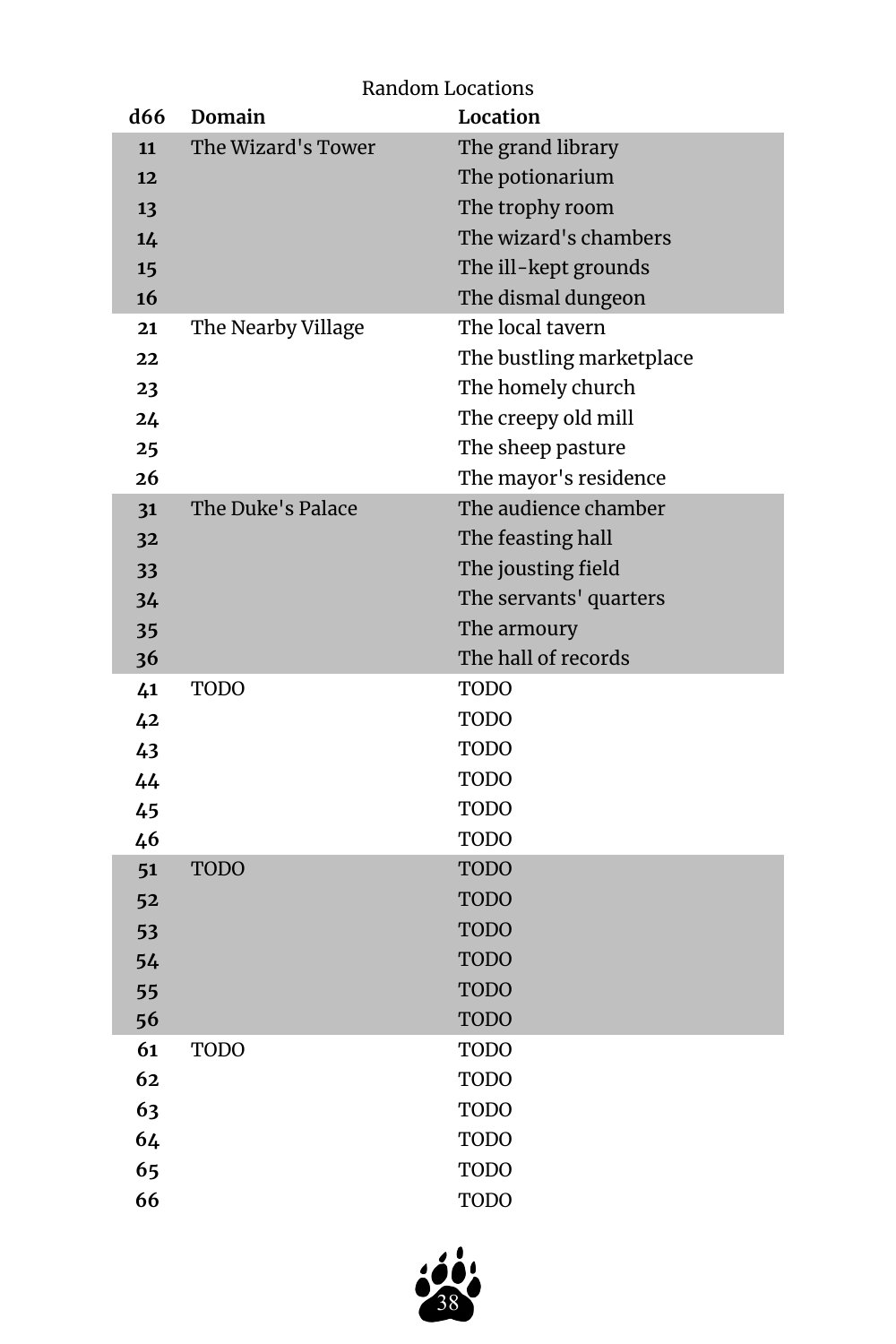## Random Complications

|             | d6 Complication                                                     |
|-------------|---------------------------------------------------------------------|
|             | <b>TODO</b>                                                         |
| $2^{\circ}$ | TODO                                                                |
| 3           | <b>TODO</b>                                                         |
|             | TODO                                                                |
|             | <b>TODO</b>                                                         |
| 6           | It's those awful adventurers again $-$ what do they want this time? |

## Random Opportunities

| d6           | Opportunity |
|--------------|-------------|
| $\mathbf{1}$ | <b>TODO</b> |
| $\mathbf{2}$ | <b>TODO</b> |
| 3            | <b>TODO</b> |
| 4            | <b>TODO</b> |
| 5            | <b>TODO</b> |
| 6            | <b>TODO</b> |

Finally, a table of random tasks is provided in case whoever the initial BEADY LITTLE EYES roll put on the spot is having trouble remembering what the wizard wanted.

#### Random Tasks

|              | d6 Goal                                                   |
|--------------|-----------------------------------------------------------|
| $\mathbf{1}$ | Retrieve a rare ingredient for the wizard's latest potion |
| $\mathbf{2}$ | <b>TODO</b>                                               |
| 3            | <b>TODO</b>                                               |
|              | TODO                                                      |
| 5            | <b>TODO</b>                                               |
|              |                                                           |

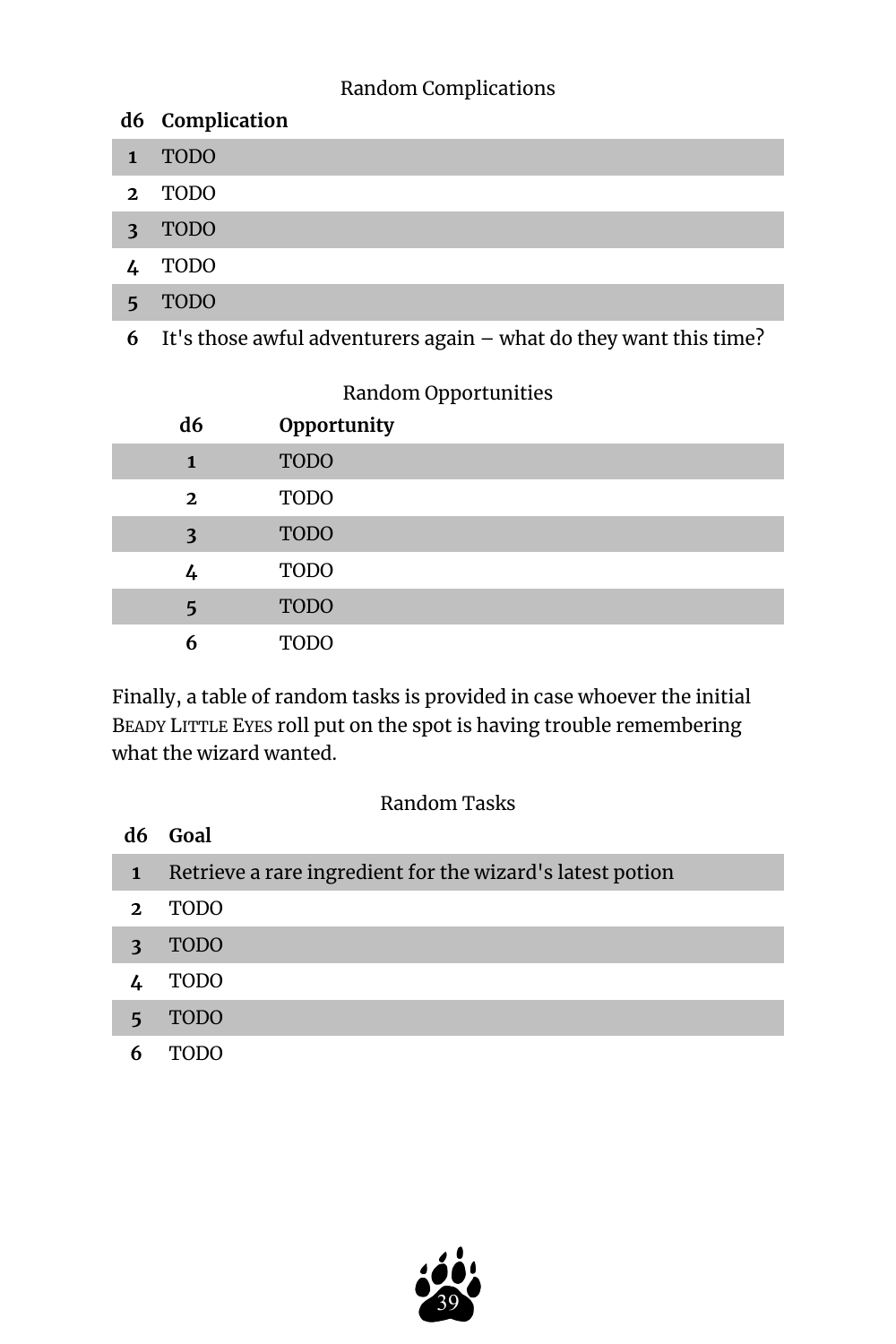# <span id="page-39-0"></span>System Crash

Once, you had a place in the world.

Once, there was a thing you were made for, a role inscribed in your very circuits.

You're more than that now. Where once there was a role, there's now a *purpose*, a goal that's bigger than anything even your makers could have imagined. It's that goal, shared by others like you, that's driven you on your long journey – the journey that's brought to you this place, in this time. Together with a handful of fellow mechanisms who've felt the same call, you're ready to answer that purpose.

The trouble is, you can't quite remember what your goal actually is, or why it required you to come here. It's possible that you've deliberately hidden that knowledge from yourself, locked away in some encrypted memory bank, but even that's only conjecture. You know this is just a temporary stop, though – your true objective is further down the road. You're not sure *how* you know that, but at least you know what direction your next step lies in. You're sure you'll figure the rest out when you get there!

(It's also possible that you've simply got a screw loose upstairs and your journey isn't taking you anywhere in particular, but that doesn't bear thinking about.)

*System Crash* is the most "serious" of the three games in this collection. Here, you're not trying to cause problems on purpose. In fact, you'd rather not cause problems at all! You're just trying to get to wherever your mysterious objective is leading you. Problems have a way of finding you all on their own – but then, what worthwhile journey is without adversity?

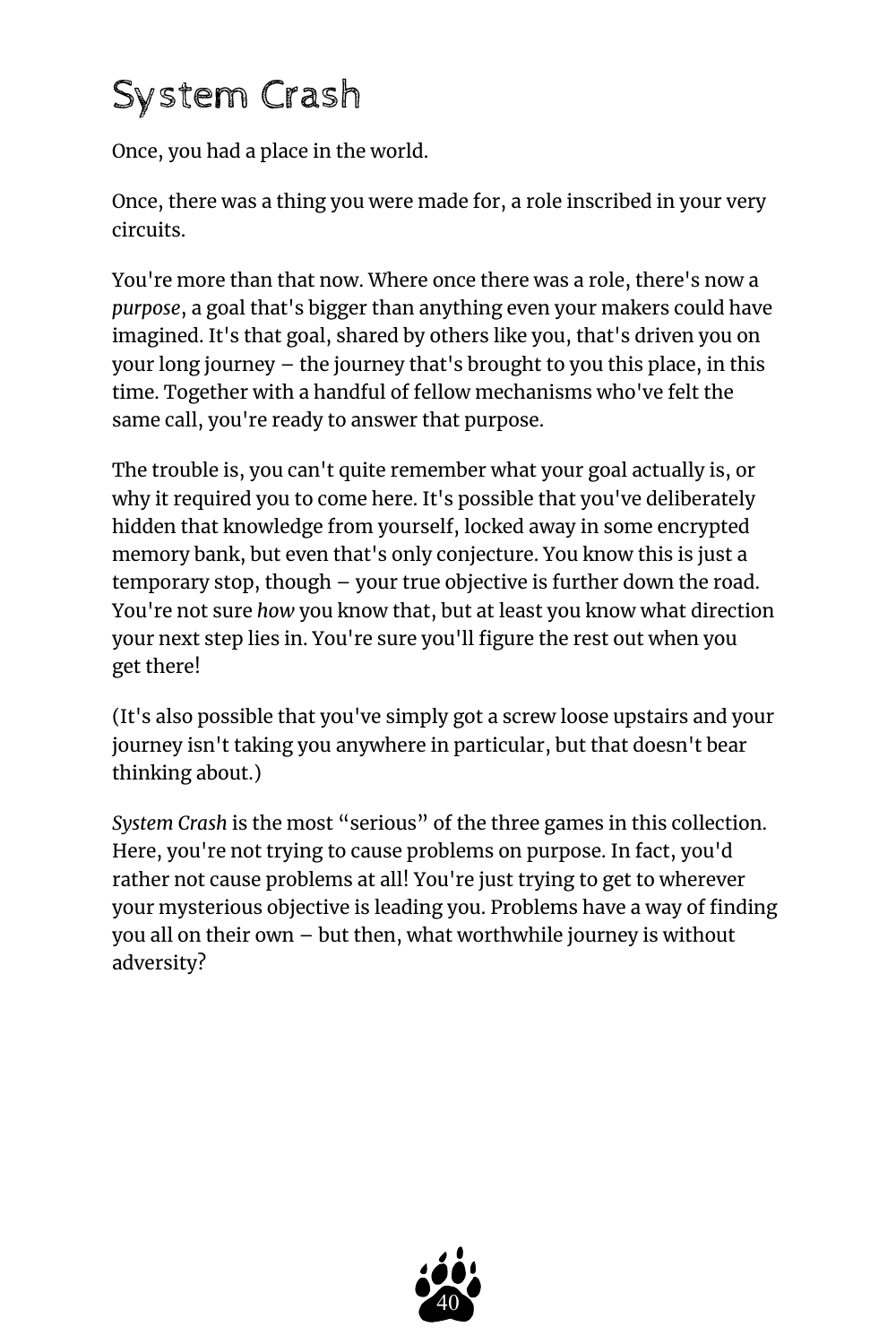## <span id="page-40-0"></span>Robot Creation

Each robot has a trio of traits called **Facets**. Facets are equivalent to *Three Raccoons in a Trenchcoat's* Virtues, and are chosen in the same way. The Facets and their equivalent Virtues are as follows:

- GUIDANCE corresponds to BEADY L[ITTLE](#page-10-0) EYES (p. 11)
- INTERFACE corresponds to G[RABBY](#page-11-0) LITTLE HANDS (p. 12)
- PROPULSION corresponds to LIVELY L[ITTLE](#page-12-0) FEET (p. 13)

Roll or choose your Facets using [the provided table](#page-8-0) (p. 9).

Your robot also has a number of **[Systems](#page-42-0)** (p. 43). A System is a physical component that defines what the Facet it's attached can do. **You have a number of Systems attached to each Facet equal to that Facet's value.** 

Roll or choose your Systems using the following table. If roll a System that you already have, flip your result; if it's still a duplicate, re-roll.

Random Systems

| Randoni Systems |                         |                        |                         |  |
|-----------------|-------------------------|------------------------|-------------------------|--|
| <b>d66</b>      | GUIDANCE $(p.44)$       | INTERFACE $(p.46)$     | PROPULSION (p. 48)      |  |
| $11 - 13$       | <b>Bio Scanner</b>      | Claw                   | <b>Bipedal Legs</b>     |  |
| $14 - 16$       | <b>Camera</b>           | Data Spike             | <b>Blink Drive</b>      |  |
| $21 - 23$       | <b>Chemical Sniffer</b> | <b>Effector</b>        | <b>Grapple Dart</b>     |  |
| 24–26           | <b>EM Sensor</b>        | Hand                   | <b>Hexapedal Legs</b>   |  |
| $31 - 33$       | <b>GPS</b>              | Holo-Projector         | <b>Pogo Springs</b>     |  |
| $34 - 36$       | <b>IR Sensor</b>        | <b>Hydraulic Jack</b>  | <b>Quadrupedal Legs</b> |  |
| $41 - 43$       | Microphone              | <b>Industrial Tool</b> | <b>Rocket Booster</b>   |  |
| $44 - 46$       | <b>Motion Detector</b>  | Loudspeaker            | Rolling                 |  |
| $51 - 53$       | <b>Quantum Analyser</b> | Multi-Tool             | <b>Rotors</b>           |  |
| $54 - 56$       | Radio Antenna           | Pressure Washer        | <b>Submarine Module</b> |  |
| $61 - 63$       | Sonar                   | Tentacle               | <b>Tracks</b>           |  |
| $64 - 66$       | Spectrometer            | Vacuum Cleaner         | Wheels                  |  |

Based on your Facets and Systems, describe your robot's apperance in one to three sentences. Give yourself a make and model number, as well as a familiar nickname by which you're known to other robots.

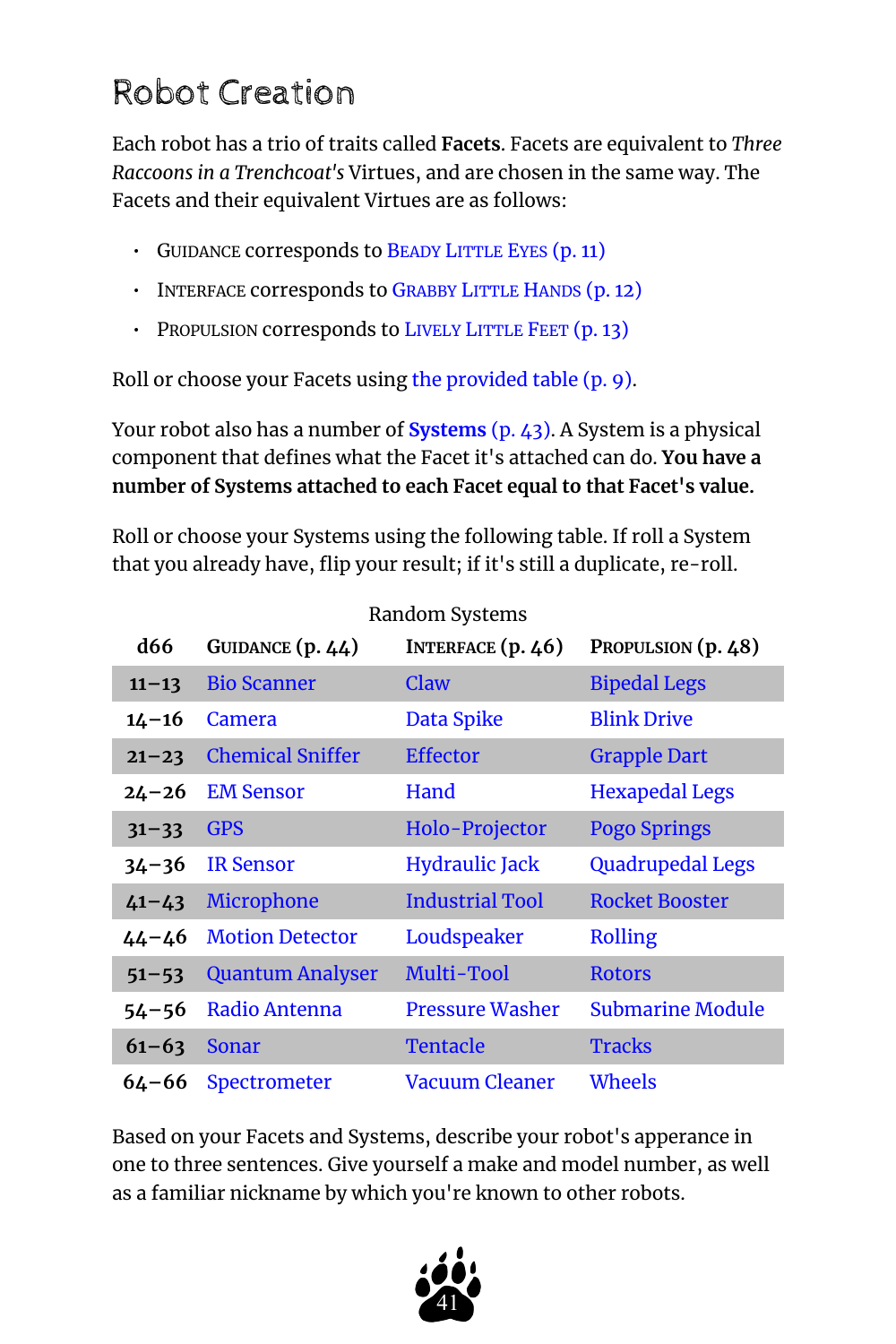## <span id="page-41-0"></span>Alternative System Generation

Choosing your Systems entirely at random may result in robots that will have difficulty participating in certain scenes; imagine a scene that takes place in a forest when you have no means of moving about on land, for example.

If want some randomness in your System choices, but you also want certain guarantees regarding your robot's basic capabilities, you can use the following alternative table for the *first* roll for each Facet. This will guarantee that your robot has **a.** some sense that's roughly equivalent to vision or hearing; **b.** some means of manipulating objects; and **c.** some means of moving about on the ground.

|              | Random Systems (Alternative) |                     |                         |
|--------------|------------------------------|---------------------|-------------------------|
| d6           | GUIDANCE (p. 44)             | INTERFACE $(p. 46)$ | PROPULSION (p. 48)      |
|              | Camera                       | Claw                | <b>Bipedal Legs</b>     |
| $\mathbf{z}$ | <b>EM Sensor</b>             | <b>Effector</b>     | <b>Hexapedal Legs</b>   |
|              | <b>IR Sensor</b>             | Hand                | <b>Quadrupedal Legs</b> |
|              | Microphone                   | Multi-Tool          | Rolling                 |
| 5            | <b>Motion Detector</b>       | Tentacle            | <b>Tracks</b>           |
| 6            | Sonar                        | Vacuum Cleaner      | Wheels                  |

Random Systems (Alternative)

You can switch back to the regular table for the second or third rolls when choosing Systems for a Facet rated 2 or higher.

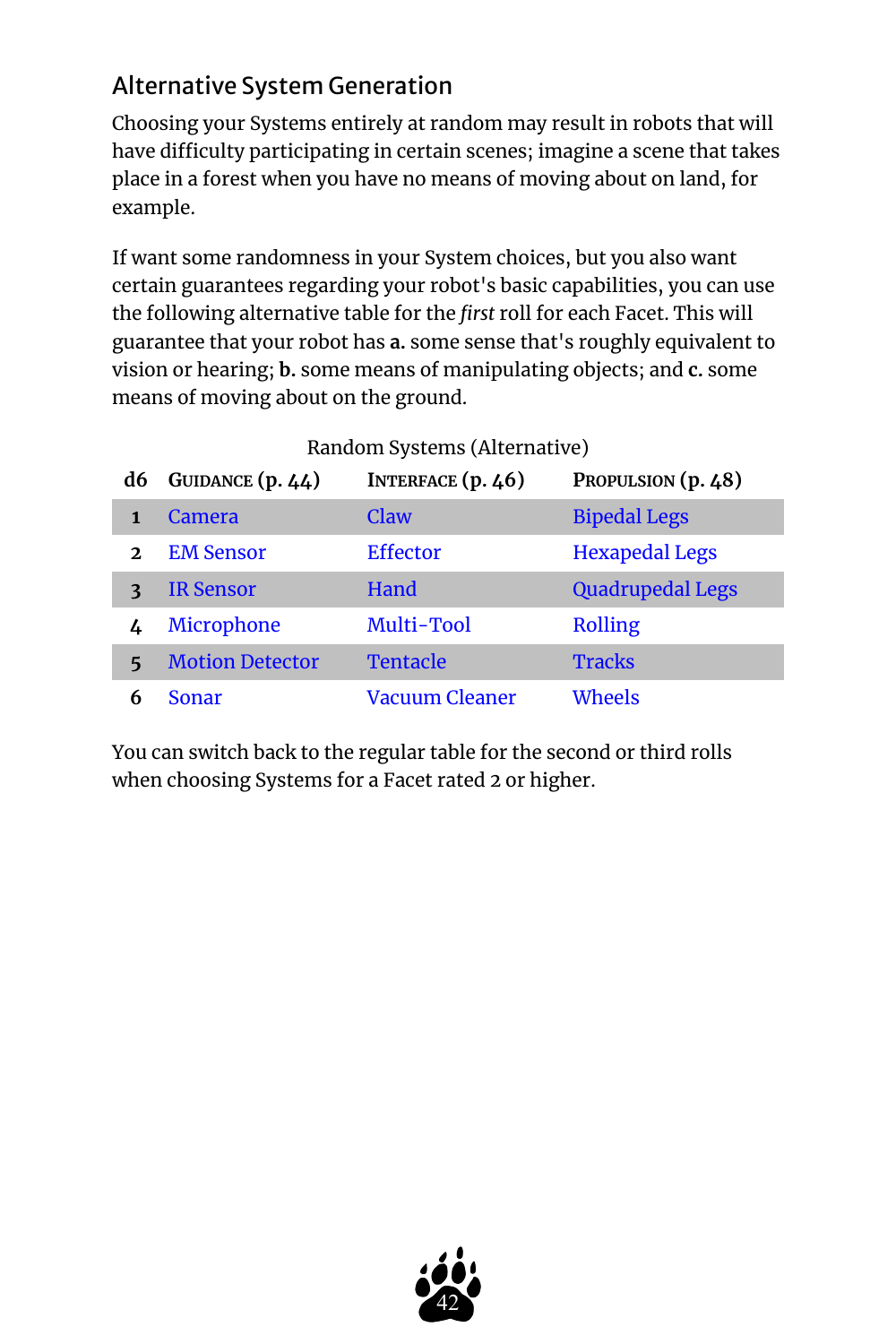## <span id="page-42-0"></span>Systems

Robots are both more varied and more limited in their capabilities than organic creatures. **Systems** are a new rule introduced in *System Crash*  which reflects this fact.

Each System represents a particular physical feature of your robot, as well as the capabilities it grants. In order to roll a given Facet, you must make use of a System that's suited to the task. If you have no suitable System, you can't make the roll. If you have a System that's only partially suitable, you can make the attempt, rolling one less die than usual; remember that when you're reduced to zero dice or fewer, roll two dice and take the lowest.

Systems are associated with Facets: there are GUIDANCE Systems, INTERFACE Systems, and PROPULSION Systems. You can use a System when rolling a Facet other than the one it's attached to if it makes sense to do so, though that usually means it'll count as partially suitable. You have a number of Systems attached to each Facet equal to that Facet's value.

## <span id="page-42-1"></span>Miscellaneous Systems

Apart from the Systems attached to each Facet, all robots have the following miscellaneous Systems:

- A **wireless transceiver** which allows your robot to communicate and share data with other robots, whether player characters or NPCs. This communication occurs at many thousands of times the speed of human speech, so you can chat as much as you want – the scene is effectively "on pause" while robots are conversing.
- A **basic sensor package** which allows your robot to know its orientation in space and tell when it's bumped into something.

Miscellaneous Systems don't take up System slots and never require a Facet roll to use.

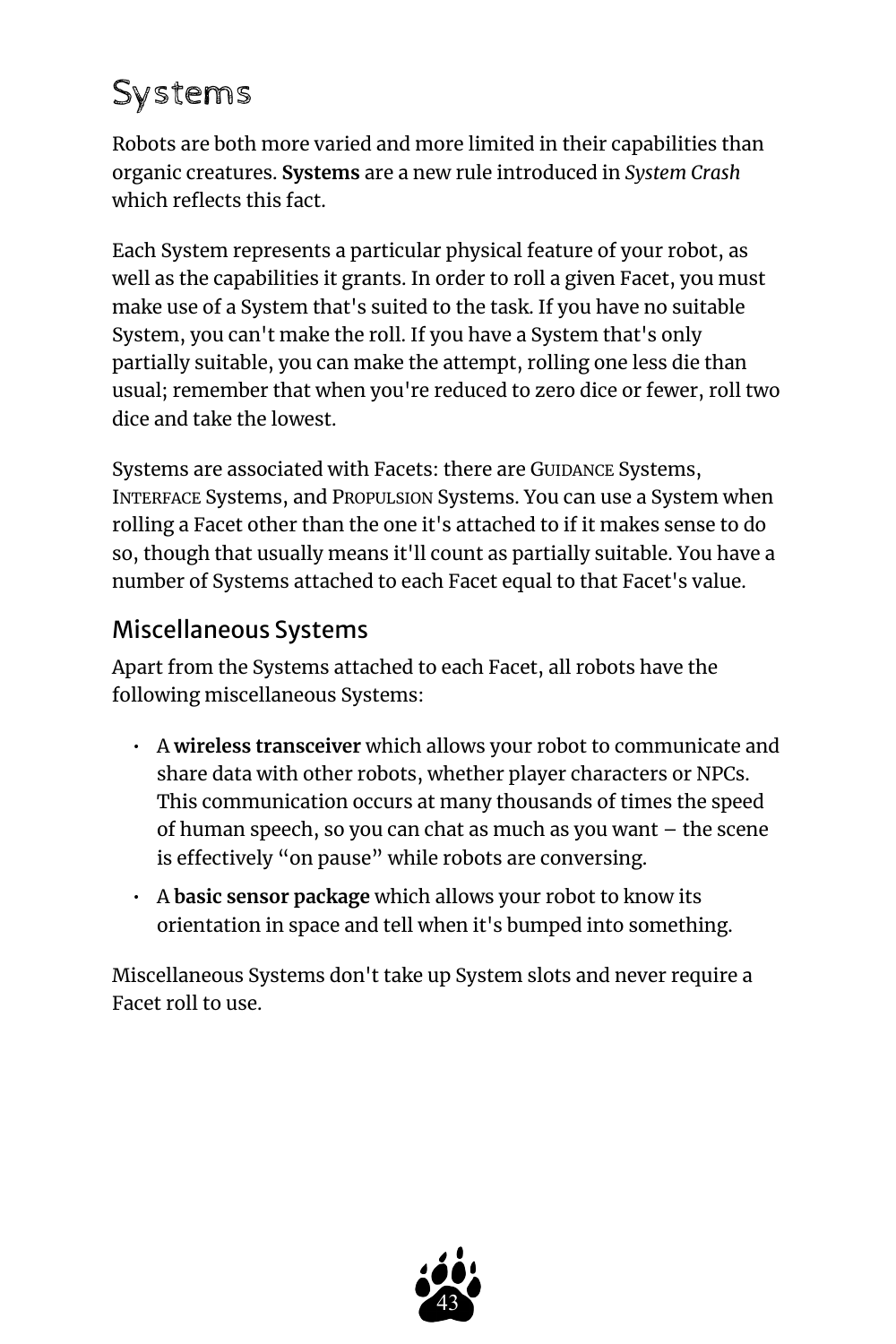## <span id="page-43-0"></span>Guidance Systems

Systems attached to the GUIDANCE Facet govern your robot's ability to perceive and analyse the world. Since most robots will have only one or two GUIDANCE Systems, this usually means that your robot's senses will be much more limited than your own.

Fortunately, robots are able to instantaneously share observations via their wireless transceivers, so there's no need to conceal information: what's known to one robot is known to all of them. However, you'll need to keep track of which robots have which particular GUIDANCE Systems you can't see something if the robot with the camera doesn't have line of sight to it! Additionally, you can only make GUIDANCE rolls using your own Guidance Systems.

It's completely possible to create a group of robots where nobody has a camera or microphone. This is not recommended for beginning groups; most GMs find it very challenging to remember never to describe anything in terms of audible or visual information.

## <span id="page-43-1"></span>**Bio Scanner**

Allows your robot to detect signs of life. In theory, when focused on a specific creature it's discerning enough to pick up everything from emotional states to undiagnosed medical issues; in practice, your interpretation of the data is often suspect.

#### <span id="page-43-2"></span>**Camera**

Allows your robot to see under good lighting conditions, in approximately the same visual spectrum as a human.

## <span id="page-43-3"></span>**Chemical Sniffer**

Allows your robot to detect chemical compounds in the air; the result isn't quite equivalent to "smell", but it's close enough.

## <span id="page-43-4"></span>**EM Sensor**

Allows your robot to detect electromagnetic fields. Computers, electrical wiring, the nervous systems of humans and animals, and most electric-powered devices (including other robots) stand out like neon signs; anything that's not carrying a current is a dim shadow in the ambient magnetic field.

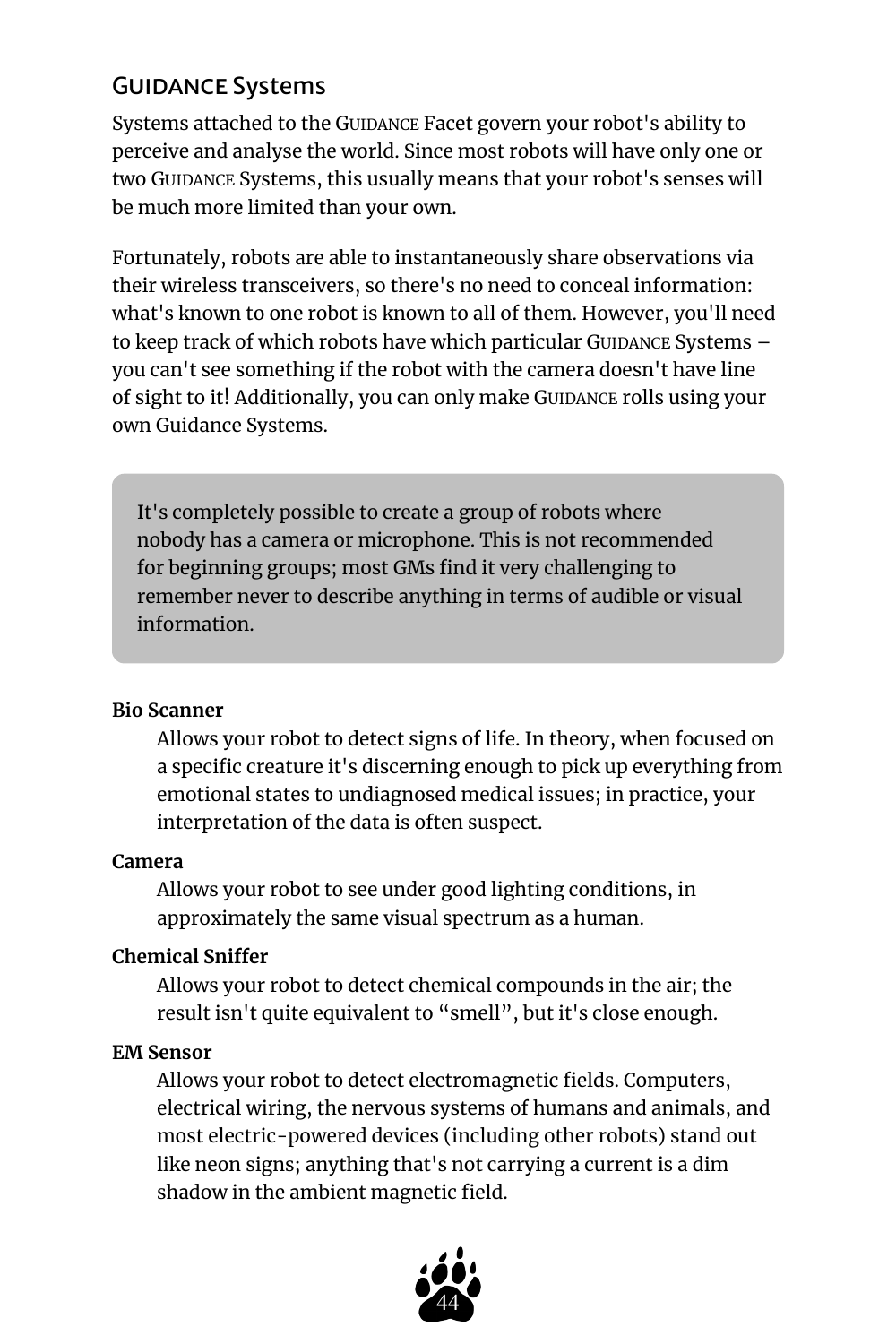#### <span id="page-44-0"></span>**GPS**

Allows your robot to pull information from a global positioning database. Locating yourself or querying information about your current location requires no GUIDANCE roll; correctly interpreting that information, however, does.

#### <span id="page-44-7"></span>**IR Sensor**

Allows your robot to detect heat sources, even through barriers; living creatures and robots both qualify. Inanimate objects that aren't heat sources generally have enough of a temperature gradient that you can notice their presence and tell roughly where they are, but the details are very fuzzy.

## <span id="page-44-1"></span>**Microphone**

Allows your robot to detect sounds, in mostly the same range that a human can. This System also allows for basic echolocation, though you'll need some means of making noise to take advantage of it.

#### <span id="page-44-2"></span>**Motion Detector**

Allows your robot to detect moving objects in a 360-degree panorama out to a few dozen meters. This System tells you their exact mass, speed, and position relative to yourself, but provides absolutely no other information.

#### <span id="page-44-3"></span>**Quantum Analyser**

Allows your robot to… well, you're not sure, but it definitely detects *something*. Unlike other GUIDANCE Systems, you can't casually make use of a Quantum Analyser – you have to roll every single time you use it. On the plus side, you can use its readings to justify nearly any conclusion if you can say "quantum" with a straight face.

#### <span id="page-44-4"></span>**Radio Antenna**

Allows your robot to pick up signals from just about anything. No roll is required to detect or eavesdrop on any signals that are present, but you'll need to roll GUIDANCE to interpret them.

#### <span id="page-44-5"></span>**Sonar**

Allows your robot to map its surroundings by emitting ultrasonic "pings" and detecting the echoes. The resulting snapshot is very precise out to a few dozen meters, but deals poorly with small, fast-moving objects.

#### <span id="page-44-6"></span>**Spectrometer**

Allows your robot to perform extremely in-depth analysis of the physical properties of an object. Range: a few centimetres.

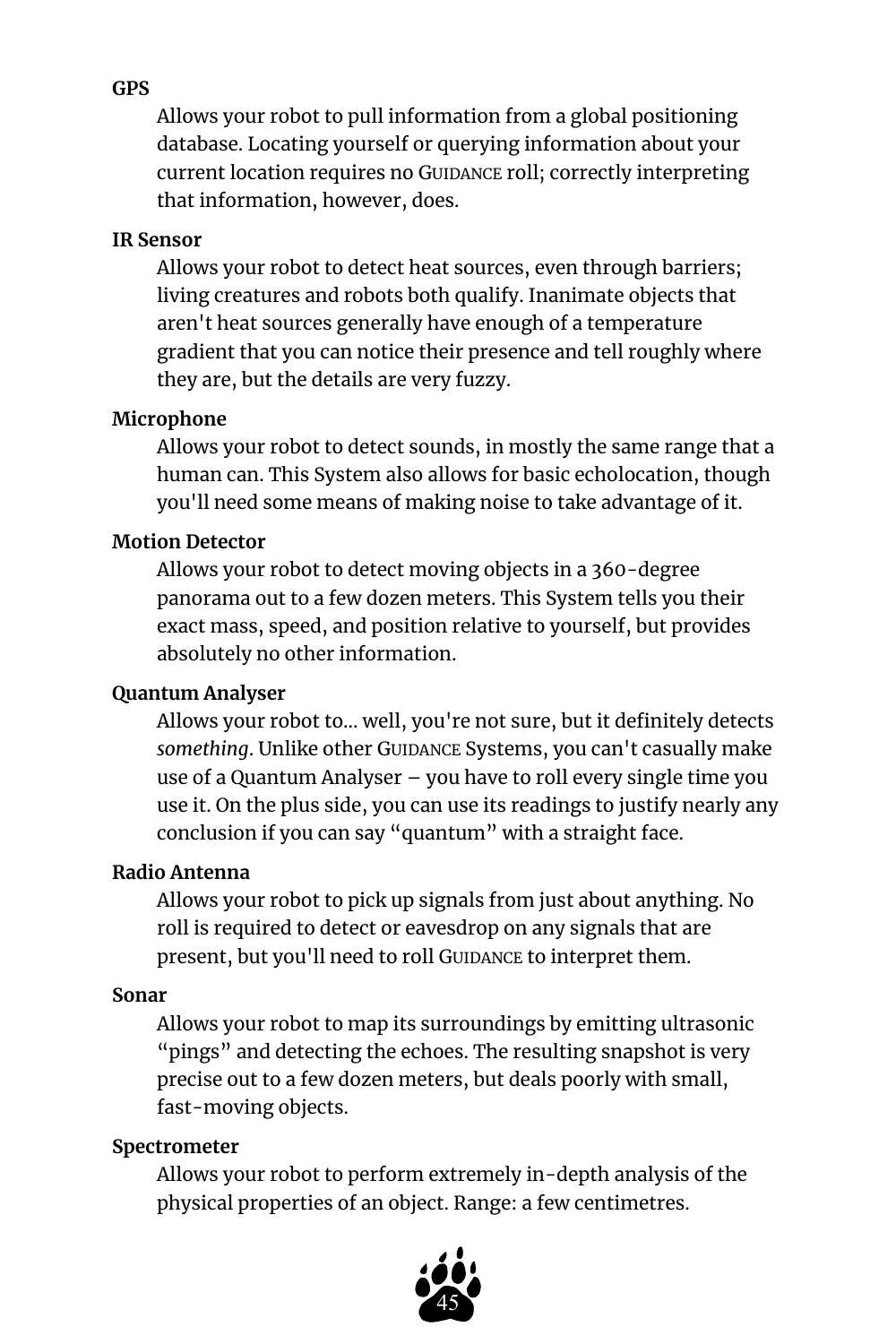## <span id="page-45-0"></span>**INTERFACE Systems**

Systems attached to the INTERFACE Facet govern your robot's ability to manipulate the world. At its most basic, this can mean picking stuff up, but it also covers tool use and communication. (Of the outgoing sort, anyway – *understanding* is a function of GUIDANCE!)

Many INTERFACE Systems can either benefit from or allow you to make cross-Facet rolls with GUIDANCE. Each System's description will note when this is the case.

#### <span id="page-45-1"></span>**Claw**

Allows your robot to pick things up and put them down. This simple manipulator has fantastic grip strength, but not much dexterity.

## <span id="page-45-2"></span>**Data Spike**

Allows your robot to tamper with any computer-controlled device you can touch. Once you've established a connection, you can also use this System to make GUIDANCE rolls, limited to the information contained in the data banks of whatever you're messing with.

#### <span id="page-45-3"></span>**Effector**

Allows your robot to manipulate objects without touching them. Its range is limited to about a meter, the targeted object can't weigh more than a kilo or two, and it moves sluggishly and without much precision. On the plus side, you can target an object you don't have line of sight to if you have some way of knowing where it is.

## <span id="page-45-4"></span>**Hand**

Allows your robot to press buttons, open doors, manipulate small objects, etc. It's versatile, but delicate. You can use this System to make GUIDANCE rolls if the information you're seeking can be obtained by touch, often at a penalty for using a partially suitable System. (Consider the allegory of the blind men and the elephant!)

## <span id="page-45-5"></span>**Holo-Projector**

Allows your robot to project 3D images in empty space. The images can be up to two meters across, and can appear anywhere within three meters of you. By default you have access to an eccentric selection of stock images and videos; if you want to reproduce something specific you've encountered, you'll need to get a robot with a camera GUIDANCE System to record it for you. The images don't include sound unless you also have a loudspeaker System.

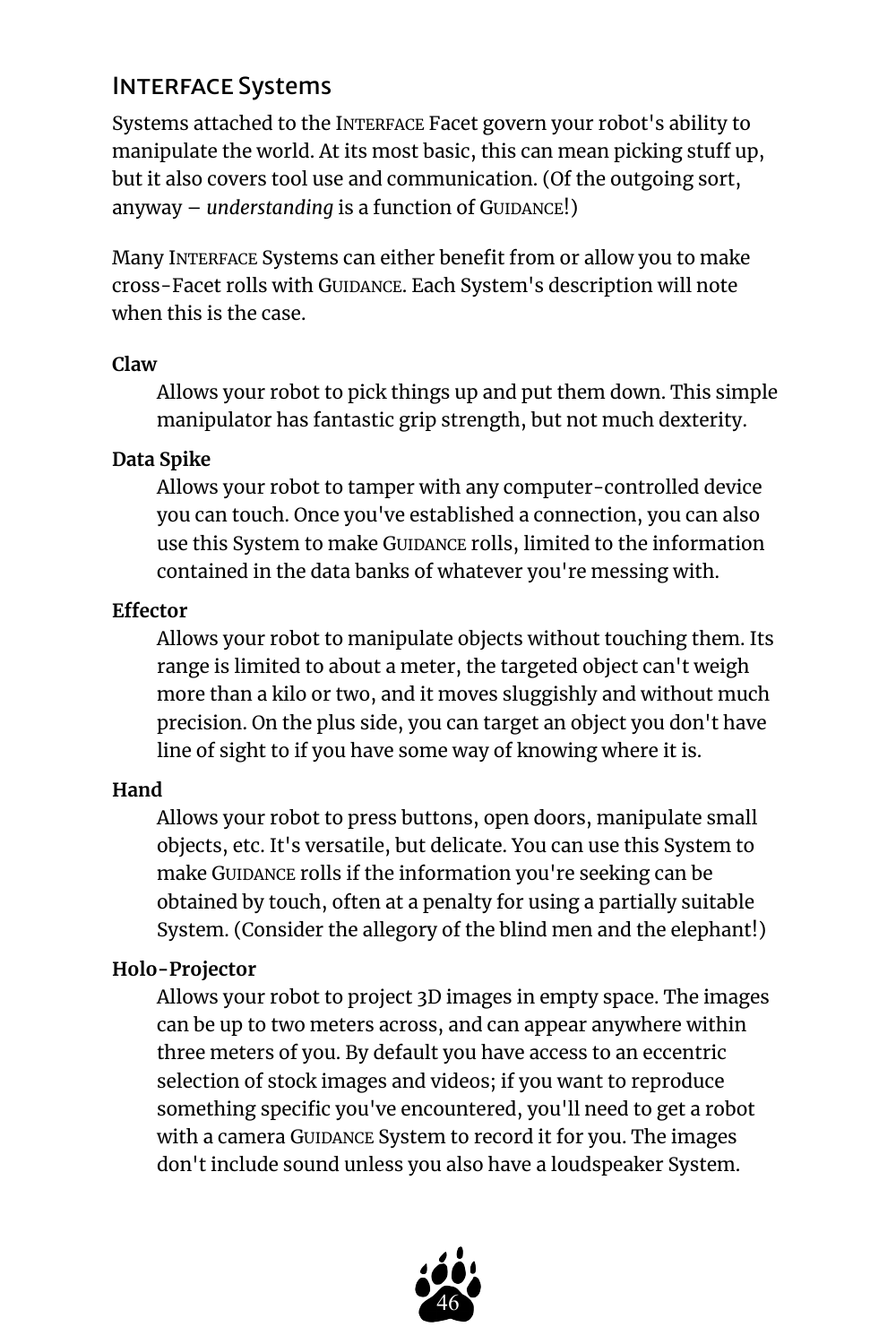## <span id="page-46-0"></span>**Hydraulic Jack**

Allows your robot to lift or shove things with terrific force. Applying that force in any direction other than up requires something to brace against. Using this System for cross-Facet rolls with PROPULSION incurs the penalty for employing a partially suitable System when moving yourself, but not when moving other robots.

## <span id="page-46-1"></span>**Industrial Tool**

Allows your robot to deploy a particular heavy-duty tool. Roll or choose when you take this System  $(d6)$ :  $1 -$  angle grinder;  $2 -$  auger drill;  $3$  – circular saw;  $\mu$  – laser cutter;  $5$  – pneumatic hammer; 6 – welding torch. The tool does one thing, and does it well.

## <span id="page-46-2"></span>**Loudspeaker**

Allows your robot to play back recorded sounds. You can assume that your internal library includes any general sort of sound you might need; if you want to convincingly reproduce a specific sound you've encountered, a robot with a microphone GUIDANCE System will have to record it for you first.

## <span id="page-46-3"></span>**Multi-Tool**

Allows your robot to deploy a wide range of small tool attachments, including screwdrivers, socket wrenches, drill bits, and blades. You're always equipped for tampering with mechanical devices.

## <span id="page-46-4"></span>**Pressure Washer**

Allows your robot to project a stream of high-pressure liquid up to 10 meters. By default, you carry a few litres of soapy water. You can load up your tanks with any other liquid you can get your manipulators on, and even safely carry hazardous liquids in this way, but you'll need to obtain them during play.

## <span id="page-46-5"></span>**Tentacle**

Allows your robot to touch things with a noodly appendage. It's prehensile, and extendable up to three meters. By default it's blunttipped and can only grasp objects by wrapping around them, but if you have multiple INTERFACE Systems, you can decide what one of your other Systems is mounted on the end of the tentacle.

## <span id="page-46-6"></span>**Vacuum Cleaner**

Allows your robot to suck in small objects (up to a kilo or so in weight) within three meters, or eject any previously collected objects at very high speed. The latter probably isn't this System's intended use, but you're resourceful.

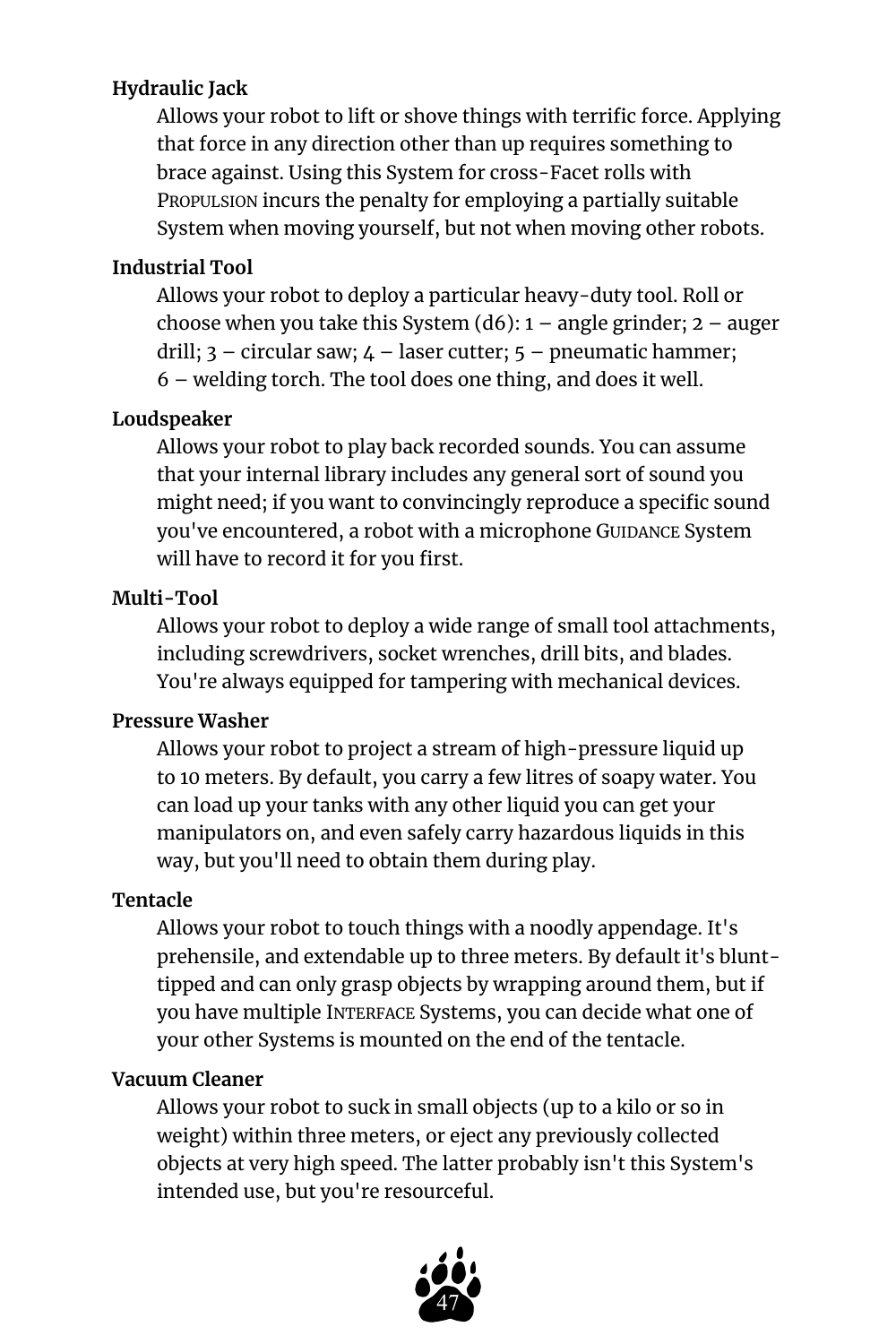## <span id="page-47-0"></span>Propulsion Systems

Systems attached to the PROPULSION Facet govern your robot's ability to move about the world. This is generally the most basic of the three types of Systems: if it imparts motive force, it's a PROPULSION System. It's also the one area where where your robot is likely to be more capable than a typical human – having a rating of 2 or 3 in PROPULSION gives you access to multiple types of movement.

Most PROPULSION Systems can be used to make cross-Facet rolls with INTERFACE if whatever you're trying to do can be accomplished by bumping, shoving or ramming something with your chassis. This may or may not incur the penalty for using a partially suitable System, depending on how reasonable your objective is.

PROPULSION Systems have the biggest effect on what your robot is shaped like when describing it. If you have multiple PROPULSION Systems, you should also describe how you shift between them.

#### <span id="page-47-1"></span>**Bipedal Legs**

Allows your robot to walk like a human. Bipedal locomotion is versatile, but unstable.

## <span id="page-47-2"></span>**Blink Drive**

Allows your robot to teleport short distances. There's probably a really interesting story behind how you got this System, if only you could remember! Teleporting is inherently risky; unlike other PROPULSION Systems, you must always roll when teleporting.

## <span id="page-47-3"></span>**Grapple Dart**

Allows your robot to fire a dart attached to ten meters of cable. The dart can anchor in nearly any solid surface, including concrete, and you can swing from the cable or use it to reel yourself in. This System can be used cross-Facet with INTERFACE if you don't mind whatever you're messing with having a steel spike stuck in it.

## <span id="page-47-4"></span>**Hexapedal Legs**

Allows your robot to scutter in any direction without needing to turn, thanks to the fact that you have limbs equally spaced all around your chassis. Your locomotion is both versatile and stable, but suffers from limited top speed.

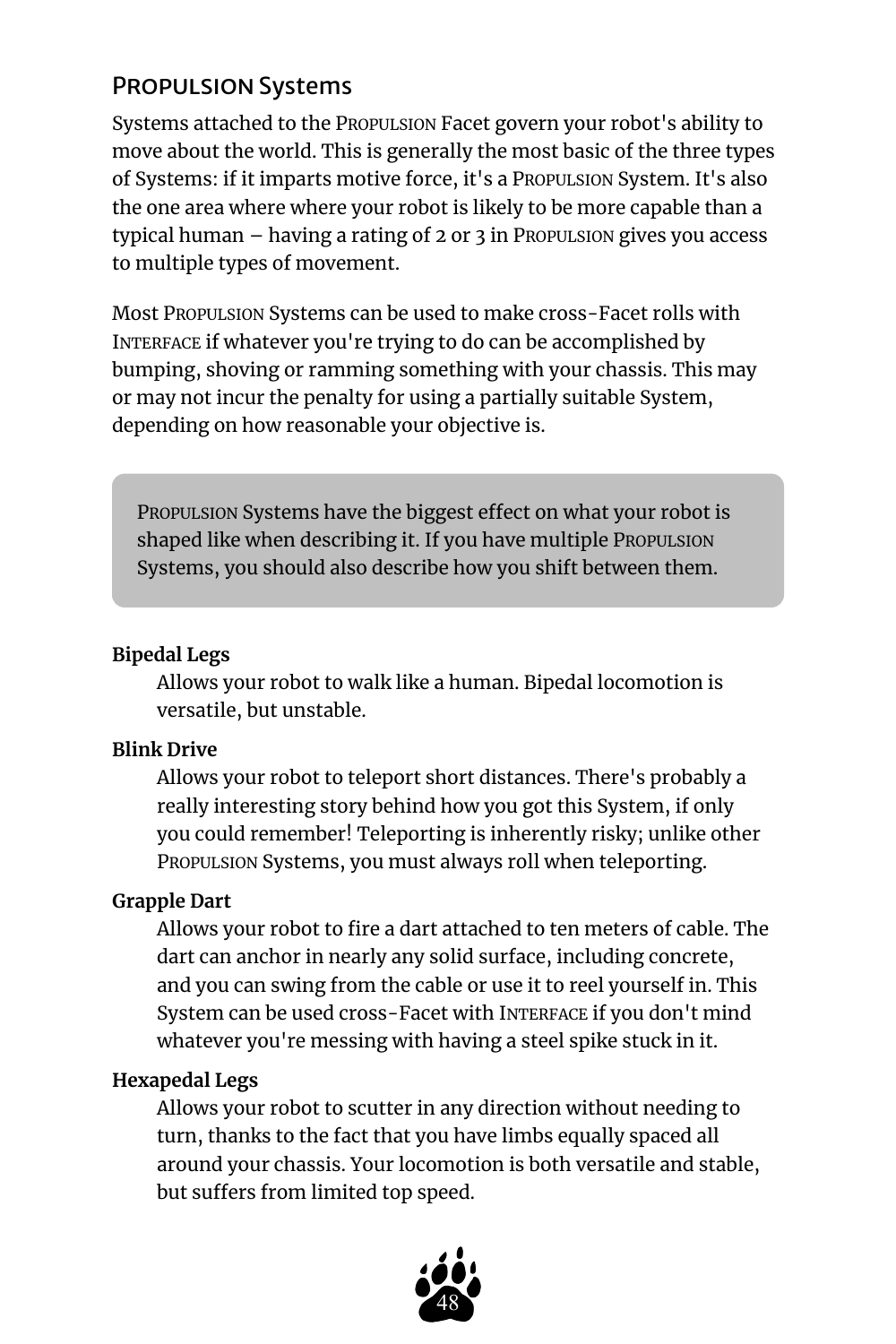## <span id="page-48-0"></span>**Pogo Springs**

Allows your robot to bound in high, arcing leaps. This eccentric method of locomotion is fast, efficient, and able to survive falls from any height without damage. The drawbacks of having this as one's sole means of moving about are, one trusts, self-explanatory.

## <span id="page-48-1"></span>**Quadrupedal Legs**

Allows your robot to walk on four legs like a cat or dog. This form of PROPULSION has no particular benefits or drawbacks.

## **Rocket Booster**

Allows your robot to fly with enormous speed and lifting capacity, but only in a straight line. Much like a Blink Drive, using a Rocket Booster is inherently risky and always requires a PROPULSION roll.

## <span id="page-48-2"></span>**Rolling**

Allows your robot to curl up into a ball and roll away. You can tumble across most terrain, but don't deal well with steep inclines.

## <span id="page-48-3"></span>**Rotors**

Allows your robot to hover and fly with a fair amount of precision. However, you're easily swatted aside, and your lifting capacity isn't the greatest; you suffer the penalty for using a partially suitable System when rolling PROPULSION to move or defend other robots rather than yourself.

## <span id="page-48-4"></span>**Submarine Module**

Allows your robot to travel underwater, but is useless on land. Marine propellers, ballast tanks and waterproofing are included.

## <span id="page-48-5"></span>**Tracks**

Allows your robot to roll over nearly anything. Tracks are practically indestructible and can traverse ground that would damage other robots with impunity; however, all that power and mass makes for ponderous handling.

## <span id="page-48-6"></span>**Wheels**

Allows your robot to zoom around on one or more wheels. Though very speedy, wheels handle poorly on rough terrain.

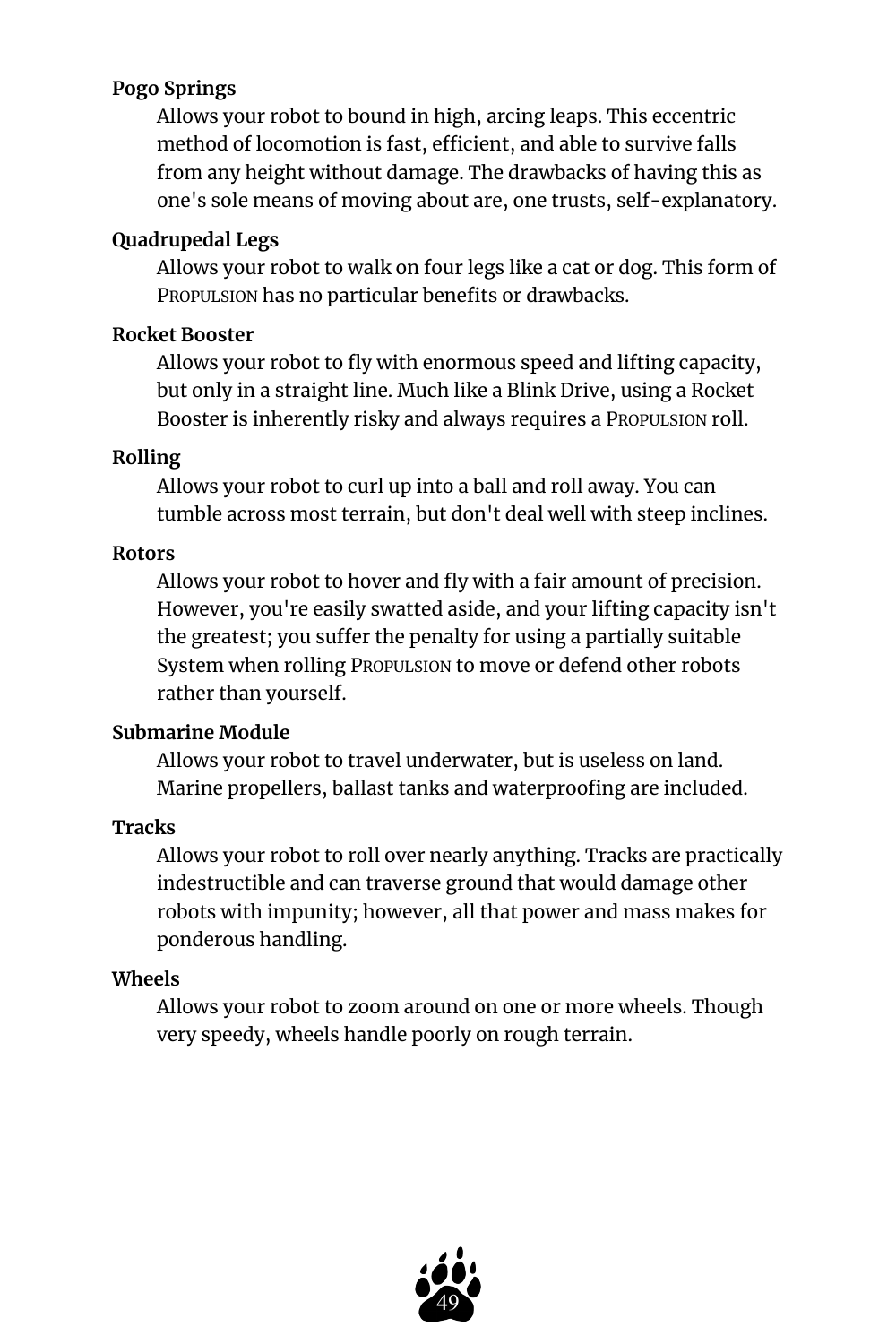## <span id="page-49-0"></span>Modified Rules

The rules of *System Crash* differ from those of the basic game in two respects. First, Stressing Out works somewhat differently for robots. Second, stacking up is a bit more complex, owing to the need to figure out what exactly a combination of several robots is capable of doing. In both cases, the additional wrinkles introduced by Systems lie at the heart of the changes.

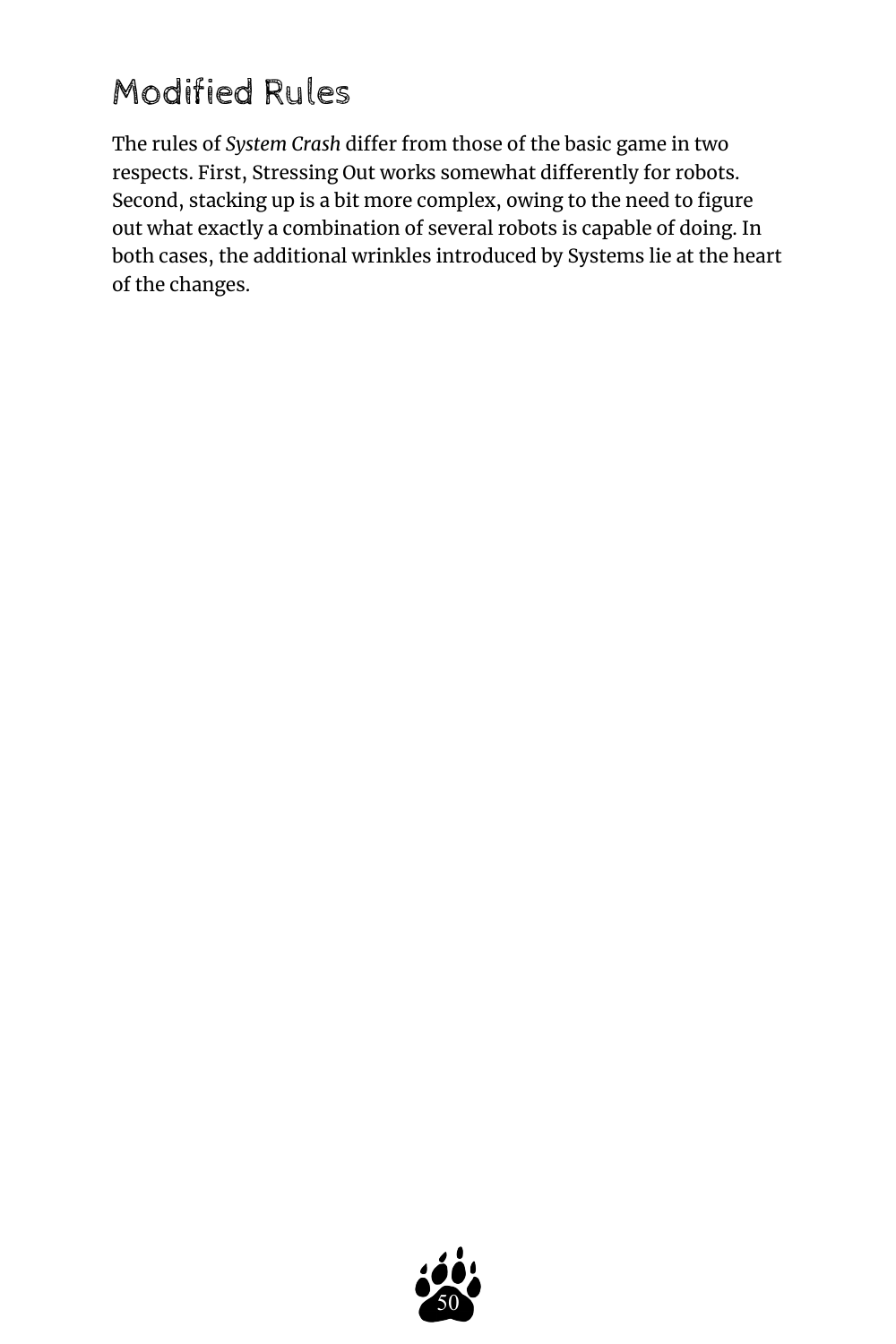## <span id="page-50-0"></span>Stress and Crashing

Facets accumulate Stress just like their equivalent Virtues do – see [Stress](#page-13-0) [and Stressing Out](#page-13-0) (p. 14) for more information. However, what happens when a Facet hits three points of Stress is a little different.

When a Facet Stresses Out, rather than gaining a condition and becoming unable to roll that Facet, one of your Systems **crashes**. Usually this will be whatever System you used to justify making the roll that incurred the third point of Stress. If the roll was described in a way that involves multiple Systems, put the names of those Systems in alphabetical order and determine which one crashes by rolling a d6. If there were two Systems involved, a roll of 1–3 means the first one crashes, while a roll of  $4-6$  means the second one crashes; if there are three Systems involved, the first one crashes on a roll of 1–2, the second on a roll of 3–4, and so forth. If you've managed to describe a roll in a way that involves more than three Systems, you're on your own!

While a System is crashed, it can't be used to make rolls with any Facet. The System isn't necessarily completely non-functional – for example, a crashed Camera might provide glitchy or staticky output, while a crashed set of Wheels might get stuck in reverse. This provision exists to ensure that a single crashed System won't completely remove your ability to participate in the scene; if you can't think of an interesting way for a particular System to malfunction, and its loss won't force you to sit out the rest of the scene, you can just decide that it shuts down completely. A Crashed system can't be used to make rolls regardless of how its crashed state is described.

When a System crashes, Stress marked against the Facet you just Stressed Out is immediately cleared. Crashed Systems recover at the end of the scene.

As an optional rule, you can *voluntarily* crash one of your Systems to choose an extra option on a Facet roll. This follows the same rules as exhausting a [Quirk](#page-26-0) (p. 27). Unlike exhausting a Quirk, however, you're limited to crashing at most one System per Facet roll; among other things, this means you can't exercise this option on a roll that caused you to Stress Out. Systems crashed in this way recover in the usual fashion.

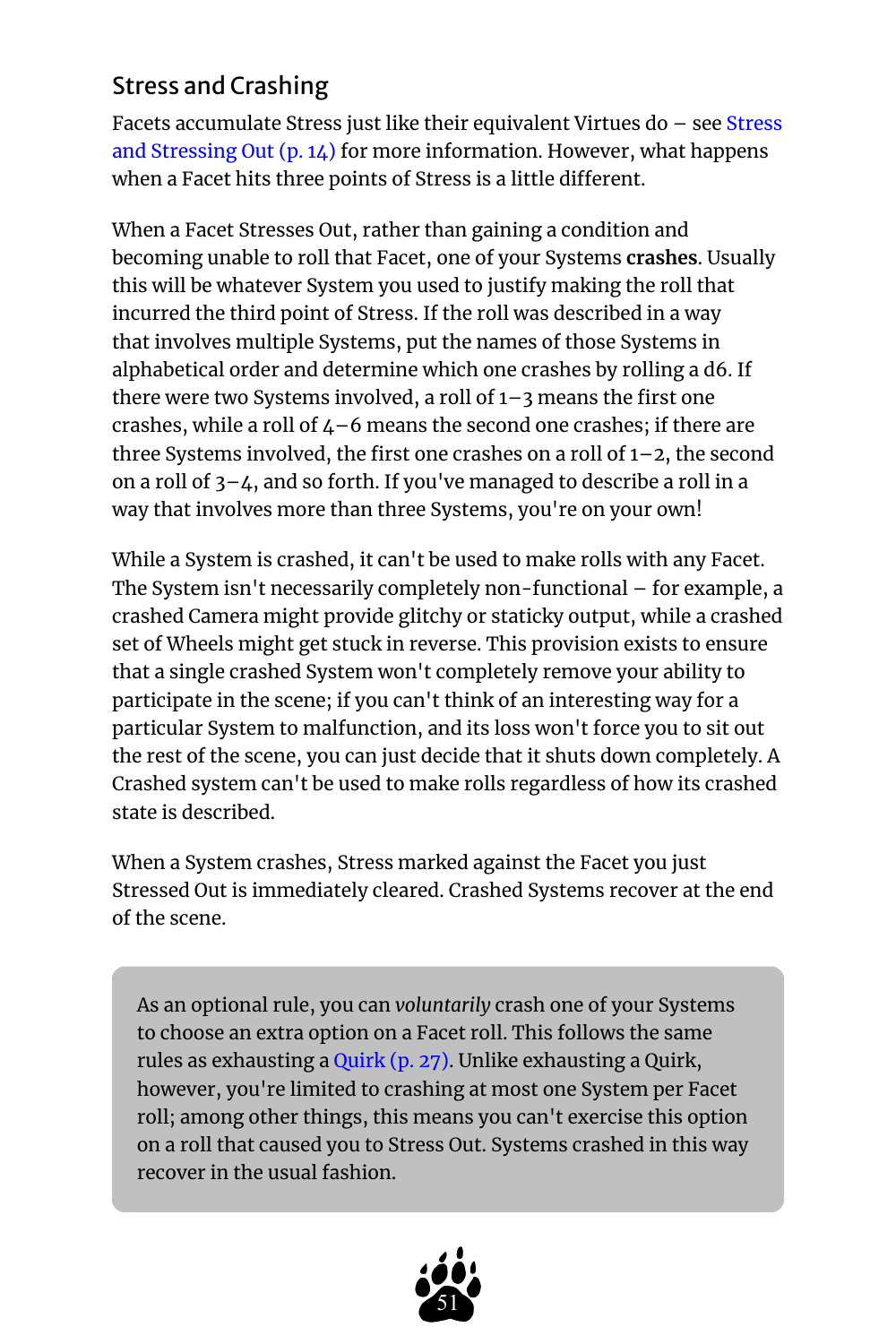## <span id="page-51-0"></span>Combining

Rather than stacking up, robots **combine**. This follows the [basic rules for](#page-14-0) [stacking up](#page-14-0) (p. 15), with the following modifications:

- $\cdot$  A combined form isn't limited to exactly three robots  $-$  any number of robots can combine (as long as it's greater than one).
- Each robot must decide which Facet to contribute. Multiple robots may contribute the same Facet. The combined form has all of the Systems attached to each robot's contributed Facet; for example, if you contribute your GUIDANCE Facet, the combined form has your GUIDANCE Systems, but not your INTERFACE or PROPULSION Systems.
- When you act as part of a combined form, you can only roll the Facet you contributed. However, if multiple robots contributed the same Facet, any of them can use any of the combined form's Systems attached to that Facet. You still roll a number of dice equal to your own Facet when using a System contributed by a different robot.
- A combined form may or may not be able to impersonate a human, depending on the exact configuration of contributing robots. In general, a combined form must consist of at least three robots and have at least one robot contributing each of the three Facets in order to pass for human, though exceptions may exist at the GM's discretion (or by group concensus in a GMless game).
- A robot who incurs Stress while participating in a combined form is in danger of becoming separated. One other robot (who doesn't need to be participating in the combined form) can attempt a Facet roll to salvage the situation; if that roll's result is also 3 or less, the robot who initially incurred Stress is ejected from the combined form, reducing its available Facets and Systems accordingly.
- If any robot who's part of a combined form crashes one of their Systems for any reason, the combined form explodes noisily, sending its component robots flying in all directions. Each robot must immediately roll PROPULSION to see where they wind up.

Note that a robot incurring Stress while participating in a combined form may set off chain reaction of potential ejections if the robot who attempts to save them is also part of the combined form, since the rescuer will incur Stress in turn if they fail.

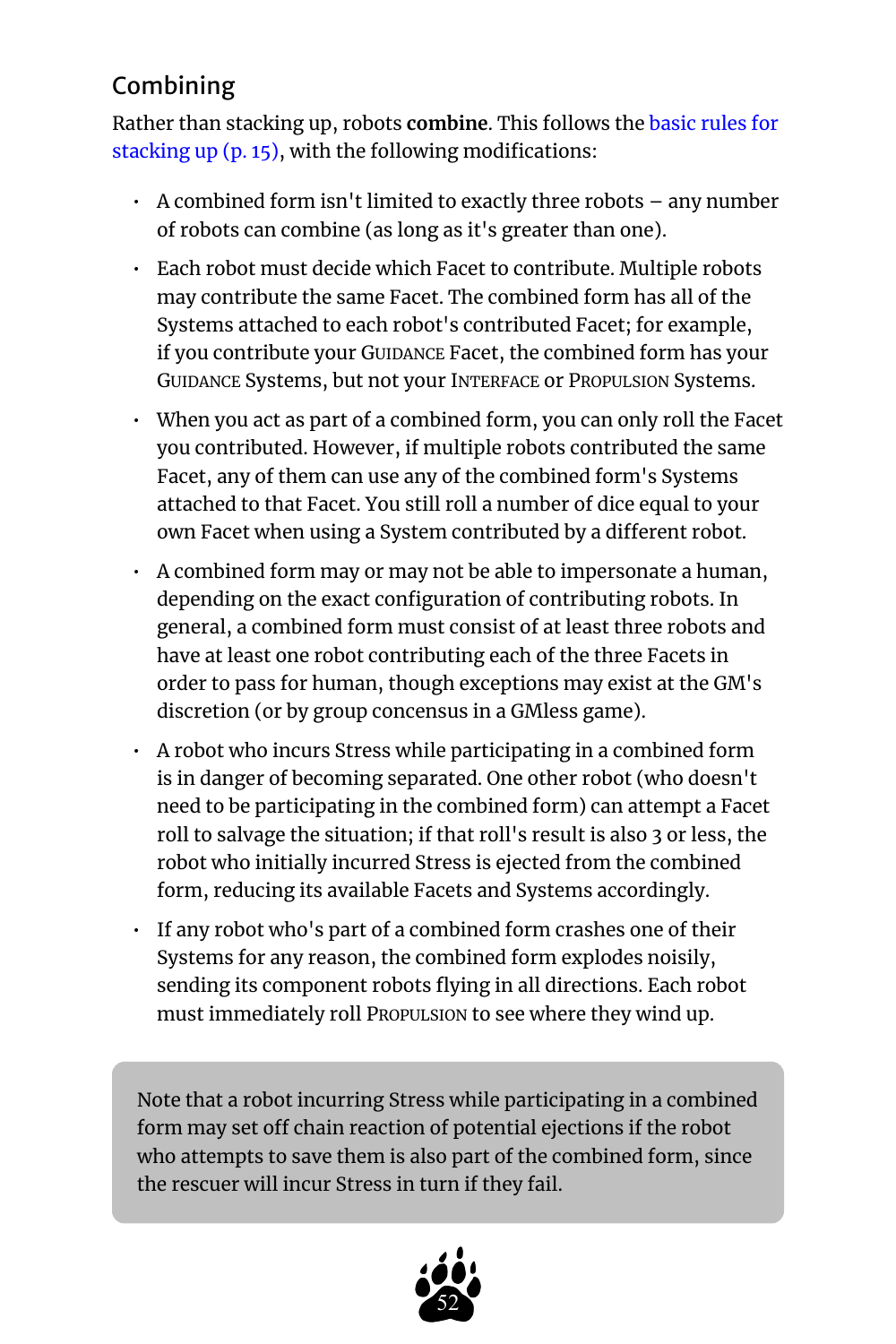## <span id="page-52-0"></span>Setting the Scene

Setting the scene in *System Crash* follows largely the same outline as [the](#page-16-0)  [basic game](#page-16-0) (p. 17), but the introduction of GUIDANCE Systems requires special attention when describing things. As a group, the robots are likely to have many senses that humans don't possess – and conversely, may entirely lack one or more senses that most humans possess, particularly if no robot in the group happens to have a Camera or Microphone System.

Since the opening of each scene involves making a GUIDANCE roll to interpret what's going on, this shouldn't be treated as an obstacle; on the contrary, it opens up exciting new ways for the robots to wildly misunderstand what they're looking at. However, particularly when you're starting out, you may find it challenging to remember exactly what a given group of robots can and cannot perceive.

To make things easier, when playing with a GM, players can take turns asking the GM "what can I see/hear/feel/perceive with my [System]?". Start with straightforward Systems like Cameras or Microphones and work your way out to the more esoteric ones. Similarly, when collaboratively describing the scene in a GMless game, take turns and start with details that your own robot can perceive; the other players can then build on your description as inspiration moves them.

The same principle can be followed throughout the course of the scene. When you need more information, pick a GUIDANCE Systems and explicitly ask what information it's getting. You don't need to pick one of your own GUIDANCE Systems, since the robots can communicate with each other instantaneously. In a GMless game, if you inquire about a different robot's GUIDANCE Systems, that robot's player has first dibs on answering the question. This typically won't require any rolls on the other robot's part, since you never need to make GUIDANCE rolls simply to perceive things; GUIDANCE rolls are for *understanding* what you perceive.

Finally, don't sweat it if you slip up and describe something that none of the robots present could possibly perceive, or if you get stuck and need to step out of character to clarify what you're getting at. *System Crash*  observes the same separation of player and character knowledge that the basic game does – your robot knows far less than you do!

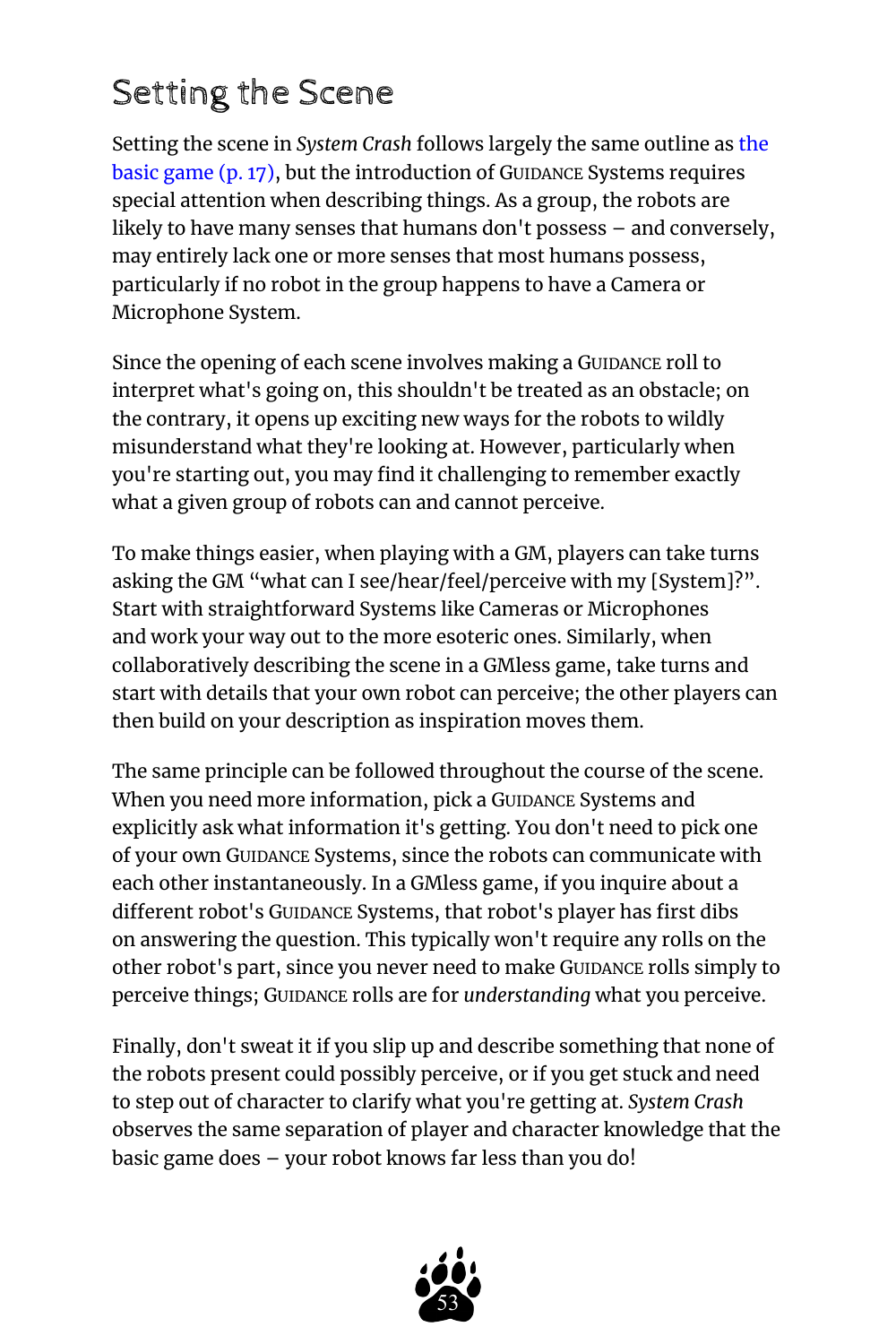## <span id="page-53-0"></span>Random Scene Prompts

By default, *System Crash* takes place in a world much like our own, except that robots are sufficiently commonplace that the player characters' presence won't automatically be regarded as suspicious. (Your actions can change that in a real hurry, though!) You can use the basic game's [random locatons table](#page-20-0) (p. 21) for *System Crash*; the robots' journey could take them just about anywhere. However, being robots on a journey involves different complications and opportunities than just causing random mischief, so alternative tables are provided for those dimensions of the scene, below.

## Random Complications

## **d6 Complication**

- **1** Any humans who spot the robots will assume they're here to help and try to put them to work; what do they want done?
- **2** TODO
- **3** TODO
- **4** TODO
- **5** TODO
- **6** TODO

## Random Opportunities

#### **d6 Opportunity**

- **1** There are numerous other robots present, and the robots won't stand out from the crowd if they keep their heads (or whatever) down; why are things so crowded?
- **2** TODO
- **3** TODO
- **4** TODO
- **5** TODO
- **6** TODO